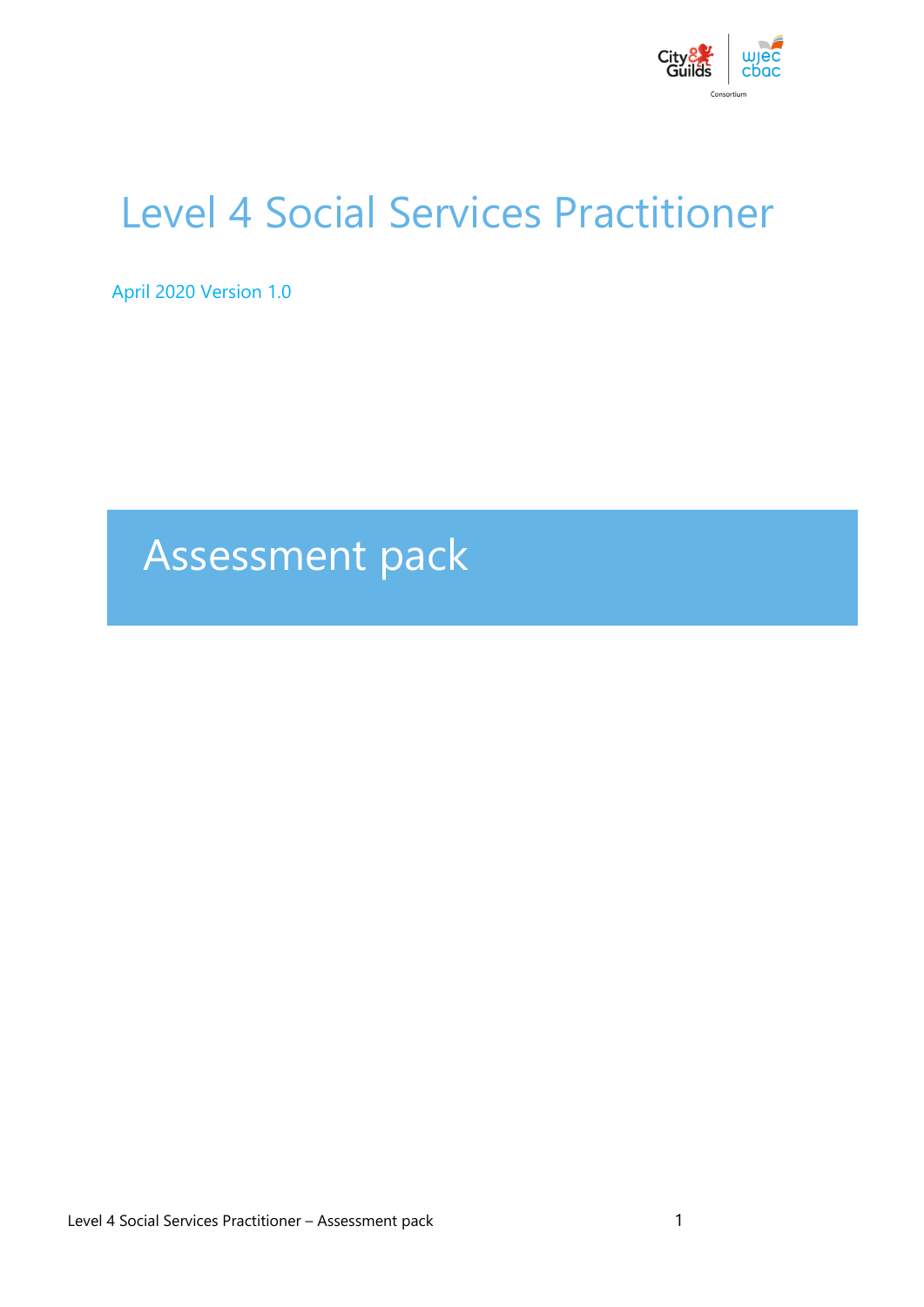

# **Contents**

|   |                   | <b>Level 4 Social Services Practitioner</b>           | $\mathbf 1$ |
|---|-------------------|-------------------------------------------------------|-------------|
|   | <b>Contents</b>   | $\mathbf{2}$                                          |             |
| 1 |                   | <b>Assessment overview</b>                            | 3           |
| 2 |                   | Candidate guidance                                    | 5           |
| 3 |                   | Assessment introduction for tutors/internal assessors | 11          |
| 4 |                   | <b>External assessor guidance</b>                     | 23          |
|   | <b>Appendix 1</b> | <b>Marking requirements/descriptors</b>               | 29          |
|   | <b>Appendix 2</b> | <b>Grading descriptors table</b>                      | 31          |
|   | <b>Appendix 3</b> | Internal assessor recording form                      | 35          |
|   | Appendix 4        | <b>External assessor recording form</b>               | 38          |
|   | <b>Appendix 5</b> | <b>External assessor grading summary form</b>         | 41          |
|   | <b>Appendix 6</b> | <b>Observation record form (Internal Assessor)</b>    | 44          |
|   | <b>Appendix 7</b> | <b>Feedback form</b>                                  | 45          |
|   | <b>Appendix 8</b> | <b>Declaration</b>                                    | 46          |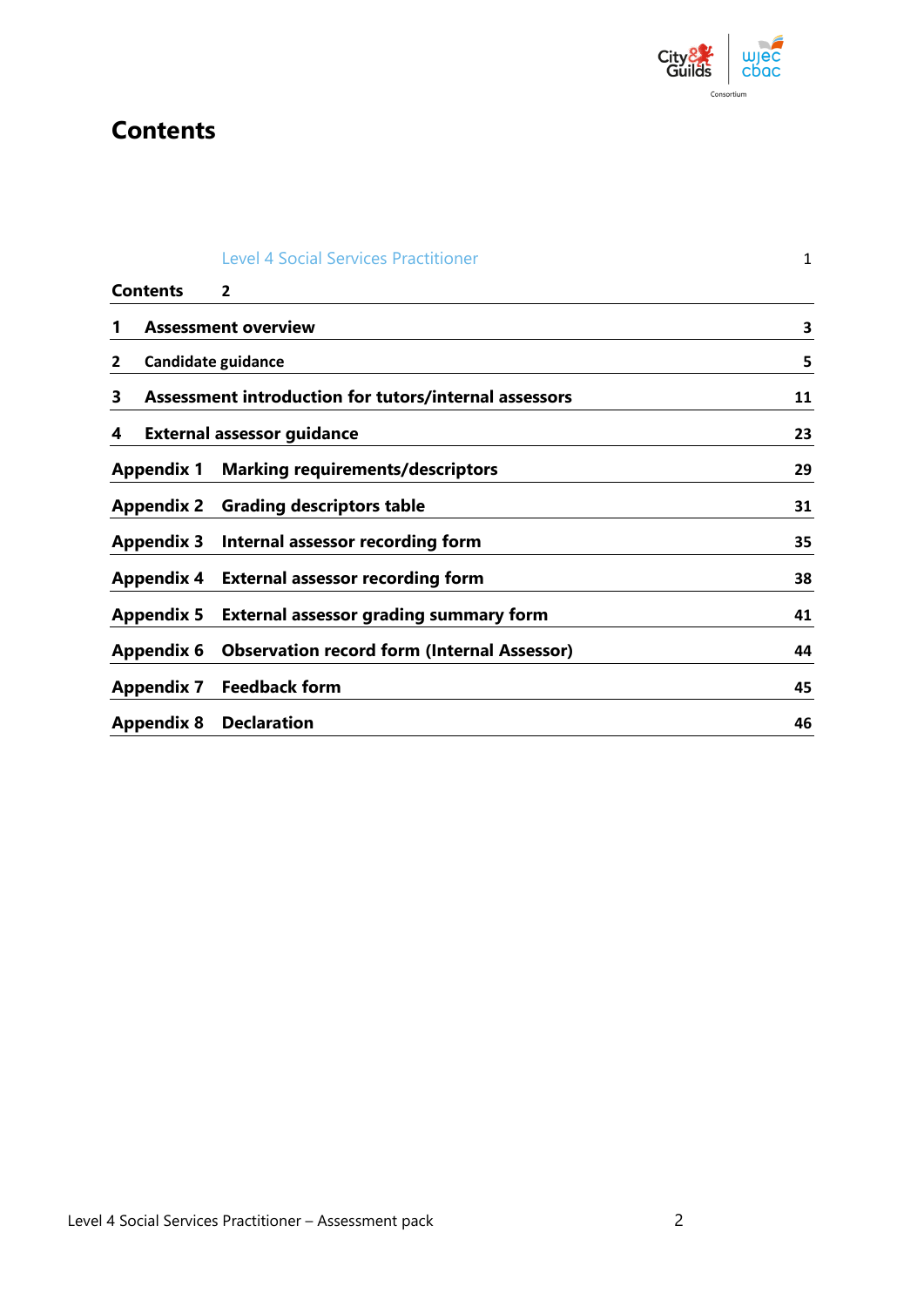

## **1 Assessment overview**

#### **Assessment approach**

The Level 4 Social Services Practitioner qualification will be assessed through the following assessments.

- a portfolio of evidence (Task A)
- an account of how legislation is used to inform practice (Task B)
- a reflective account of practice (Task C)
- direct observation of practice (Task D)
- a professional discussion (Task E)

A detailed breakdown of these tasks is shown below.

#### **Task A** – **Portfolio of evidence**

The portfolio of evidence will be developed to provide evidence for any learning outcomes not fully observed through tasks B-D.

#### **Task B – Account of legislation**

The candidate is required to produce an account that demonstrates and details how legislation is used to inform their practice.

#### **Task C** – **Reflective account of practice**

The candidate will retain a reflective account of their practice throughout the assessment period.

#### **Task D** – **Direct observation of practice**

The candidate will be observed on three occasions in practice as part of this assessment. They will be observed:

- 1. Undertaking the assessment process with an individual and/or carer
- 2. Undertaking the care and support planning process with an individual and/or carer
- 3. Undertaking the review of support with an individual and/or carer

All of these observations will be conducted by an internal assessor.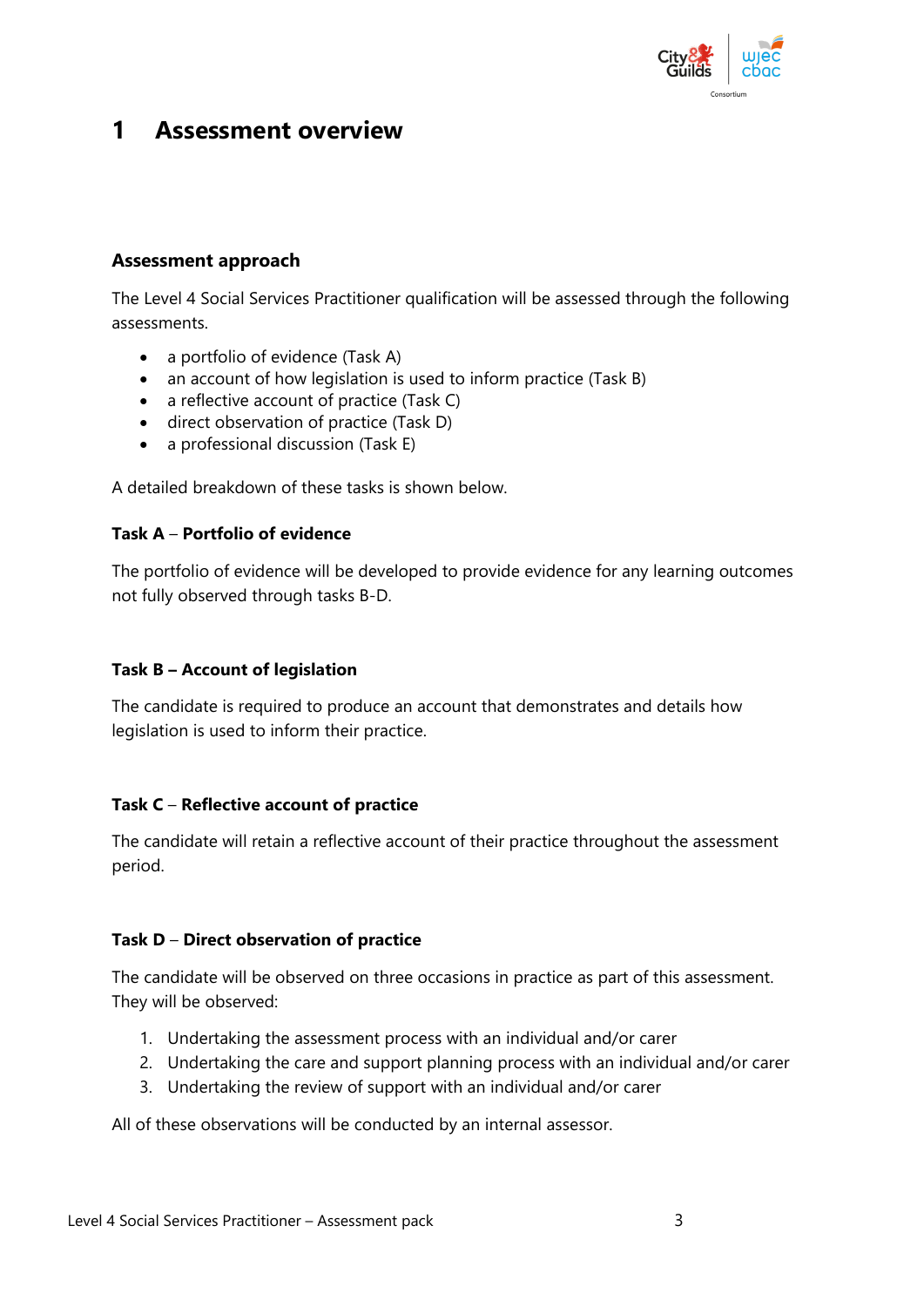

#### **Task E – Professional Discussion**

The candidate will undertake a professional discussion with an external assessor as an evaluation of their practice.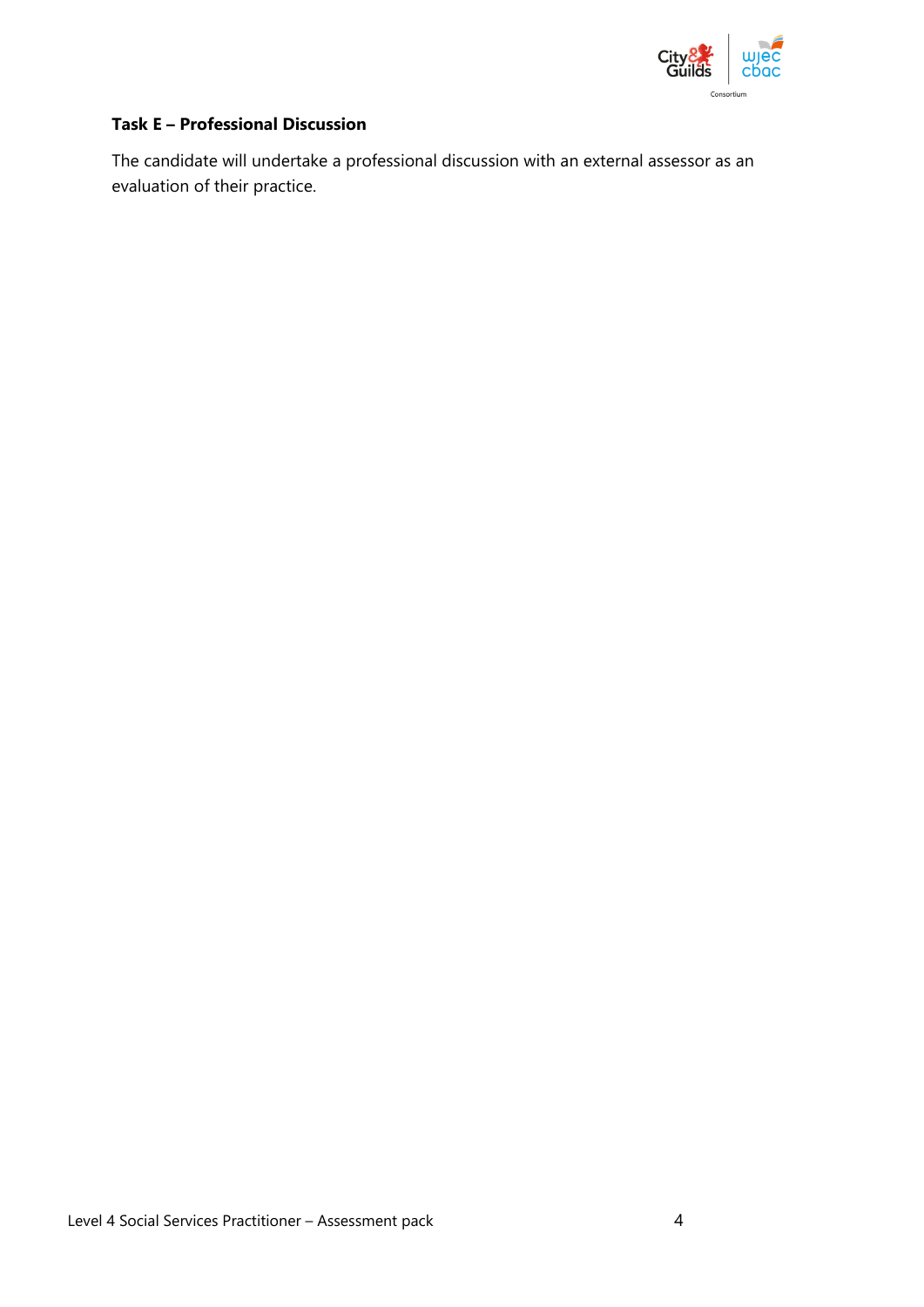

## **2 Candidate guidance**

## **Assessment Overview**

This qualification has been developed and designed to enable you to demonstrate your ability to support and deliver enhanced practice within the functional role of a Social Services Practitioner. Completion of this qualification will allow you to develop, deliver and maintain practice that supports individuals.

This assessment is made up of a number of activities. These have been designed to assess your ability to demonstrate the knowledge and understanding needed for your role, as well as the practical skills and competencies needed to support practice.

As part of these activities, you will be observed in practice (Task D) within your workplace/setting. You will be observed as you carry out different parts of the Social Services Practitioner role, specifically:

- 1. Undertaking the assessment process with an individual and/or carer
- 2. Undertaking the care and support planning process with an individual and/or carer
- 3. Undertaking the review of support with an individual and/or carer

The practice observation assessments will be underpinned by further activities that are aimed at showing the depth of knowledge and understanding that you have and how this reflects and underpins your practice. You will be required to:

- Complete an account of **legislation** (Task B)
- Complete a **reflective account of practice** (Task C).
- Deliver a final evaluation of your assessments through a **professional discussion** (Task E)

A **portfolio of evidence** (Task A) will be used to gather assessment evidence for any learning outcomes where evidence opportunities may not be fully presented through the other assessment activities.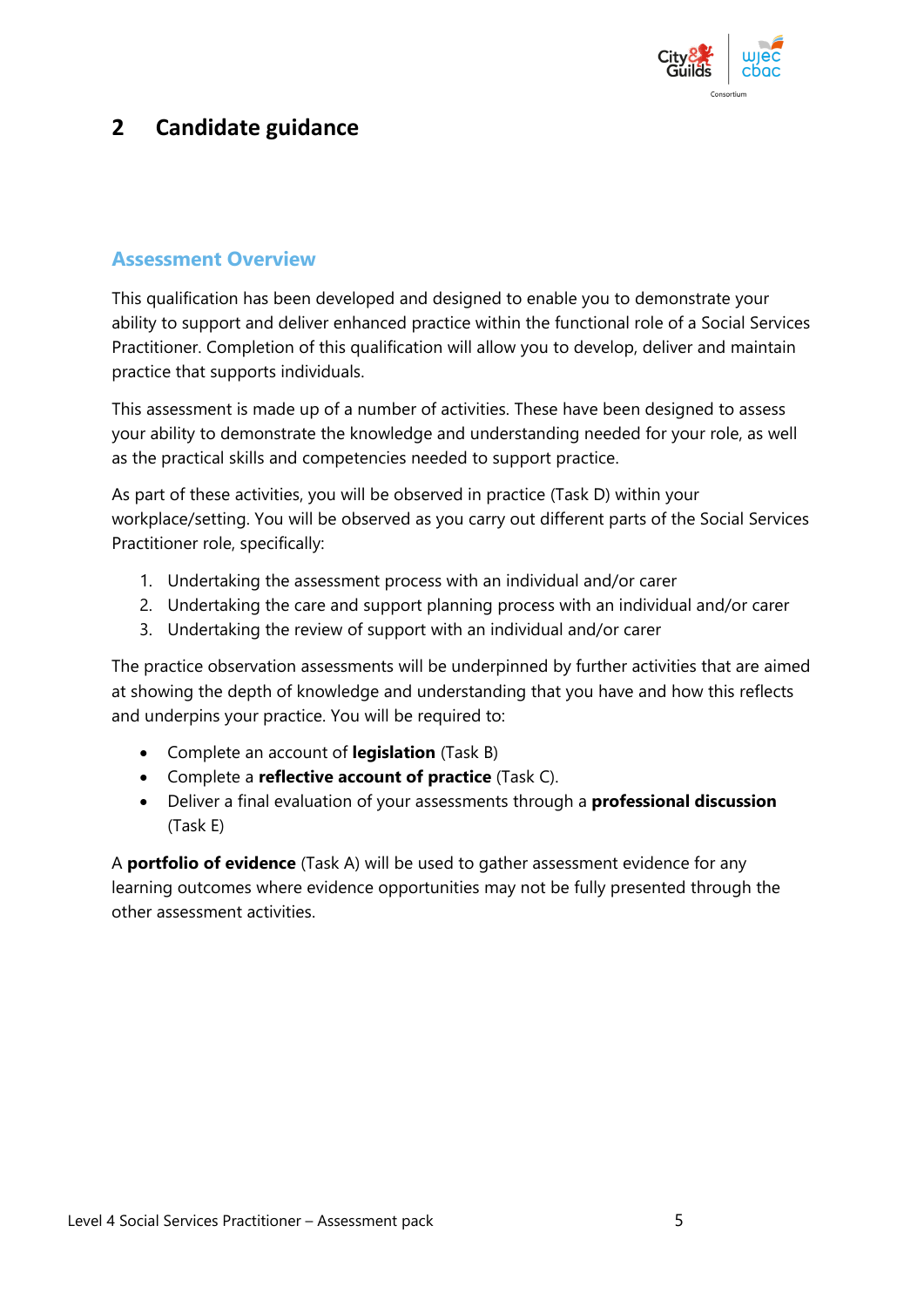

## **General information for candidates**

#### **Individuals**

Note that for the purposes of this assessment, the term 'individual' is used to refer to both adults and children and young people. You may complete the assessment tasks through supporting either adults or children and young people.

#### **Presentation of evidence**

For Task B a written response is required. Written responses should be provided as electronic, typed responses. You should ensure that your work is presentable, i.e. use a standard font in a readable font size (such as Times New Roman, or equivalent, size 12) and use double spacing and include adequate margins.

#### **Use of external resources and references**

Where relevant, you are permitted to use and make reference to external resources throughout the assessment tasks. However, you must clearly detail and reference any external sources that you have referred to or used as part of your responses. The '*What must be produced for assessment'* section of each task clearly states where a reference list must be provided if you have used any external resources as part of your task response.

#### **Confidentiality**

You are required to follow the confidentiality and consent requirements of your organisation/setting at all times whilst completing the assessment tasks. All evidence submitted must meet the confidentiality and consent requirements of your organisation/setting. You must also be aware of and ensure you work in ways that complies with safeguarding considerations in your work environment at all times.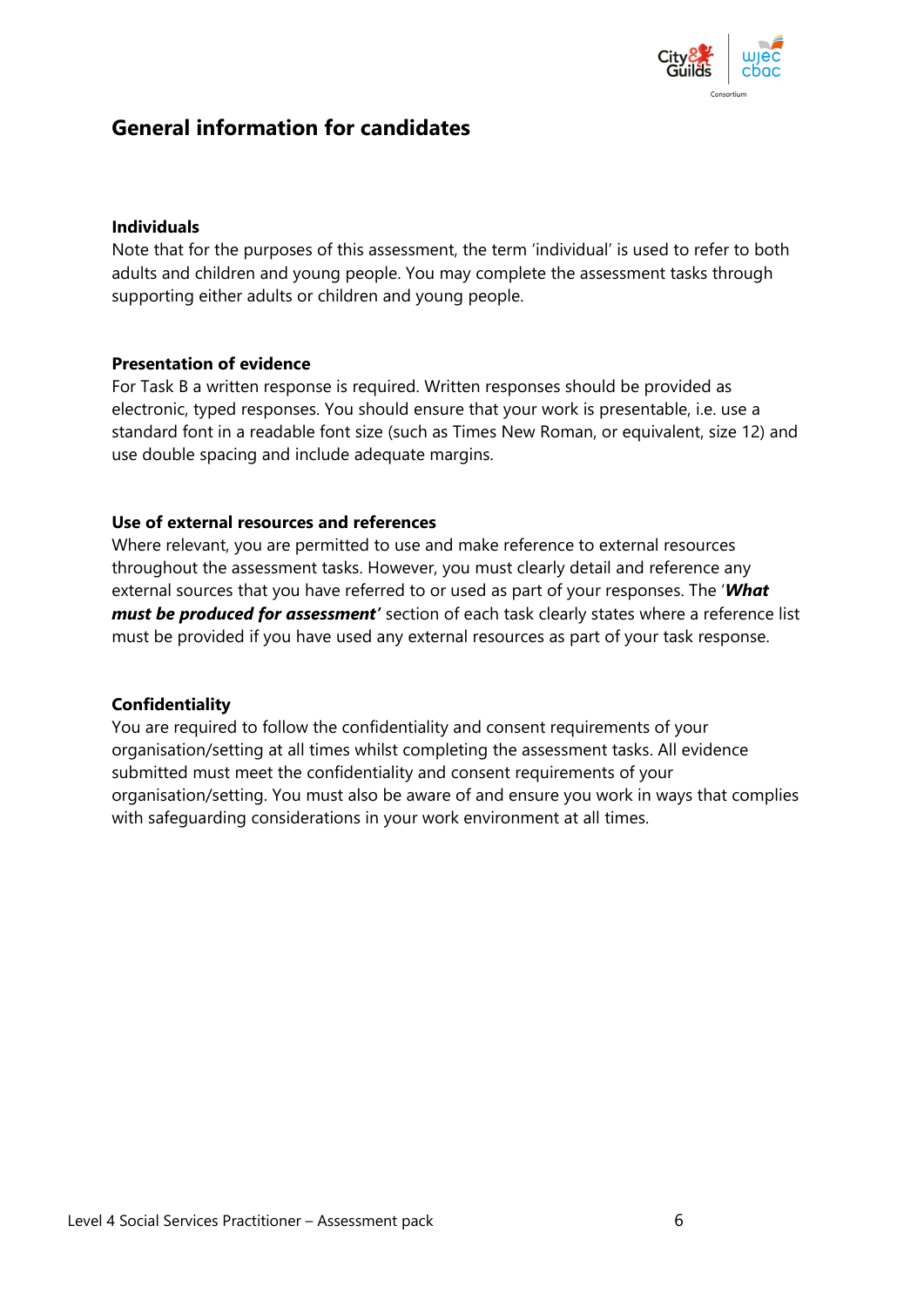

## **Assessment tasks**

#### **TASK A**

You are required to maintain a portfolio of evidence throughout the assessment period. The portfolio is intended to capture evidence for outcomes that would not be directly evidenced through tasks B-D. You may also use the portfolio to provide any 'showcase' examples of evidence that capture key activities and achievements that you have undertaken as part of your practice from across the period of assessment.

You will be asked to submit your portfolio, and will be asked about the contents of your portfolio during the professional discussion in Task D.

Your internal assessor will support you to ensure the most relevant evidence is selected for submission from your portfolio.

#### *Conditions of assessment*

Normal workplace conditions

#### *What must be produced for assessment*

• Portfolio of evidence - which may include - workplace documentation/products, witness testimony, question responses, reflections, supportive case studies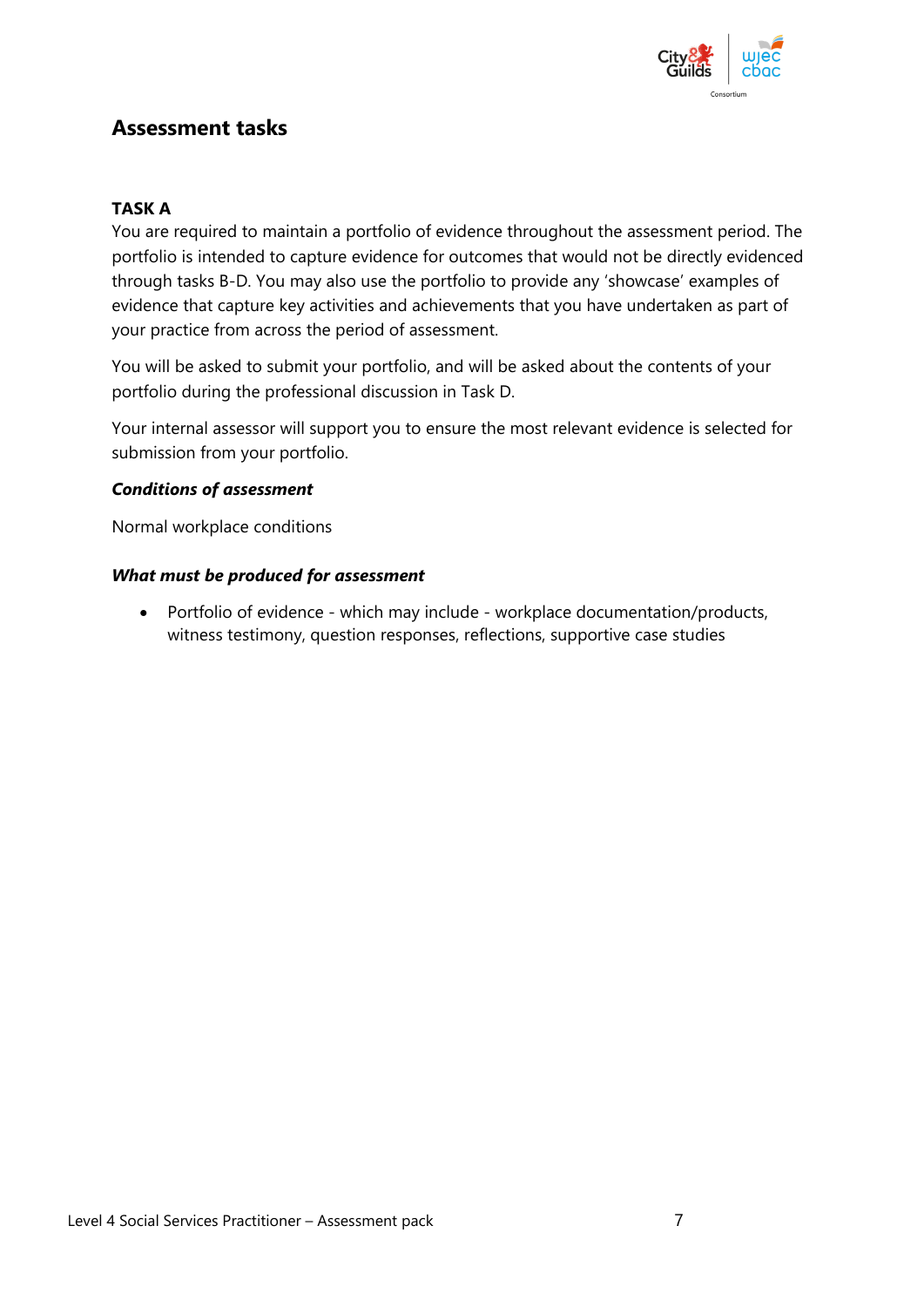

#### **TASK B – Account of legislation**

You are required to produce an account that demonstrates and details how legislation underpins the role of Social Services Practitioner and is used to inform your practice.

You should consider:

- The range of different legislation that informs the role of a Social Services Practitioner
- The importance of understanding a wide range of legislation as a Social Services Practitioner
- How your practice has been informed by application of understanding of legislation.

**Note**, your response must reference all of the legislation that you have learnt about as part of your learning programme when considering how legislation underpins the role of Social Services Practitioner.

#### **TASK C – Reflective account of Practice**

You are required to show evidence of your reflection on practice.

You should produce an ongoing reflective account that is regularly updated throughout the assessment period. You should ensure you provide details of your own reflections and responses to situations you have experienced. You should consider:

- How your practice has been influenced by/or has reflected the use of different models, theories and approaches
- How your practice has been influenced by/or has reflected the use of different legislation applicable to the role of Social Services Practitioner
- How your practice has been informed by/or reflected feedback received from supervision with your manager/supervisor, as well as others that you work with.

If the following areas are not covered through reflection of your own practice within your reflective account from the assessment period, you must provide additional statements as part of this account that reflect on and demonstrate how you would or have previously supported:

- children and young people, taking account of their stages of development
- families and carers
- individuals with a disability or physical impairment
- individuals living with mental ill-health
- individuals living with dementia
- individuals with learning disabilities and / or autism
- individuals with sensory loss
- individuals with acquired brain injury
- individuals who use or misuse substances
- individuals who would benefit from access to advocacy

In instances where you have not supported any of the groups bulleted above, you should consider the knowledge and understanding of how to support individuals from these groups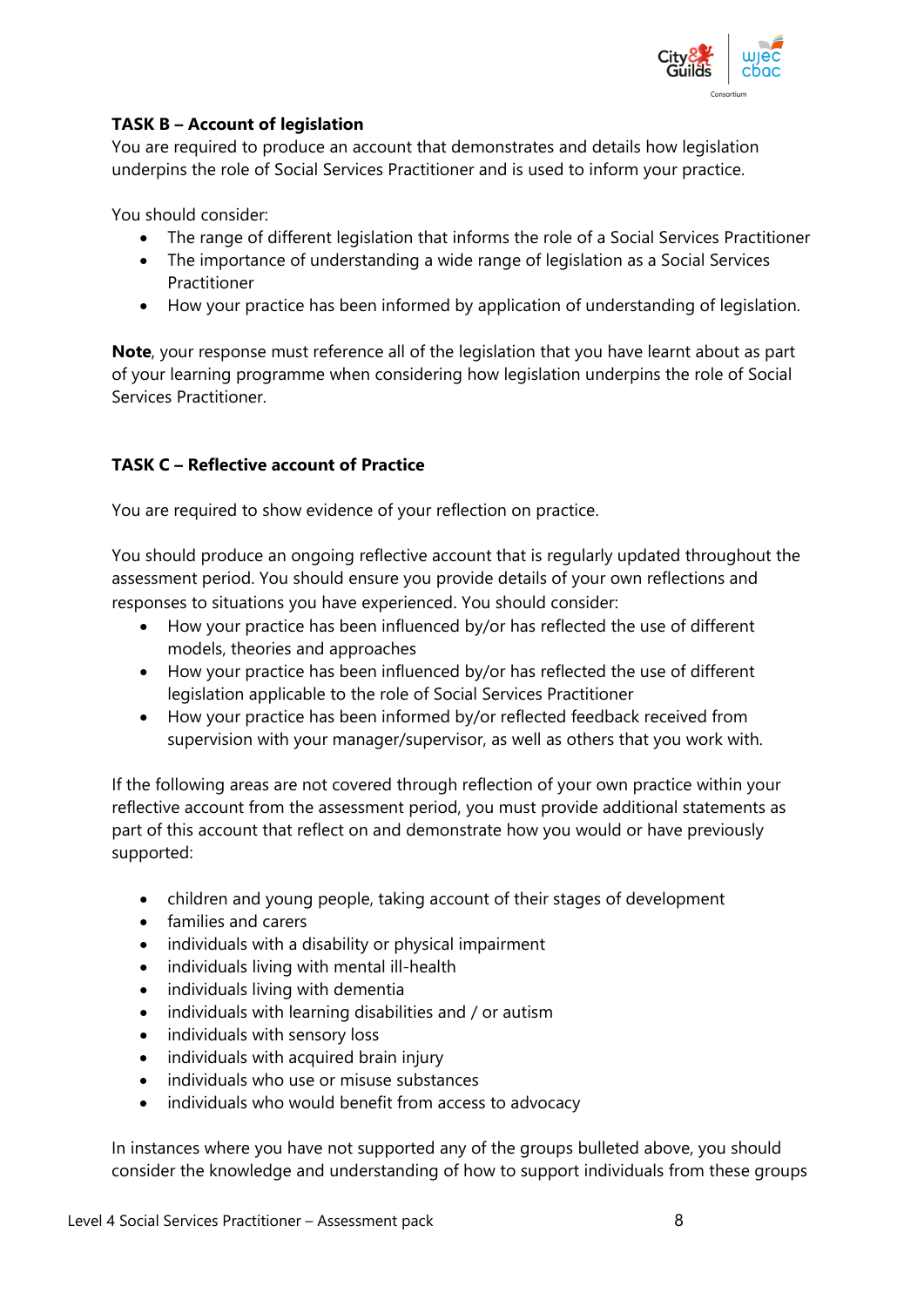

and how you would apply this in practice with how you undertake the role of a Social Services Practitioner.

#### *Conditions of assessment*

Working independently under quiet uninterrupted conditions

Your reflective account does **not** need to be completed under supervised conditions, but it must show your own genuine reflections (ie it must be written in your own words, style and related to your practice).

#### *What must be produced for assessment:*

- Reflective account of practice
- Reference list of any research, information sources or resources used or referred to

#### **TASK D – Observations of Practice**

You will be observed in practice as you:

- 1. Undertake the assessment process with an individual and/or carer
- 2. Undertake the care and support planning process with an individual and/or carer
- 3. Undertake the review of support with an individual and/or carer

Your observations may follow the journey of one individual that you support or different individuals may be supported for each observation.

You must consider how you will support safeguarding processes during each observation and ensure the confidentiality and consent requirements of your workplace/setting are met whilst completing your observations.

All of your practice observations will be undertaken by an internal assessor.

#### *Conditions of assessment:*

The workplace observations will be carried out under normal workplace conditions.

#### *What must be produced for assessment:*

• Observation record forms (Internal assessor) (Appendix 6)

#### **Task E – Professional discussion**

You will be invited to attend a professional discussion following completion of Tasks A-D.

#### **Content and structure of the professional discussion**

The discussion will focus on your personal evaluation and reflections of the practice observations and your assessment tasks.

You may prepare notes in advance, and these may be brought with you and used to help you during the discussion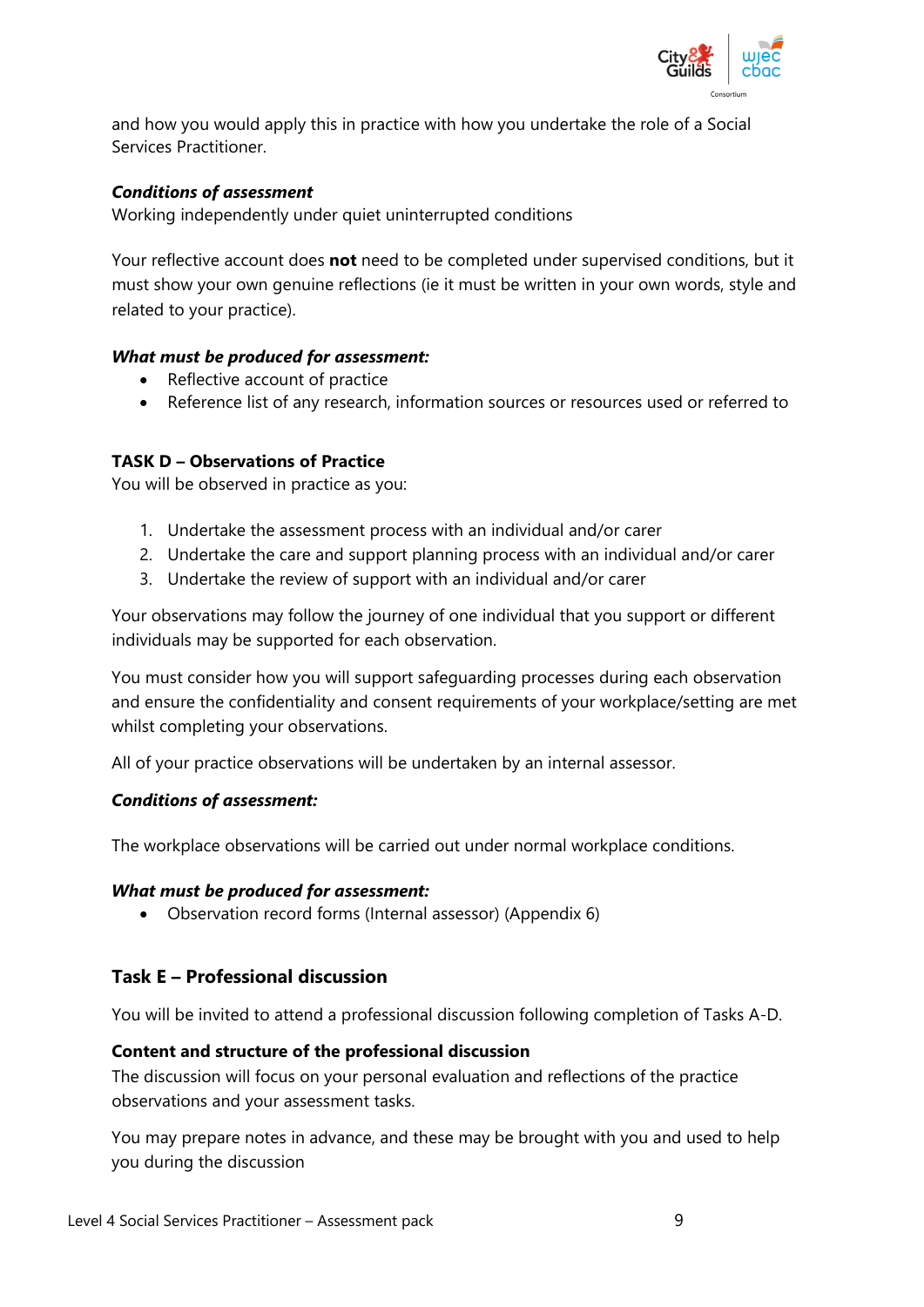

The external assessor will be interested in your approach to work which demonstrates the standard to which you perform. During the discussion, you should draw upon:

- The information provided in your tasks
- Specific examples of experiences and work practices
- The knowledge and understanding you have gained from your learning programme

The main discussion points are listed below, for some of these areas, the external assessor may ask you more than one question or may spend more time focused on a particular area. The external assessor is looking for evidence that you have applied the knowledge, understanding and skills from your learning and that you can use these skills to support your wider work.

The external assessor is looking for evidence of how you:

- Show and apply knowledge, understanding and skills that support effective practice and professional accountability in the role of Social Services Practitioner
- Show and apply knowledge and understanding of legislation applicable to your role as Social Services Practitioner
- Show and apply knowledge, understanding and skills that support the engagement and participation of individuals and carers, to include planning for person-centred outcomes
- Promote the safeguarding of individuals and/or carers
- Apply knowledge and understanding of theories, models and approaches for person/child centred practice
- Show critical and reflective thinking in your role as Social Services Practitioner
- Show self-awareness in order to improve practice in your role.

You must respond to the discussion independently without support.

You must be aware of confidentiality when providing examples from the workplace.

You may bring the following documentation to refer to:

- copy of all tasks and portfolio evidence
- any preparation notes

#### **Time allowed for professional discussion**

The discussion will last for no more than **60 minutes** in total.

#### *Conditions of assessment*

Professional discussion, under quiet uninterrupted conditions

#### *What must be produced for assessment:*

External assessor notes from the discussion.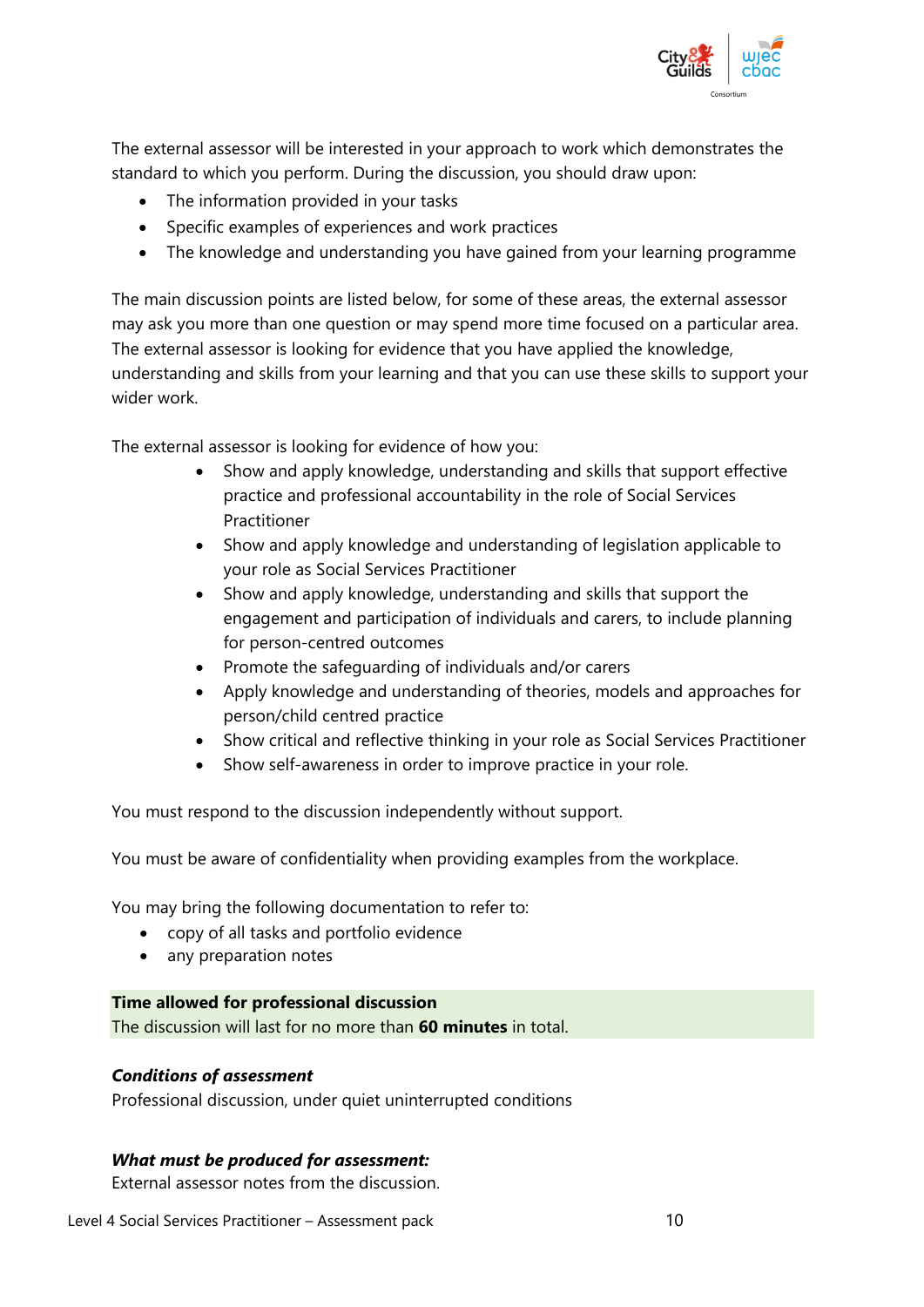

# **3 Assessment introduction for tutors/internal assessors**

## **Introduction**

This assessment is designed to require candidates to make use of the 'tool kit' of knowledge, understanding and skills they have built up over their programme of learning for this qualification for them to show their professional practice within a Social Services Practitioner role.

Candidates should be reminded that they must maintain the confidentiality, consent and safeguarding requirements of the workplace/setting at all times throughout completion of their tasks and during their assessment period.

#### **Roles within the process**

The internal assessor is responsible for assessing the evidence of Tasks A-D, including undertaking all of the observational assessments in Task D.

Tutors may be involved in the release/assignment of tasks to candidates. However, it is the role of the internal assessor to ensure that the assessments are undertaken as stipulated in this guidance.

Due to the value of the manager/employer role in this qualification, the manager/employer is encouraged to support the candidate through Task C via the regular supervision activities that they conduct with candidates. Candidates should be provided with supportive developmental feedback on their performance in the role and supported to explore and understand how they have worked with individuals and/or carers.

The completion of Task E and the overall assessment judgement of all evidence presented from the assessment tasks will be made by an external assessor appointed by City & Guilds.

#### **Confirming the assessment period**

Prior to the assessment period commencing, the manager/supervisor, internal assessor and candidate should discuss and agree the candidate's readiness for assessment.

The assessment period is expected to take place within a 9-12 month period. The range of time has been provided to support the range of roles that candidates who undertake this qualification will be in – and to accommodate, for example, those who work part-time. For those in full-time work, it is expected that the assessment would be feasible to take place within a 9-month period.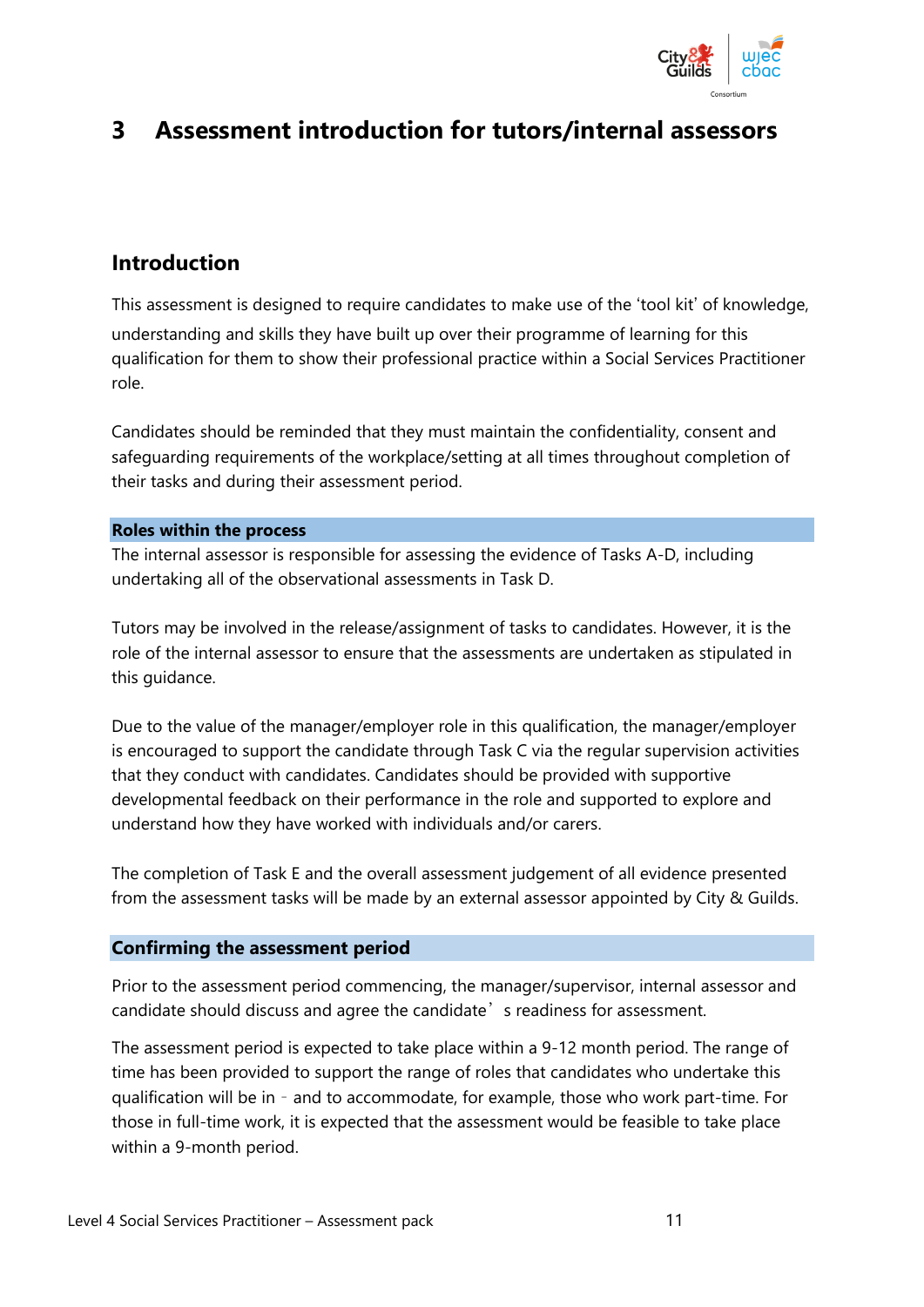

If it is agreed that the assessment will take longer than 9 months, the decision for this should be recorded, and a rationale provided to confirm why this approach has been agreed. The rationale should be retained and made available for external quality assurance activities.

## **Delivery of the assessments**

#### **Introducing the assessment to candidates**

The tasks have been developed in a sequence that reflects the expected delivery model of the content for this qualification. It is therefore recommended that tasks are completed in sequence. **Note**, evidence for the portfolio may come from any part of the assessment period.

Release of the assessment to the candidate confirms that the internal assessor has confidence that the candidate has undergone sufficient teaching and learning to have developed a depth of understanding that will allow them to respond to the tasks.

#### **Conditions of assessment**

Due to the nature of the tasks, the written tasks – Tasks B and C are permitted to be completed by the candidate under quiet, uninterrupted conditions with the candidate working independently. The task does not require full supervision however the tutor/internal assessor must be able to confirm the authenticity of candidates' final work.

The candidate is required to sign the declaration of authenticity form (Appendix 8) to confirm that the work that they are submitting is their own. The internal assessor is responsible for flagging any concerns with the submitted work and must also sign the declaration form to confirm authenticity of the submitted work.

#### **Completion and submission of assessment**

The assessment pack should only be released to candidates when the tutor/internal assessor is confident that the candidate is secure in their knowledge and understanding to complete the assessment tasks.

Due to the nature of the tasks, it is permissible for the tutor/internal assessor to release the entire assessment pack to the candidate. The candidate should be guided to understand all the assessment tasks and the structure of the assessment; with clarity provided on the linkages between tasks. Whilst the assessments can be released upfront, it is anticipated that the candidate would work through the assessment tasks in the order as presented in the assessment pack.

The tutor/internal assessor should discuss and agree a completion timetable for the tasks with the candidate, considering their delivery programme and their ability to successfully undertake each of the tasks within the assessment period. Submission dates for assessment tasks should be set so that they do **not** overlap. Following this discussion and agreement,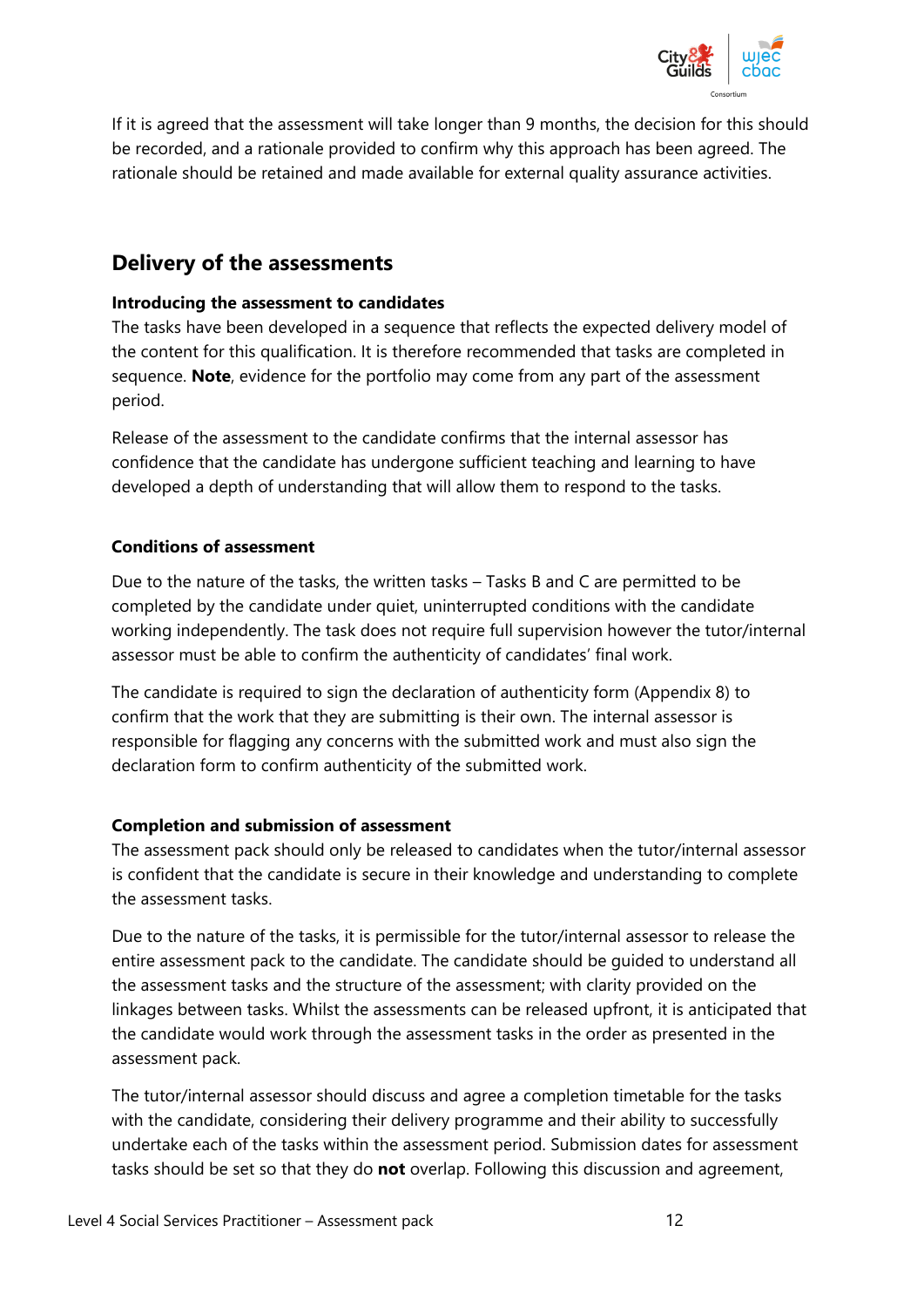

the tutor/internal assessor must provide candidates with a planned timetable of completion for each of the tasks, with clear submission dates. The candidate will submit the task as their final work and should be assessed accordingly.

It is suggested that the table below (or one like the one presented below) is kept for each candidate; recording the release date of the task, anticipated submission date/task completion date, and actual receipt date. This table can also be used to record any resubmission required, as applicable.

|                 | Agreed<br>start date | Submission/Task<br>completion date | Submission<br>received/Task<br>undertaken<br>date | Resubmission<br>due date (if<br>applicable) | Resubmission<br>received date<br>(if applicable) |
|-----------------|----------------------|------------------------------------|---------------------------------------------------|---------------------------------------------|--------------------------------------------------|
| Task B          |                      |                                    |                                                   |                                             |                                                  |
| Task C          |                      |                                    |                                                   |                                             |                                                  |
| Task $D - 1$    |                      |                                    |                                                   |                                             |                                                  |
| (Observation 1) |                      |                                    |                                                   |                                             |                                                  |
| Task $D - 2$    |                      |                                    |                                                   |                                             |                                                  |
| (Observation 2) |                      |                                    |                                                   |                                             |                                                  |
|                 |                      |                                    |                                                   |                                             |                                                  |
| Task $D - 3$    |                      |                                    |                                                   |                                             |                                                  |
| (Observation)   |                      |                                    |                                                   |                                             |                                                  |
| Task E          |                      |                                    |                                                   |                                             |                                                  |

For Tasks B, C and D the internal assessor will agree and confirm the dates for completion of these tasks with the candidate. It is expected that Tasks A-D should be completed within 9 months of agreement of commencement of the assessment. The professional discussion (Task E) should be booked and held within 3 weeks of receipt of the candidate's completed evidence of Tasks A – C to City & Guilds.

#### **Review of evidence and grading**

The internal assessor is required to review the evidence for each of Tasks A-D and confirm how the evidence meets the marking requirements/descriptors (Appendix 1) and satisfies the learning outcomes of the qualification. The Internal Assessor Recording Form (Appendix 3) should be completed to indicate how the evidence satisfies the learning outcomes. This form will need to be submitted to City & Guilds, alongside the candidate's final submitted evidence for the tasks.

The overall assessment judgement will be confirmed through review of the assessment evidence by the external assessor, following completion of the professional discussion.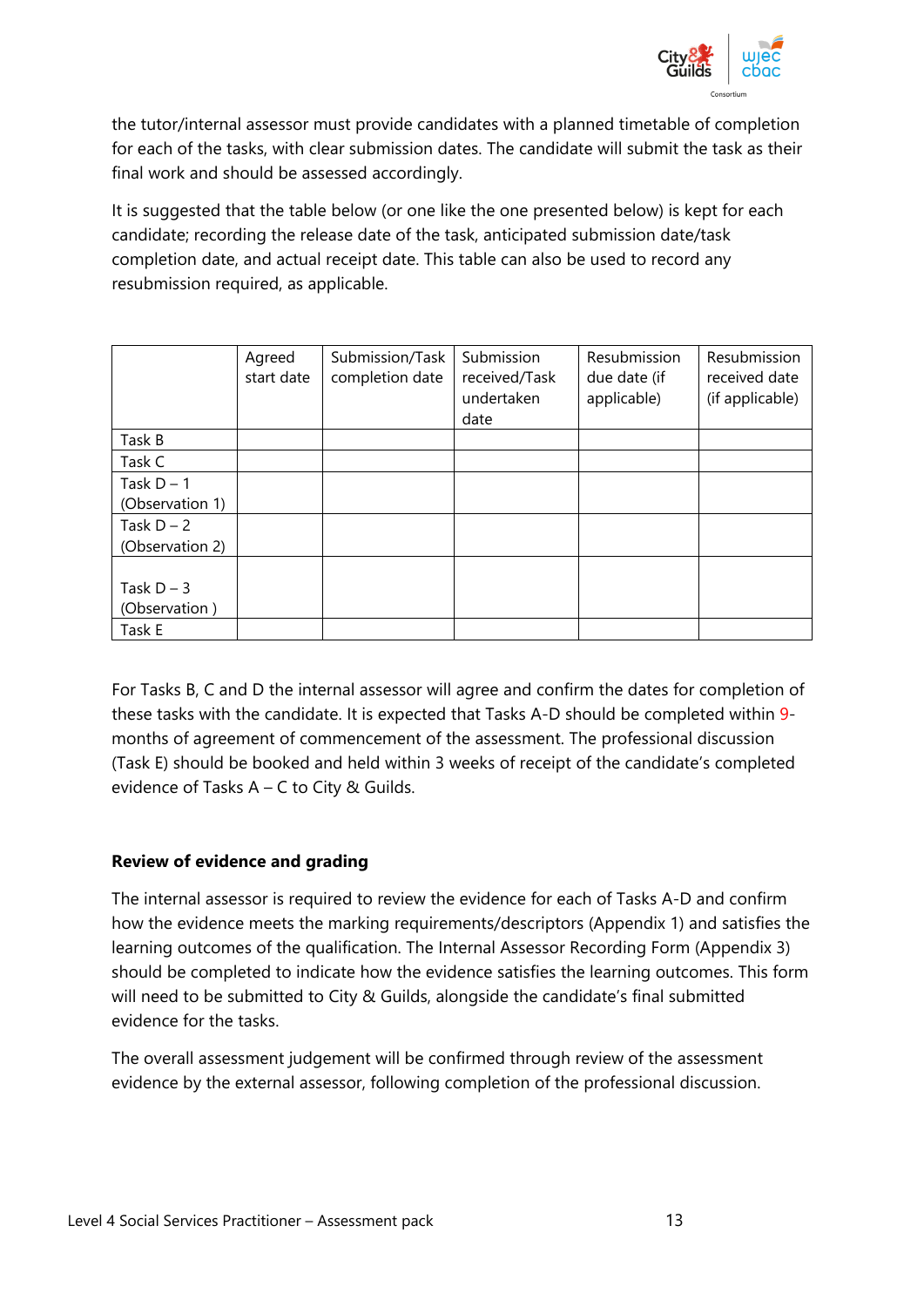

#### **Internal quality assurance**

Prior to submission of assessment outcomes to City & Guilds, all assessment evidence must be quality assured by an Internal Quality Assurer (IQA). IQA's should review the evidence that internal assessors have provided to inform their assessment judgement. This will include reviewing how the internal assessor formed their judgement against the learning outcomes and marking requirements (where applicable) and should confirm that the evidence provided for this judgement is securely and accurately referenced within the Internal assessor recording form (Appendix 3) against the candidates completed task evidence.

#### **Preparing and submitting evidence for external submission**

The candidate's assessment evidence for Tasks A, B and C will be submitted for external review by the external assessor following their completion. The candidate materials for these assessments should be submitted once all tasks have been completed.

The internal assessor should submit their completed Internal Assessor Recording Form (Appendix 3) alongside the candidate's completed evidence. The internal assessor should also submit the individual Observation record forms (Appendix 6) for the three observations carried out. The observation record forms should evidence how the candidate has demonstrated their role against the learning outcomes from the qualification.

The internal assessor should ensure that the declaration of authenticity form (Appendix 8) is completed by both the candidate and the internal assessor and submitted with the assessment materials for the tasks.

Evidence being submitted for assessment must be presented as follows:

- Evidence must have a header on each page containing the name and esignature of the candidate together with the date the evidence was produced.
- Each piece of evidence must be referenced to the task it is being submitted against either on an evidence reference form or within the header.

City & Guilds will confirm candidate results within 30 working days of finalisation of the professional discussion.

#### **Resit arrangements**

Candidates who fail to meet the criteria required to achieve an overall pass for the qualification, are permitted to resubmit the assessment.

The external assessor will provide feedback on the candidate's overall performance, highlighting the objective areas where insufficient evidence has been identified. In some cases, this may require additional evidence to be submitted via the portfolio. In exceptional cases, the external assessor may require the candidate to undertake a further professional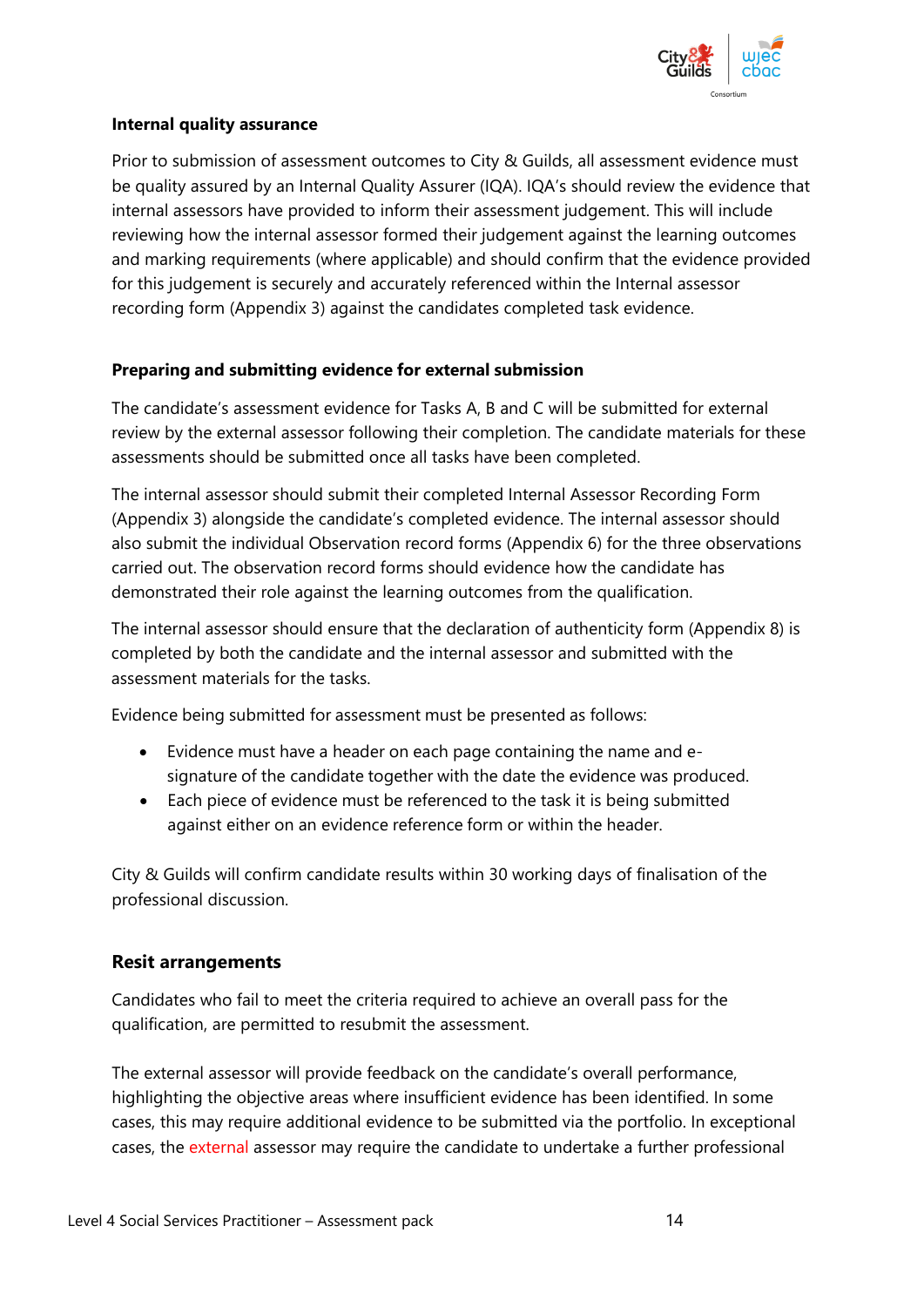

discussion following a period of further learning and support to confirm that the candidate has developed to a sufficient level for a pass grade to be awarded.

The external assessor will need to provide feedback to the centre and candidate using Section 2 of the External Assessor Grading Summary Form (Appendix 5) to confirm the actions that need to be undertaken for resubmission. Feedback will be provided at a highlevel to support the candidate to understand the objective areas which have not been sufficiently evidenced within the grading criteria, though it will be the responsibility of the candidate to identify exactly how they respond and provide further evidence as needed.

Where a candidate is required to undertake a further professional discussion, a clear audit trail must be provided by the internal assessor that shows how feedback has been provided to the candidate prior to undertaking this, and what remedial activity has been taken to support the development of any deficits in the candidate's knowledge and understanding. A feedback form has been provided for this (Appendix 7).

## **Task guidance**

#### **Task A - Portfolio of evidence**

The purpose of the portfolio is to:

- Supplement evidence for any outcome areas from the mandatory content that may not naturally occur or be possible to apply through the other assessment tasks due to the nature of the assessments.
- Provide an opportunity for the candidate to provide evidence of key achievements and activities that occurred outside the key assessment activities. \*

\* It is important that candidates are reminded that the portfolio is to be used to capture standout or showcase examples of their practice; it is not intended to be a transactional account of all of the work that a candidate has done over their period of learning.

**The internal assessor will support the candidate to identify areas that will need to be evidenced via the portfolio. This will be determined through consideration of the learning outcomes evidenced through the practice observations.**

Evidence from the portfolio should be kept in accordance with the confidentiality and consent requirements of the workplace/setting, as well as the conditions outlined in the Administration Handbook (*Introduction to working with City & Guilds and WJEC)*.

#### **Guidance on acceptable evidence for portfolio**

If any learning outcome areas are not fully evidenced through the other assessment tasks, then internal assessors should identify an appropriate mix of other assessment methods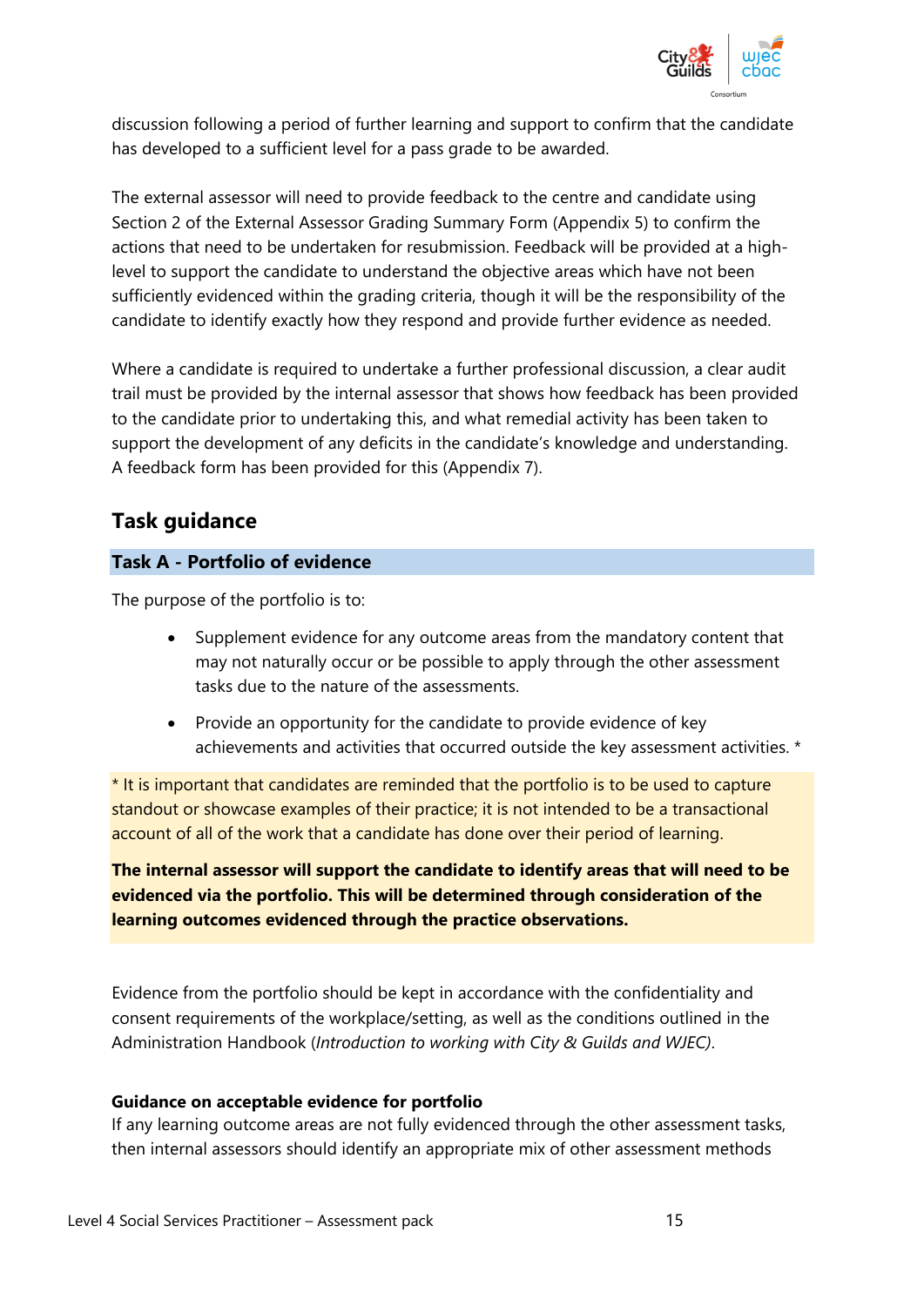

from the list below, to support the collation of evidence for areas not fully observed and to support the development of the candidate's portfolio.

The list below identifies the range of acceptable types of evidence, however consideration to the type of evidence should be based primarily on the purpose of the evidence, and its validity in evidencing the candidate's ability.

• **Expert witnesses** may observe candidate practice and provide testimony for a candidate's practice. See further guidance in the section below on the role of expert witness testimony. • **Witness testimonies**. These should be from people who are able to provide

supplementary evidence to support how a candidate performs in practice. Where testimony is sought from families/carers and/or others, care should be taken to ensure the purpose of the testimony is understood and no pressure is felt to provide it.

• **Work products** can be any relevant products of candidates' own work, or to which they have made a significant contribution, which demonstrate use and application within their practice.

• **Candidate/ reflective accounts/logs** describe candidates' actions in particular situations and/or reflect on the reasons for practising in the ways selected. Whilst candidates will maintain a reflective account throughout the period of the assessment, additional reflective accounts may also provide further evidence that candidates' can evaluate their knowledge, understanding and skills in practice of a defined area of specialism.

• **Questions** asked by internal assessors and answered by candidates to supplement evidence generated by observations and any other evidence type used. Internal assessors may be able to infer some knowledge and understanding from observing candidate practice. They may ask questions to confirm understanding and/or cover any outstanding areas. Questions may be asked orally or in writing but, in both cases, a record must be kept of the questions and responses.

• **Case studies** must be based on real work practice and experiences and will need to be authenticated by an internal assessor if used as evidence of a competent performance. Theoretical or simulated exercises would only be admissible as evidence of knowledge and understanding.

The use of **simulated practical assessment** is **not permitted** as evidence within this qualification. Simulated situations or activities may be useful for supporting formative assessment activities, but evidence for summative assessment should reflect the candidate's actual experienced practice.

#### **Use of witness testimony**

Witness testimony is an acceptable form of evidence within the portfolio, however the use of this form of evidence must meet the requirements as outlined below.

The status of the witness will need to be considered by the internal assessor to determine how much weight their statement has and what other supplementary evidence might be needed to infer competence.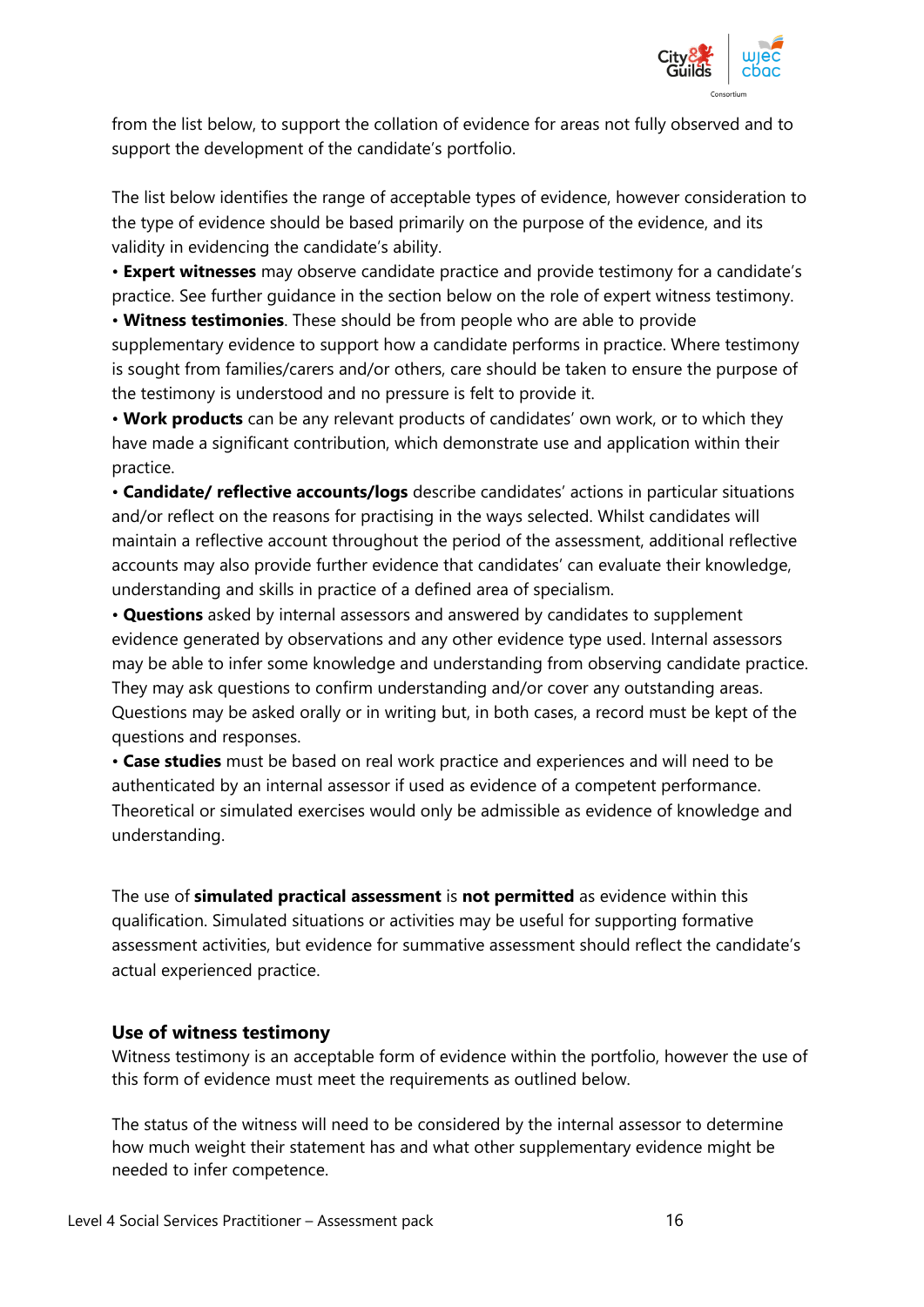

The status of the witnesses can be judged against the following criteria:

- 1. Occupational expert meeting the specific criteria for role of Expert Witness (See section on 'Expert witnesses below);
- 2. Occupational expert not familiar with the standards;
- 3. Non-expert familiar with the standards;
- 4. Non-expert not familiar with the standards.

For any piece of witness testimony included in the portfolio, it should be referenced so it is clear who the witness is, and their status level.

#### **Expert witnesses**

Where expert witness testimony is used for providing evidence of competence, the testimony must directly relate to the candidate's performance in the workplace/setting which

has been observed first hand by the witness. Any expert witness observations must be recorded and retained as part of the portfolio. All expert witness observation used as part of the assessment process needs to have been authenticated by the internal assessor.

Where used, expert witnesses must meet the following criteria:

- have a working knowledge of the units for which they are giving testimony
- be occupationally competent in their area of expertise to at least the same level of the unit for which they are providing testimony
- have either any qualification in assessment of workplace performance or a professional work role which involved evaluating the everyday practice of staff

#### **Non-expert witnesses**

These would be witnesses defined as having a status of 2, 3 or 4 in the list above. It is not necessary for non-expert witnesses to hold an assessor qualification as the internal assessor will make the final assessment decision(s) about the acceptability (validity, authenticity and sufficiency) of all evidence submitted in the portfolio.

#### **Selecting portfolio evidence**

Before selecting the evidence to form the portfolio, the candidate should review the assessment requirements to ensure they understand:

- the outcome to be covered by the portfolio
- the type of evidence that can be presented
- the amount of evidence that must be presented
- the period of time from which the evidence should have originated

To assemble their portfolio, the candidate should consider all the evidence they have available to show they have met the requirements being assessed. Evidence collected towards the end of their programme, as they become increasingly independent in their work,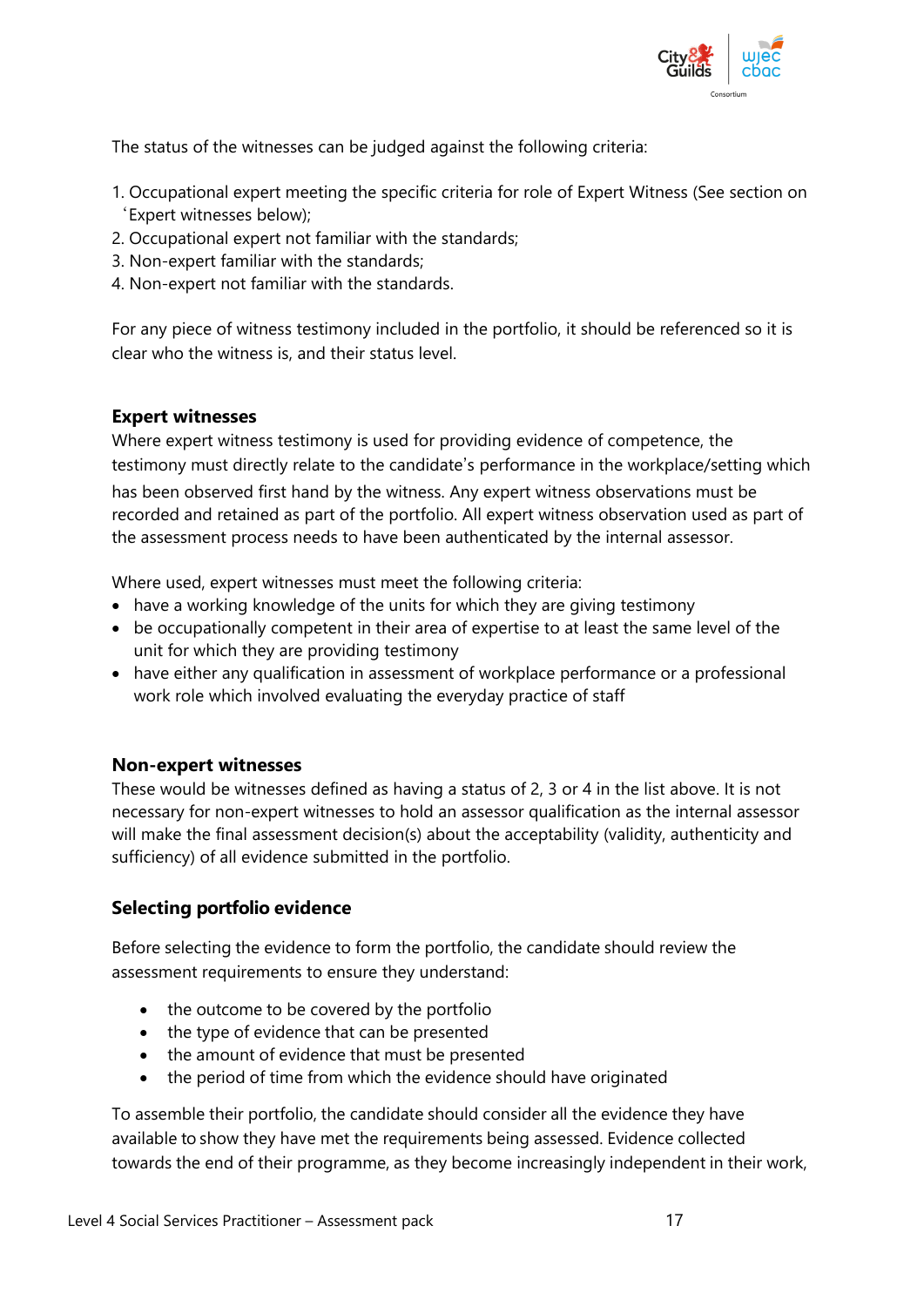

is likely to provide the most holistic evidence – ie covering a number of learning outcomes at once. From this, they should select evidence that **most efficiently** meets all the relevant criteria and which demonstrated their **best performance**. While there may be some overlap between the evidence collected, multiple pieces of evidence showing coverage of the same learning outcomes should not normally be submitted for assessment.

There are two questions that a candidate should consider when selecting work to form their portfolio:

- *1. Which pieces holistically (most efficiently) give evidence that together cover all of the relevant outcomes?*
- *2. Is this the best evidence I have, showing that I have met all of the requirements for the pass grade.*

### **Confirming the evidence selection**

When the candidate has selected the evidence to form their portfolio, this must be reviewed by the internal assessor to ensure;

- All identified assessment requirements for the portfolio have been evidenced
- It is in-line with any requirements relating to the type and amount of evidence required and when the evidence should have originated
- There is no unnecessary duplication of evidence against the same criteria
- The volume of evidence presented in the portfolio is proportionate, with no direct duplication of evidence for outcomes observed sufficiently through the tasks
- The work selected represents the best evidence available in relation to the grading descriptors (Appendix 2)
- The clarity of any images or scanned evidence is sufficient to determine the quality of the original evidence
- Authenticity of evidence has been established

The internal assessor should confirm that the evidence presented in the portfolio is relevant and rationalised. The portfolio has been used to collate 'showcase' pieces from the candidate's learning programme, without excessive duplication of evidence.

#### **Task B** – **Account of legislation**

For Task B where a written response is required by the candidate, it is advised that there is no word count limit applied against this task.

#### **Tasks C** – **Reflective account of practice**

Candidates are required to maintain a reflective account of their practice, capturing their reflections on their practice, the support they have provided to individuals and the feedback they have received from supervision and through other mechanisms. It is recommended that candidates are advised on how to maximise the benefit of this account as a reflective tool;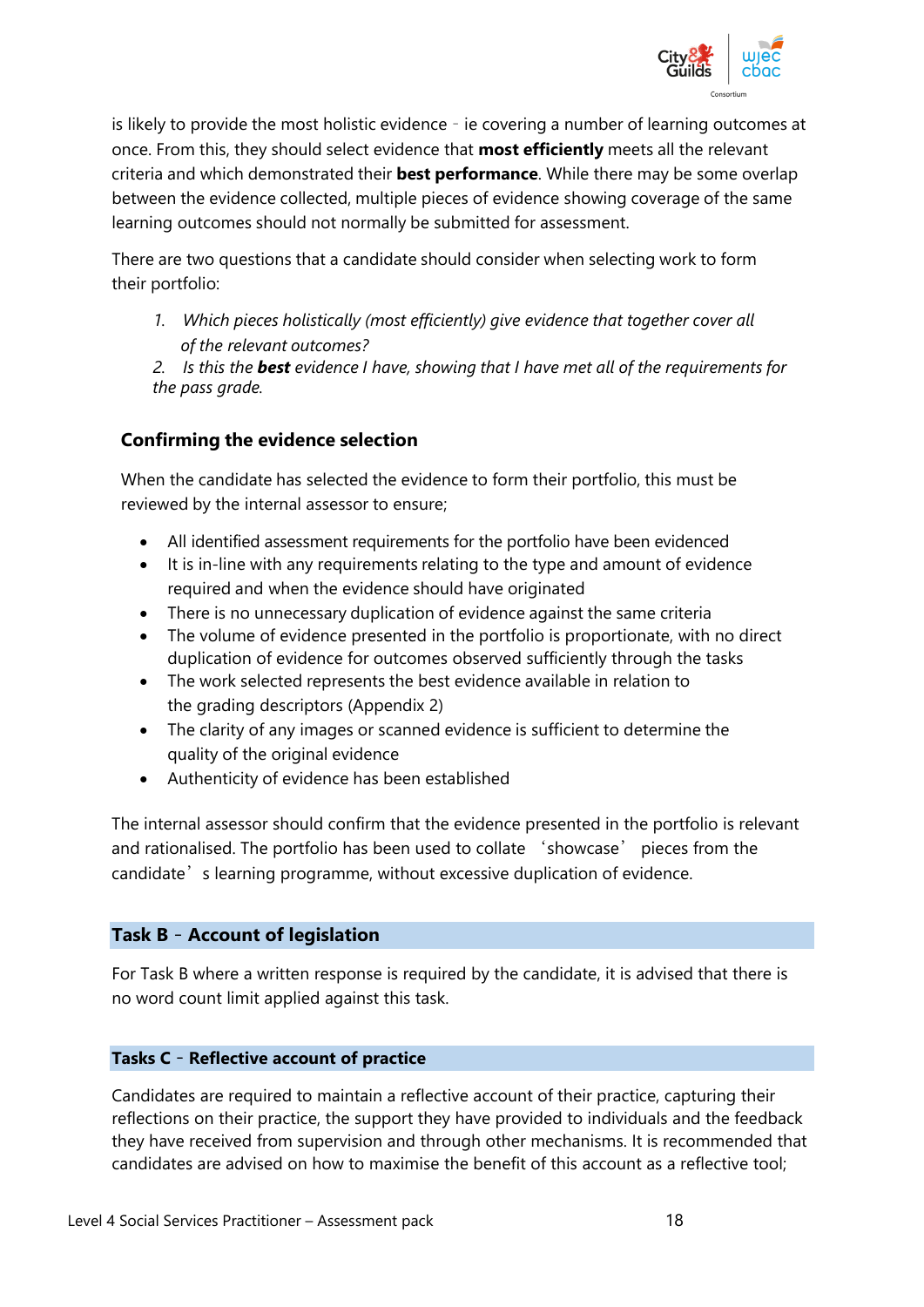

not as a diary for capturing a high-level narrative of what activities they have undertaken, but rather utilising it for purposes of self-reflection, critical analysis and detailed review of what they have achieved; what has gone well, or less well, and their thoughts and feelings on how to improve their practice to support outcomes for individuals.

For each of the following areas, candidates are required to provide a separate reflective account, if demonstration of supporting individuals in these circumstances has not been drawn from their practice-based reflection.

- children and young people, taking account of their stages of development
- families and carers
- Individuals with a disability or physical impairment
- individuals living with mental ill-health
- individuals living with dementia
- individuals with learning disabilities and / or autism
- individuals with sensory loss
- individuals with acquired brain injury
- individuals who use or misuse substances
- individuals who would benefit from access to advocacy

If candidates have had no experience of supporting individuals in these circumstances, they should be looking to provide an account of how they would support these individuals – using their knowledge, understanding and practiced experience of the Social Services Practitioner role.

Tutors/managers are encouraged to explore the use of different styles of reflection with candidates, supporting candidates to identify and use a format that reflects best their learning style and that best supports them to progress and develop their reflections into enhancement of their practice.

#### **Task D** – **Observations of practice**

The internal assessor is required to support the candidate to identify three opportunities when they can be observed in practice. These opportunities must cover the following stages of the Social Services Practitioner role:

- 1. Undertaking the assessment process with an individual
- 2. Undertaking the care and support planning process with an individual
- *3.* Undertaking the review of support with an individual

The internal assessor should ensure that the three planned observations will sufficiently allow the candidate to undertake all aspects of each part of the process. For example, an observation to observe the candidate undertaking the assessment process should observe an individual or carer being assessed from the start of the process.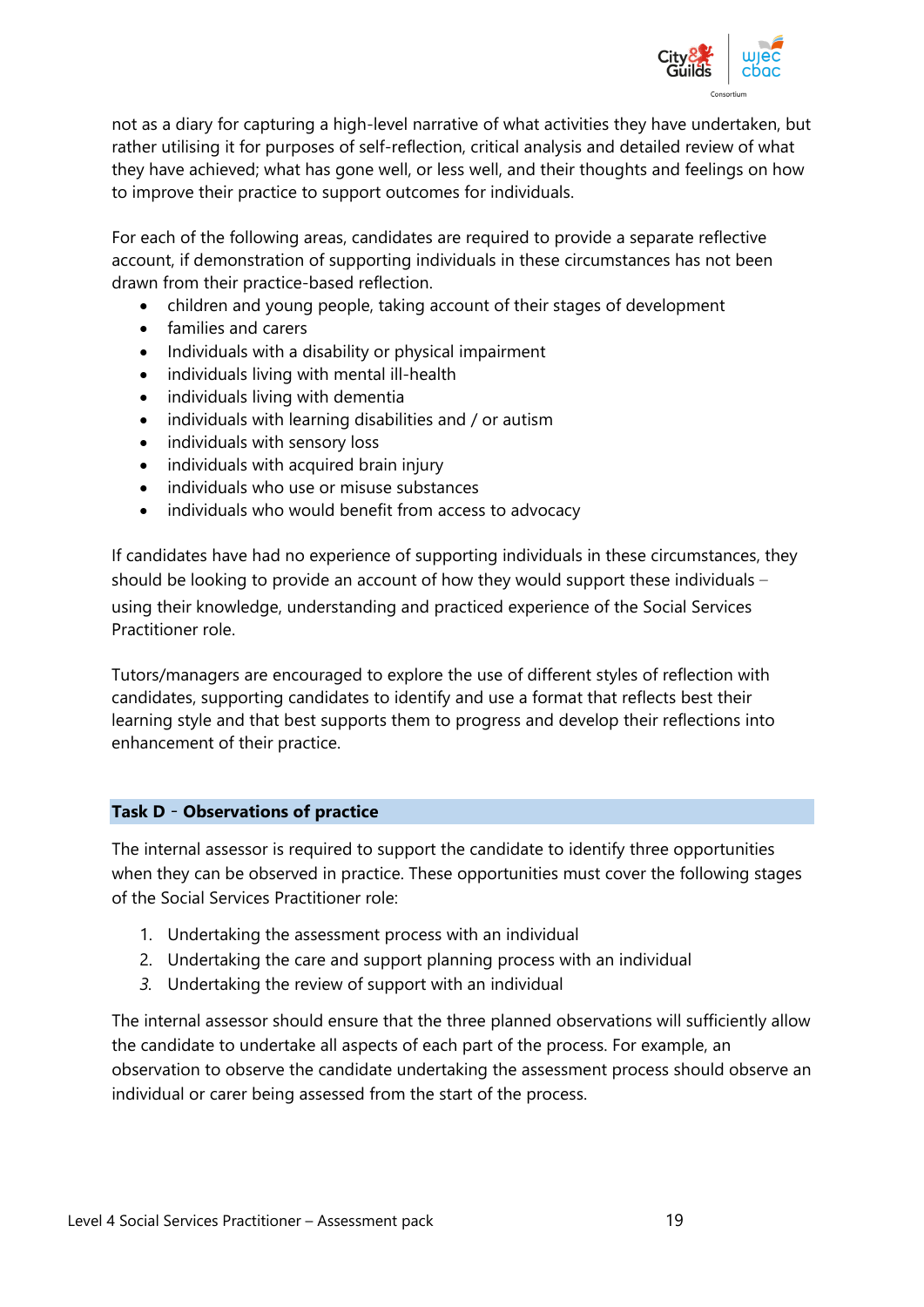

The internal assessor is required to observe the candidate on a minimum of **three** occasions. On each occasion, the internal assessor should provide evidence of how the candidate has demonstrated that they meet the requirements of the learning outcomes.

For each observation, the **Observation Record Form (Internal Assessor) (Appendix 6)**  should be completed and submitted alongside the candidate's evidence.

*Due to the importance of the observations of practice for supporting the final holistic assessment judgement, the internal assessor should review the evidence collected by each observation and confirm if it sufficiently meets the expectations of what was to be observed, as determined as part of the planning element. If the observations do not go fully as intended and anticipated evidence is not observed in the initial observations* – *the internal assessor may need to consider whether further observations may be required. If it is felt that there is a requirement for further observation(s), then this should be discussed with the candidate and manager; highlighting the reasons for the additional observation(s) and confirming arrangements for this.* 

#### **Task E** – **Professional Discussion**

The professional discussion will be undertaken fully by the external assessor. The centre will be required to agree a date for the discussion with City & Guilds and to ensure that a suitable assessment environment is provided for this discussion. The assessment environment must be one which is free from distractions and interruptions throughout the entirety of the assessment. This may require ensuring that appropriate signposting and other arrangements are in place to maintain a suitable environment for the entire duration of the assessment. City & Guilds recommend that the professional discussion is assessed via remote delivery. If the professional discussion is assessed via remote delivery then the centre should ensure that the guidance for remote assessment delivery in the following section is complied with.

#### **Remote assessment delivery**

City & Guilds supports and promotes the use of web conferencing to conduct assessment (remote assessment delivery) where appropriate. This means that the external assessor and the candidate do not have to be in the same physical location when the assessment takes place. Remote assessment is recommended for conducting the professional discussion.

The centre should discuss the option of remote assessment delivery when contacting City & Guilds to book a date for the professional discussion. If remote assessment is agreed, the centre is responsible for ensuring that a dedicated person within the centre has responsibility for ensuring that access, set-up and delivery of the remote assessment meets the following conditions set by City & Guilds. This individual should be briefed as to the purpose of the assessment and the importance of meeting the conditions as outlined below.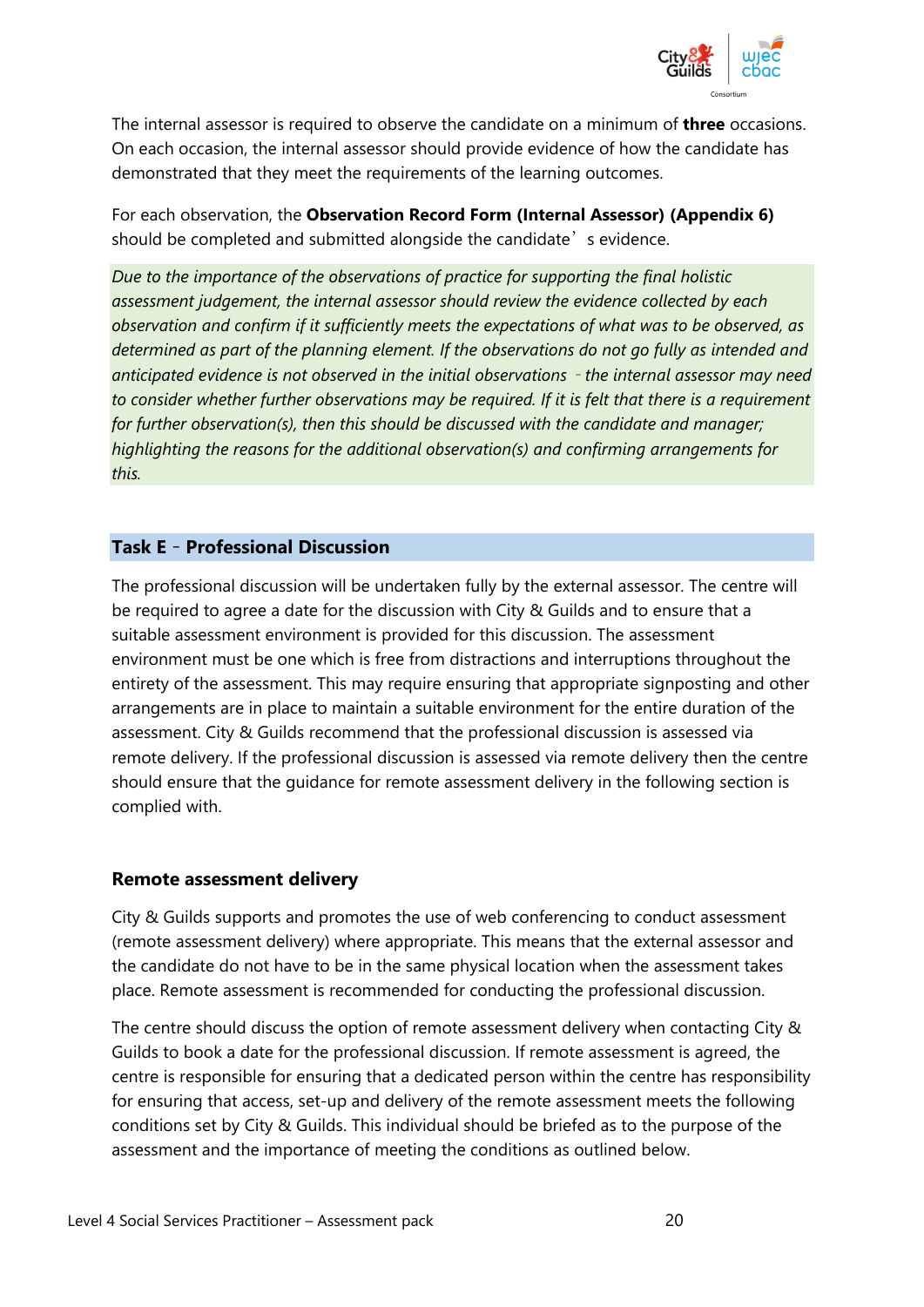

Conditions for remote assessment delivery:

- City & Guilds will specify the remote technology to be used (as agreed at the point of confirming the date for the discussion). The dedicated person from within the centre must check and confirm that this is compatible with its in-house systems and any firewalls before planning any remote assessment delivery.
- Assessment must be conducted using either desktop or laptop computers or tablets only, not mobile phones.
- The candidate must be in the learning setting when the assessment takes place. The learning setting would typically be within the centre's environment, although may occur in the workplace if all conditions stated here can be met.
- Assessment must take place in a room where the candidate is free from distraction and will not be interrupted during the assessment.
- The dedicated person is responsible for ensuring that:
	- o the candidate brings photographic proof of their identity into the assessment. This must be verified by the external assessor before the assessment starts (i.e. the candidate will be asked to show this to the external assessor via the web conferencing facility)
	- o the necessary technology needed for the assessment to occur has been setup and is available to the candidate for the assessment to start
	- $\circ$  the candidate's work is independent and unaided.
- During the assessment, the candidate is not required to be under direct, on-site supervision. The external assessor will act as the supervisor during the assessment itself.

During the confirmation of the booking for the professional discussion, City & Guilds will obtain the name and contact details of a dedicated person within the centre. City & Guilds will confirm and agree with the dedicated person responsible for setting up and checking on site arrangements as to how the assessment conditions stated here will be met. This will be done in advance of the discussion taking place. The centre is responsible for checking, testing and confirming the remote technology in advance of the date/time of the assessment so that any technical issues do not impact on the assessment itself.

All assessment conducted remotely must be electronically recorded and stored by City & Guilds for quality assurance purposes.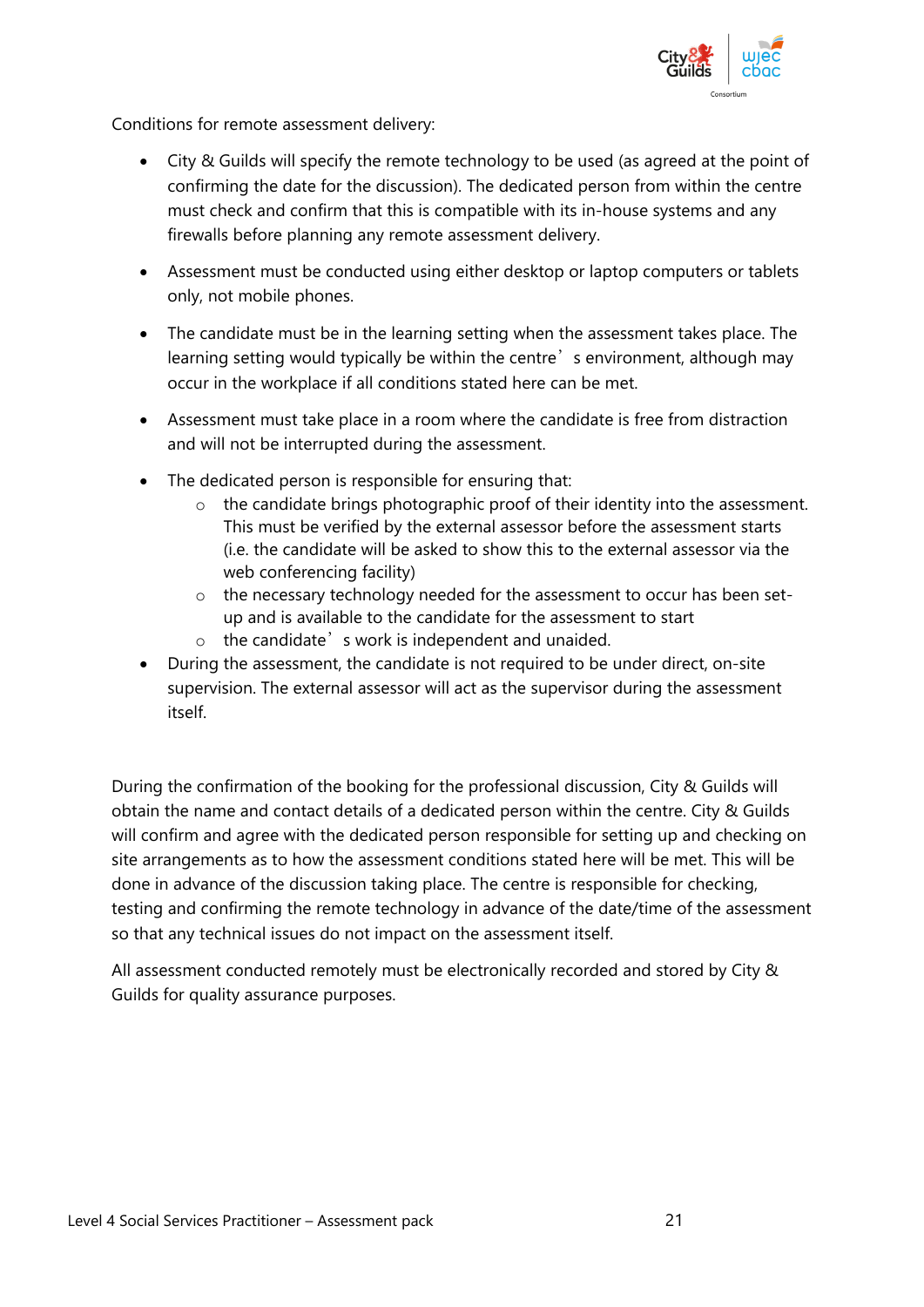

## **General assessment administration requirements**

#### **Timings**

Candidates are required to plan their work and activities and their plans must be confirmed by a tutor/internal assessor for appropriateness. The tutor/internal assessor should agree a timetable of submission dates for each of the tasks upon their release.

#### **Resources**

For the assessment tasks that require written responses, the candidate is expected to have access to IT equipment, and the internet, as appropriate for completion of the tasks. Candidates are expected to produce typed responses for their written work. The centre should ensure that IT facilities are made available to candidates for the completion of these tasks.

For Task E, the centre is responsible for providing an appropriate environment and facilities for the professional discussion.

#### **Support and feedback**

Tutors/internal assessors may guide the candidates on the evidence that needs to be produced by supporting access to the tasks. The tutor/internal assessor should be sure that the candidate understands what they need to do and by when, and that they need to add explanations showing understanding during their written work. They should however ensure that the candidate is not led or told what to do in a way that prevents them from being able to show their own independent decision making and application of their knowledge and understanding.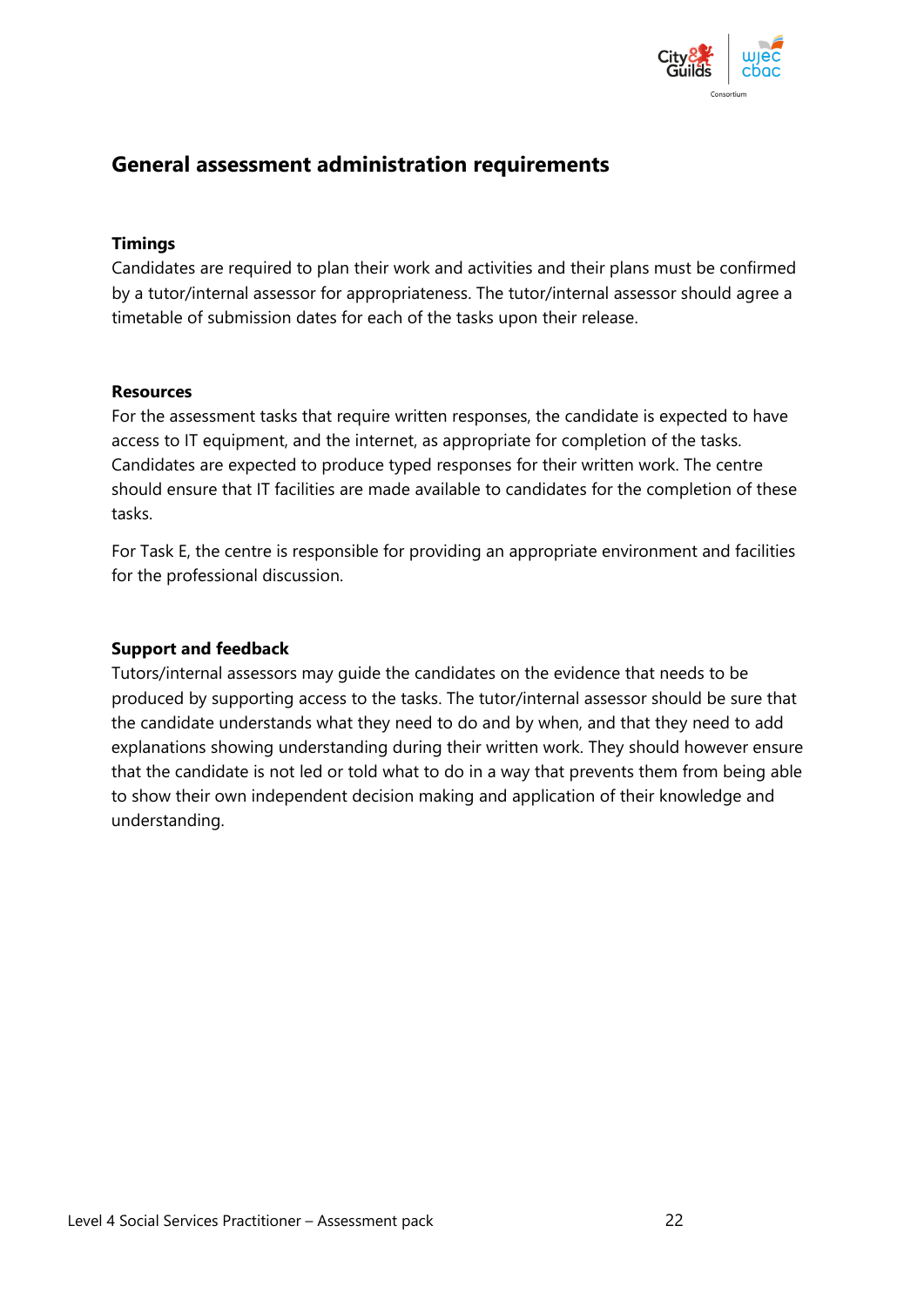

## **4 External assessor guidance**

**Note, the guidance for external assessors will be contained within its own pack – included here for completeness of information, but this guidance would not be provided to centre's or internal assessors to avoid confusion in the roles.**

#### **Introduction**

External assessors are responsible for conducting the professional discussion (Task E) and for determining the final assessment judgement using the grading descriptors table (Appendix 2).

#### **Task Guidance**

#### **Task E Professional discussion**

The purpose of the professional discussion is to

- 1. Discuss information generated by the candidate's task evidence from Tasks A-D
- 2. Assess knowledge and behaviours from across the content of the Social Services Practitioner qualification

#### **Preparing for the professional discussion**

The final assessment activity that needs to be completed by the candidate is a professional discussion with the external assessor. This element of the assessment is designed to support the candidate's evaluation and reflection of their assessment activities, and particularly, how they have embedded their knowledge, understanding and skills of the role of Social Services Practitioner across their assessment tasks.

The professional discussion should also support the external assessor to confirm any learning outcomes which have not been evidenced fully through the evidence submitted for the tasks to be satisfied.

#### **Structure of the assessment**

The external assessor should review all of the evidence submitted for the candidate in advance of the professional discussion. This includes the observational records undertaken by the internal assessor. The external assessor will look at how the evidence generated from Tasks A-D support each of the seven objective areas outlined in the grading descriptors and will conduct a gap analysis to identify key areas for the discussion. These key areas are likely to be focused on aspects where the external assessor feels further expansion is needed to the evidence submitted, or where there is a lack of evidence for a particular objective.\*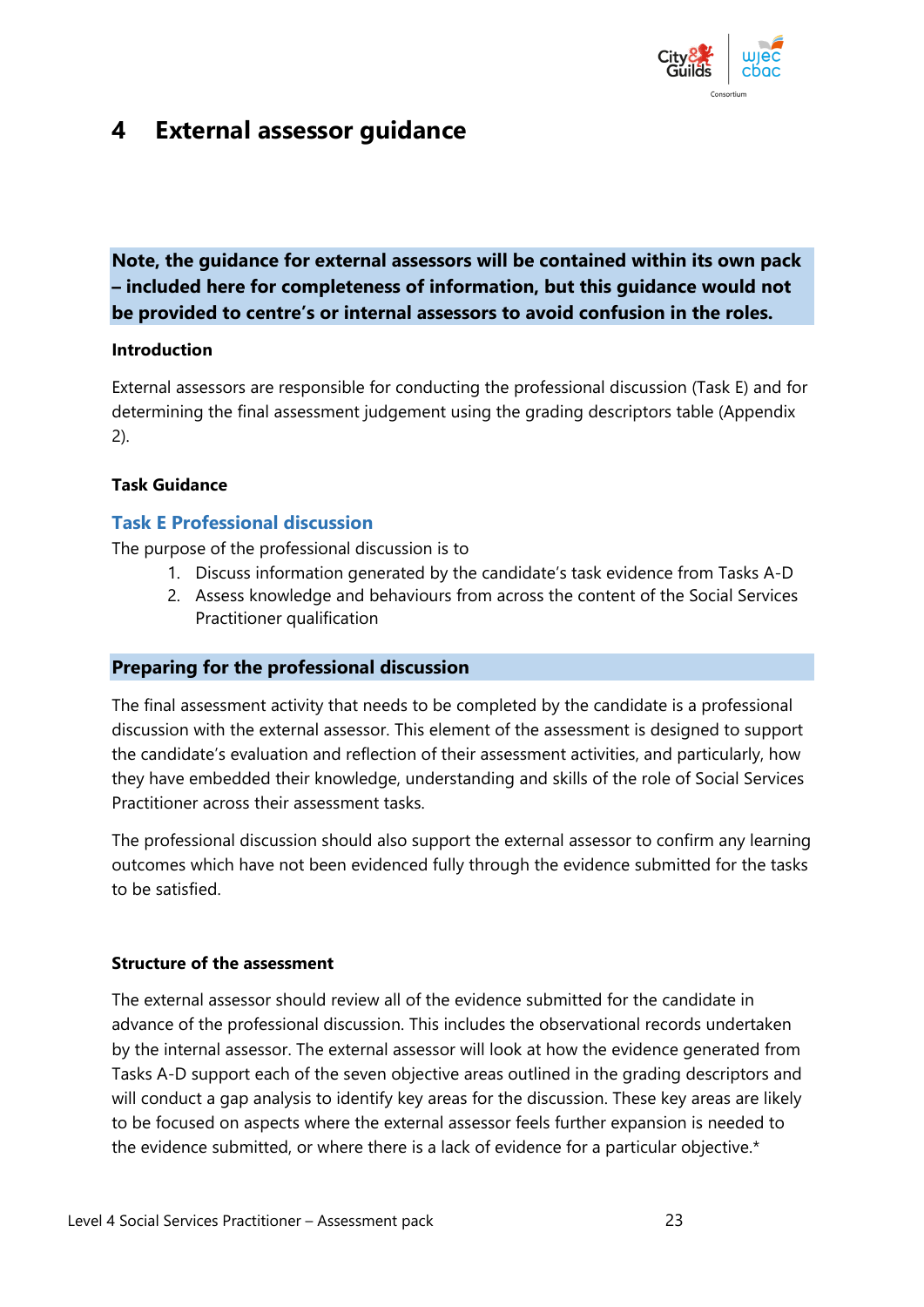

The external assessor will use the evidence from Tasks A-D to plan the discussion to ensure that the discussion is tailored towards the candidate and the service in which they work as well as identify areas for further exploration. It will enable the external assessor to consider key themes and topic areas; and consider the types of questions that could be asked to structure the discussion. The External Assessor Recording Form (Appendix 4) must be used to record this information prior to the discussion.

The external assessor should be mindful of supporting a discussion that is candidate-led. The external assessor would benefit from preparing a series of questions that will help to structure and support the professional discussion. These questions should focus on,

- The candidate's evaluation and reflection of their activities, e.g.
	- What happened
	- What they had expected to happen
	- What were the things that surprised them, or didn't go fully as intended
	- What would they do differently next time
	- What have they learnt about how they work and their practice in relation to the activities conducted.
- The candidate's knowledge and understanding of their work as a Social Service Practitioner, explored through their involvement in the assessment activities. This could lend itself to supporting the discussion with questions such as,
	- Why did you know that?
	- What lead you to take that approach?
	- What were your considerations at that point?

Table 1 below lists all the discussion points that must be covered. There are seven main discussion points. These are designed to elicit responses which are targeted to specific areas of the qualification standard and work practices. This helps ensure consistent coverage of qualification content for all candidates.

*\* If the external assessor identifies major deficiencies in a candidate's submitted evidence that provides significant concern about the candidate's level of competence, then high-level feedback should be captured using the Feedback Form (Appendix 7) and a discussion should be held with the centre/candidate. The outcome of this discussion may result in the requirement for additional evidence to be submitted as part of the portfolio or it may require the candidate to undertake further developmental activity, prior to resubmitting further evidence.* 

*Where this situation occurs and prior to discussion with the centre, the external assessor will raise concerns with the City & Guilds Lead Assessor to ensure a standardised response.*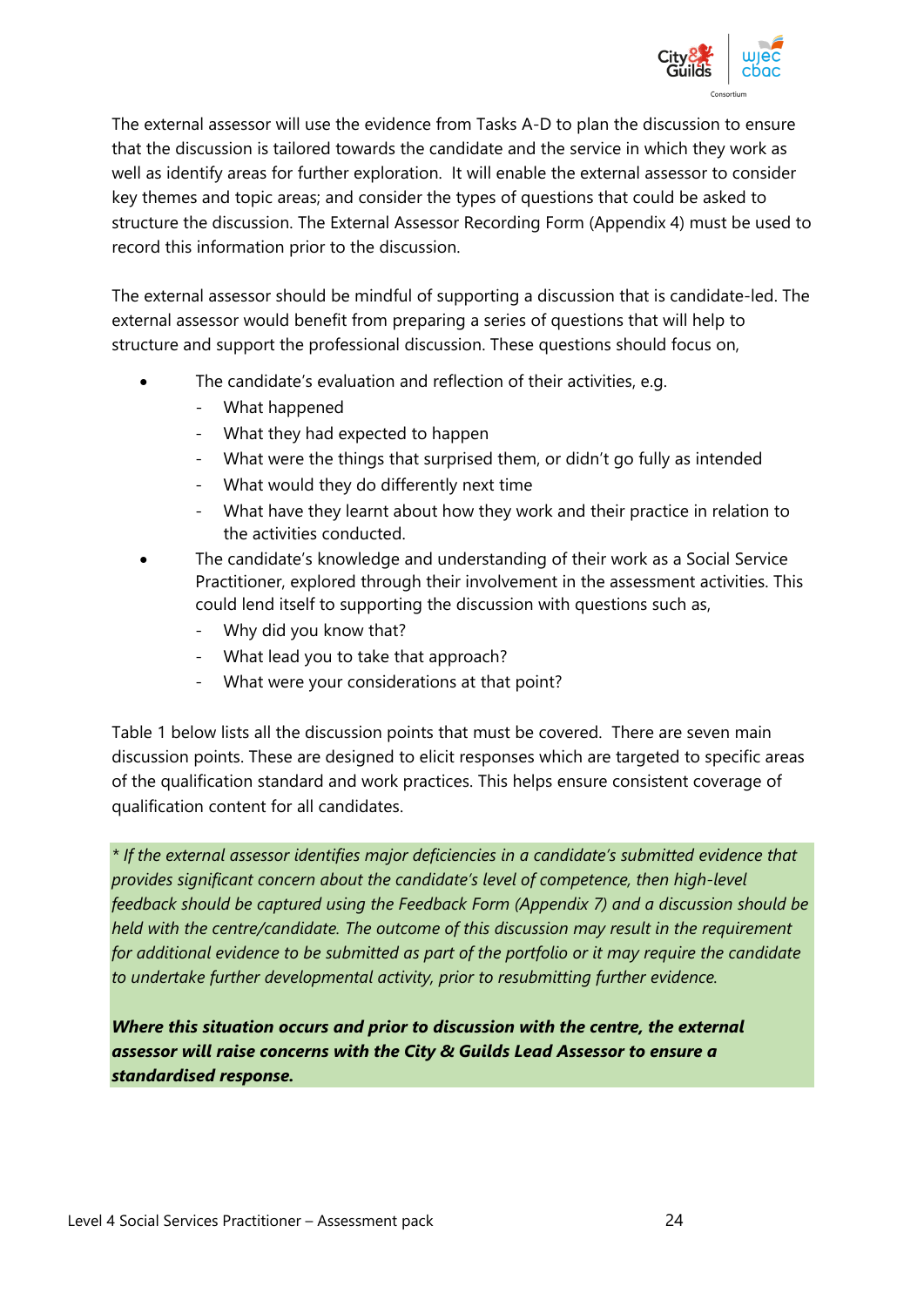

#### **Table 1**

|     | <b>Discussion points</b>                                                                                                                                                                      |
|-----|-----------------------------------------------------------------------------------------------------------------------------------------------------------------------------------------------|
| 1.  | How you develop and apply knowledge, understanding and skills that support effective<br>practice and professional accountability in the role of Social Services Practitioner                  |
| 2.  | How you develop and apply knowledge and understanding of legislation applicable to the<br>role of Social Services Practitioner                                                                |
| 3.  | How you develop and apply knowledge, understanding and skills that support the<br>engagement and participation of individuals and carers, to include planning for person-<br>centred outcomes |
| 4.  | How you promote the safeguarding of individuals and/or carers                                                                                                                                 |
| .5. | How you apply knowledge and understanding of <b>theories, models and approaches</b> for person/child<br>centred practice                                                                      |
| 6.  | How you use critical and reflective thinking in their role as Social Services Practitioner                                                                                                    |

7. How you show **self-awareness** in order to improve practice in their role as Social Services Practitioner

To meet the requirements of the grading descriptors (Appendix 2), all of the discussion points in Table 1 will be covered.

#### **Undertaking the professional discussion**

#### **Assessment environment**

On the day of the assessment the external assessor is responsible for ensuring that any assessment takes place in appropriate surroundings which are free from distractions and interruptions. The external assessor will need to liaise with centre representatives to ensure that the assessment environment is available and properly prepared, this could include ensuring that appropriate signposting and other arrangements are in place that will maintain a suitable environment throughout the duration of the assessment activity.

#### **Introducing the professional discussion**

It is important that the external assessor puts the candidate at ease at the beginning of the assessment and before collection of evidence begins. This is to enable an accurate assessment of the candidate's application of the qualification standards by minimising the extent to which their performance may be hindered by anxiety.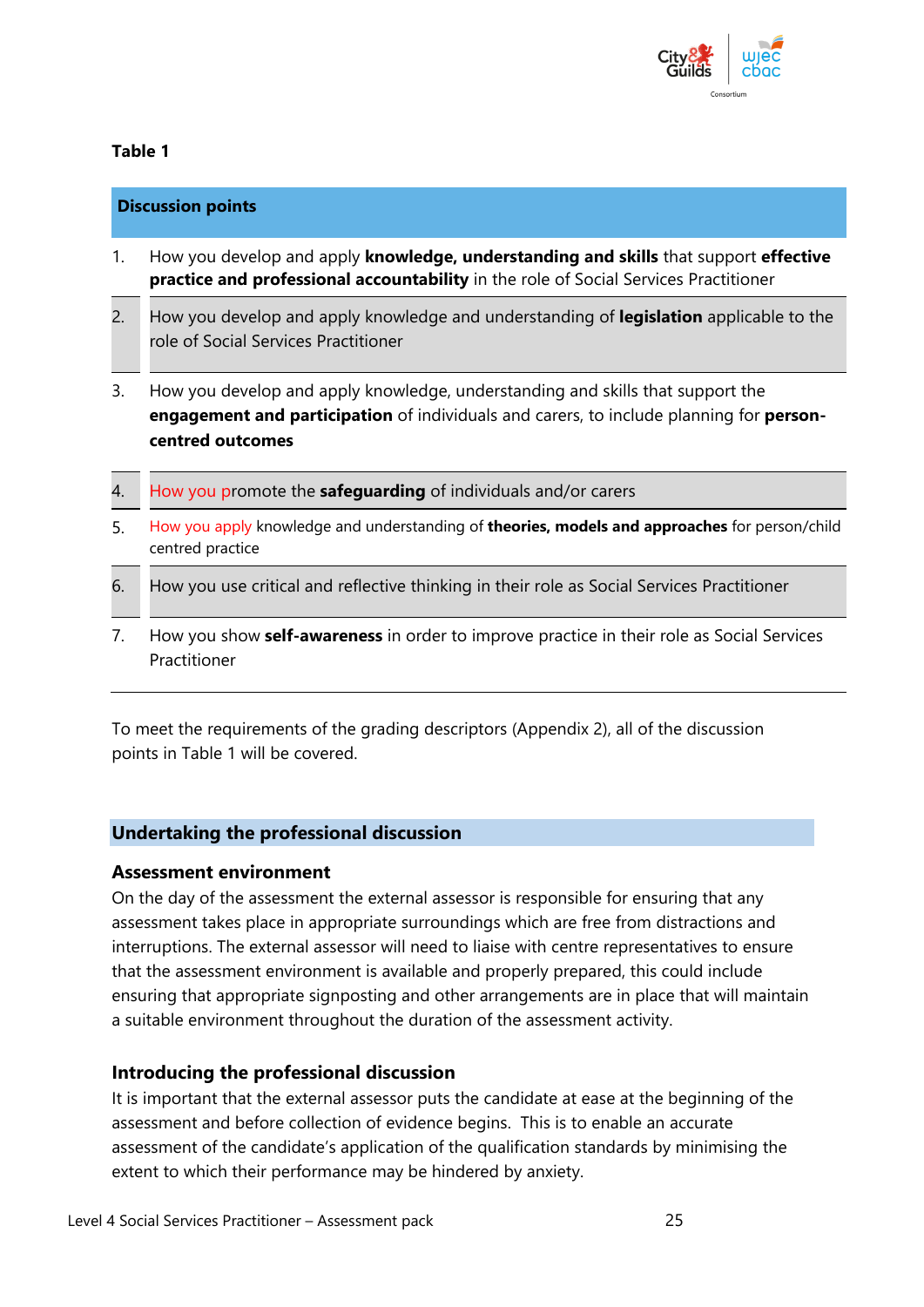

The external assessor should:

- 1. Introduce themselves and explain their role in the process and if applicable ask permission to record the discussion
- 2. Summarise the purpose and structure of the assessment
- 3. Ask the candidate what reference material they have brought to the discussion
- 4. Emphasise that the confidentiality of their assessment will be maintained
- 5. Ask the candidate if they have any questions before beginning the assessment

#### **During the professional discussion**

During the discussion the external assessor should record all responses in the external assessor recording form provided (Appendix 4).

The professional discussion should feel as natural as possible, utilising open questions to allow the candidate to dominate the conversation. It is expected that the external assessor will use a number of techniques to ensure the assessment remains focused and effective. These may include:

- Using follow up questions where necessary to probe for more information or to clarify points, questions such as 'How did you know that?' 'What method did you use to arrive to that conclusion?'
- Providing summaries of points covered to ensure they have understood and recorded the candidate's evidence accurately

The external assessor must ensure that they do not inadvertently answer questions or provide hints or clues which may lead or direct candidates to a specific or framed answer.

#### **Timings**

The assessment should last for no more than 60 minutes in total.

The external assessor is expected to manage timings throughout the discussion, advising the candidate as appropriate.

#### **Materials**

- Candidate's completed assessment materials
- External Assessor Recording Form (Appendix 4)
- Instructions to the candidate for Task E
- Table 1 which outlines the expected coverage of the discussion points

#### **Recording forms**

In advance of the professional discussion the external assessor should prepare the External Assessor Recording Form (Appendix 4) with the planned areas to be discussed with each candidate. The external assessor should save a version of the prepared form; this should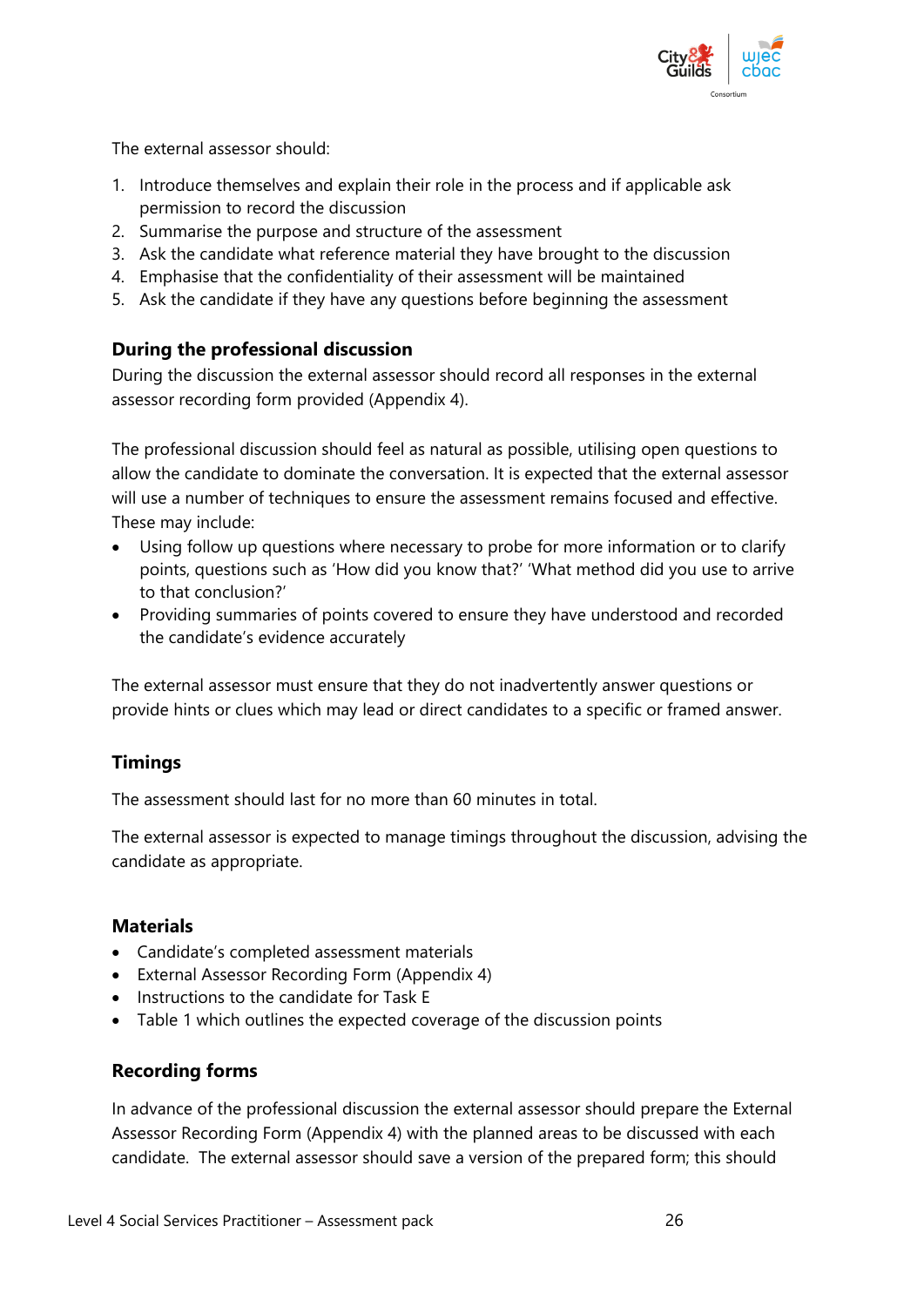

then be used during the professional discussion to record the responses given by the candidate and any further topics covered or questions asked.

The external assessor can either complete the form electronically during the professional discussion or print of a hard copy to write on. If printing a hard copy, it is suggested that the external assessor might want to increase the size of the boxes to write in prior to printing the form.

## **Finalising assessment**

### **Review of evidence and grading**

On completion of the final evidence and following the professional discussion, the external assessor should ensure that all assessment requirements have been achieved and carry out a final holistic assessment.

The external assessor should review the evidence provided and use the grading descriptors (Appendix 2) to apply a holistic judgement of how the candidate has performed across the seven key objective areas. A summary of how the external assessor came to this judgement must be recorded in the External Assessor Grading Summary (Section 1) Form (Appendix 5); this evidence will be retained for City & Guilds lead assessor sampling and standardisation across external assessors.

As part of their final assessment judgement, the external assessor should consider how the candidate has met the key objective areas – within the context of achieving the learning outcomes from across the mandatory content.

The overall assessment judgement should be based on the review of evidence from all Tasks (A-E).

On completion of their final assessment judgement, the external assessor should complete Section 2 of the External Assessor Grading Summary Form (Appendix 5). This will be submitted to City & Guilds as confirmation of the candidate's final assessment outcome.

City & Guilds will confirm candidate results within 30 working days of completion of the professional discussion.

#### **Resubmission of evidence**

Candidates who fail to meet the criteria required to achieve an overall pass for the qualification, are permitted to resubmit the assessment.

The external assessor will provide feedback on the candidate's overall performance, highlighting the objective areas where insufficient evidence has been identified. In some cases, this may require additional evidence to be submitted via the portfolio. In exceptional cases, the external assessor may require the candidate to undertake a further professional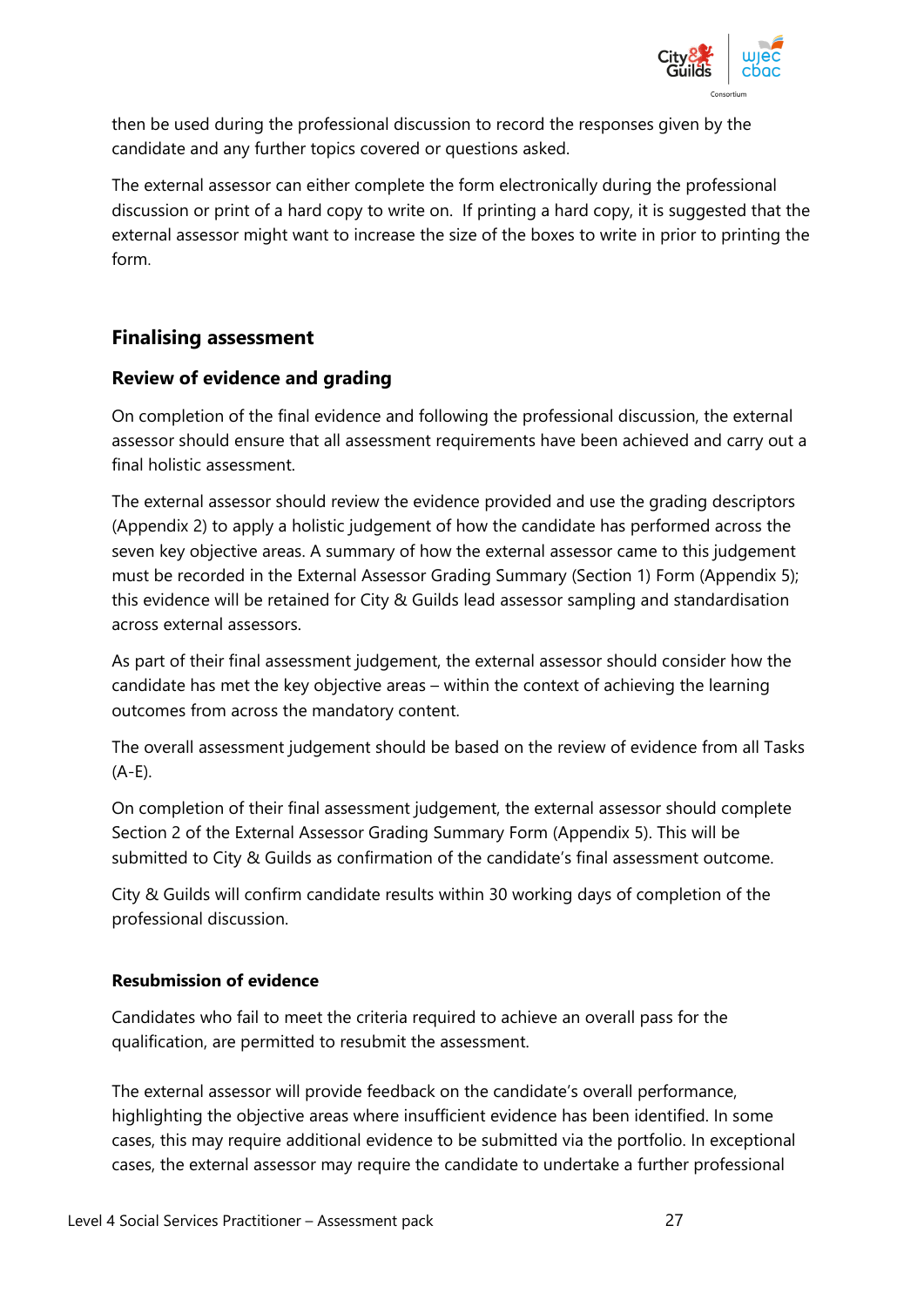

discussion following a period of further learning and support to confirm that the candidate has developed to a sufficient level for a pass grade to be awarded.

The external assessor will need to provide feedback to the centre and candidate using Section 2 of the External Assessor Grading Summary Form (Appendix 5) to confirm the actions that need to be undertaken for resubmission. Feedback will be provided at a highlevel to support the candidate to understand the objective areas which have not been sufficiently evidenced within the grading criteria, though it will be the responsibility of the candidate to identify exactly how they respond and provide further evidence as needed.

Where a candidate is required to undertake a further professional discussion, a clear audit trail must be provided by the internal assessor that shows how feedback has been provided to the candidate prior to undertaking this, and what remedial activity has been taken to support the development of any deficits in the candidate's knowledge and understanding. A feedback form has been provided for this (Appendix 7).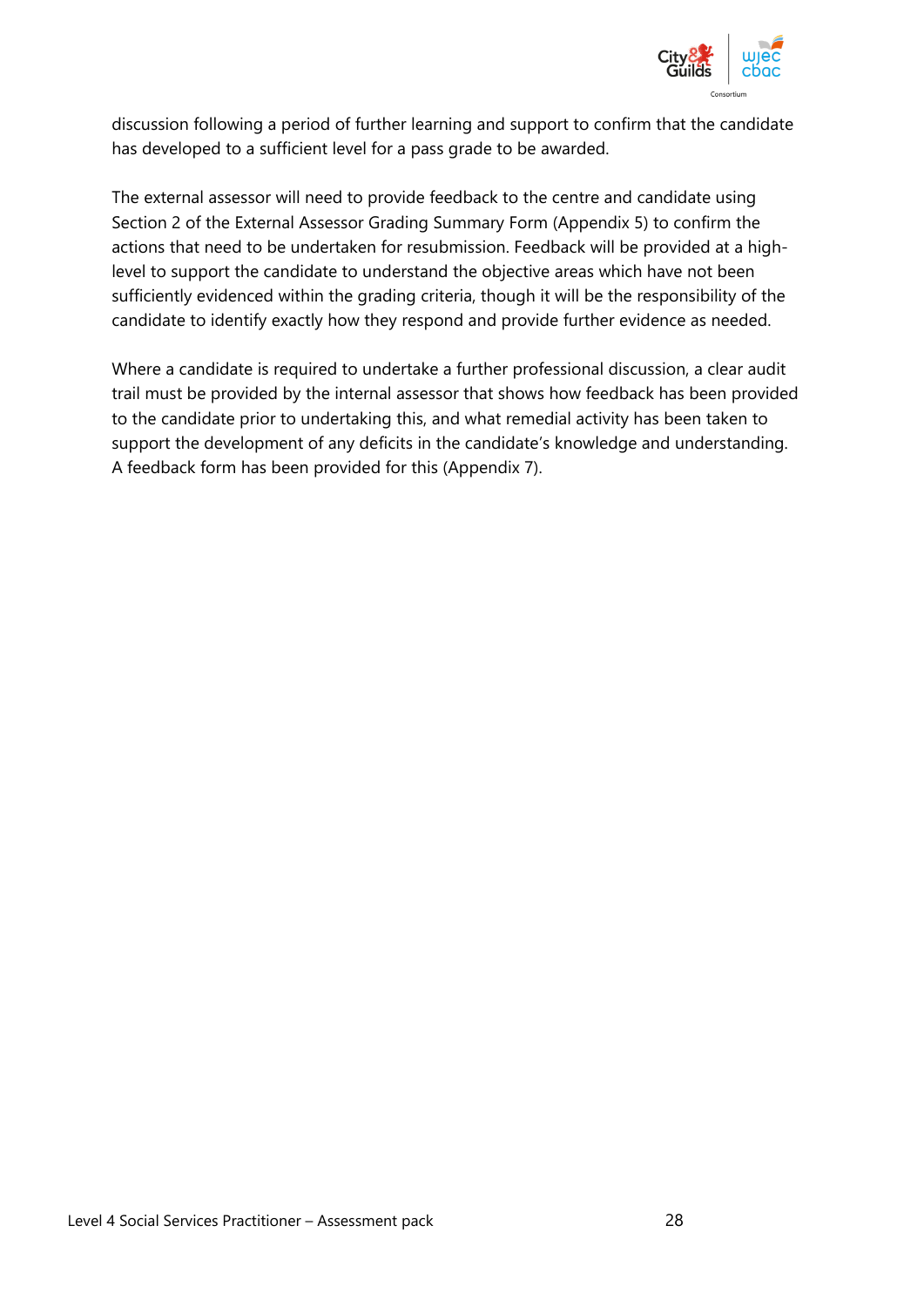

# **Appendix 1 Marking requirements/descriptors**

The following marking requirements/descriptors will be used by the internal assessor to support review of candidate evidence against the learning outcomes of the qualification.

| <b>Task</b> | <b>Indicative</b><br>Coverage<br>(Unit/Learning<br>outcome)           | <b>Marking requirements</b>                                                                                                                                                                                                                                                                                                                                                                                                                                                                                                                                                                                                                                                                                                                                                                                                                                                                                                                                                                                                                                                                                                                                                                                                          |
|-------------|-----------------------------------------------------------------------|--------------------------------------------------------------------------------------------------------------------------------------------------------------------------------------------------------------------------------------------------------------------------------------------------------------------------------------------------------------------------------------------------------------------------------------------------------------------------------------------------------------------------------------------------------------------------------------------------------------------------------------------------------------------------------------------------------------------------------------------------------------------------------------------------------------------------------------------------------------------------------------------------------------------------------------------------------------------------------------------------------------------------------------------------------------------------------------------------------------------------------------------------------------------------------------------------------------------------------------|
| A           |                                                                       | The internal assessor will review the evidence provided by the candidate's portfolio and identify how the evidence provided<br>meets the learning outcomes.                                                                                                                                                                                                                                                                                                                                                                                                                                                                                                                                                                                                                                                                                                                                                                                                                                                                                                                                                                                                                                                                          |
| B           | 440 (LO1 -<br>LO9<br>441 (LO1-LO2)<br>444 (LO1, LO5)<br>445 (LO1-LO2) | The internal assessor will review the evidence provided for Task B and confirm that the candidate demonstrates that:<br>They are able to identify and understand the range of different legislation that inform the role of Social Services<br>Practitioner. The candidate makes secure connections between each legislation and its relevance to the Social Services<br>Practitioner role, to include<br>Social Services and Well-being (Wales) Act 2014<br>Legislation related to Children and Young People<br>Regulation and Inspection of Social Care (Wales) Act 2016<br>The Human Rights Act<br>The Equality Act<br>The Mental Capacity Act<br>The Mental Health Act<br>Legislation related to Welsh language<br>In each instance the candidate is able to describe the key aspects of each legislation to be considered/or reflect the role<br>of Social Services Practitioner.<br>They understand the importance of legislation and having an understanding of this legislation in order to effectively<br>support their practice as a Social Services Practitioner. The candidate considers the aim, purpose, principles and key<br>elements of different legislation relevant to the role of Social Services Practitioner. |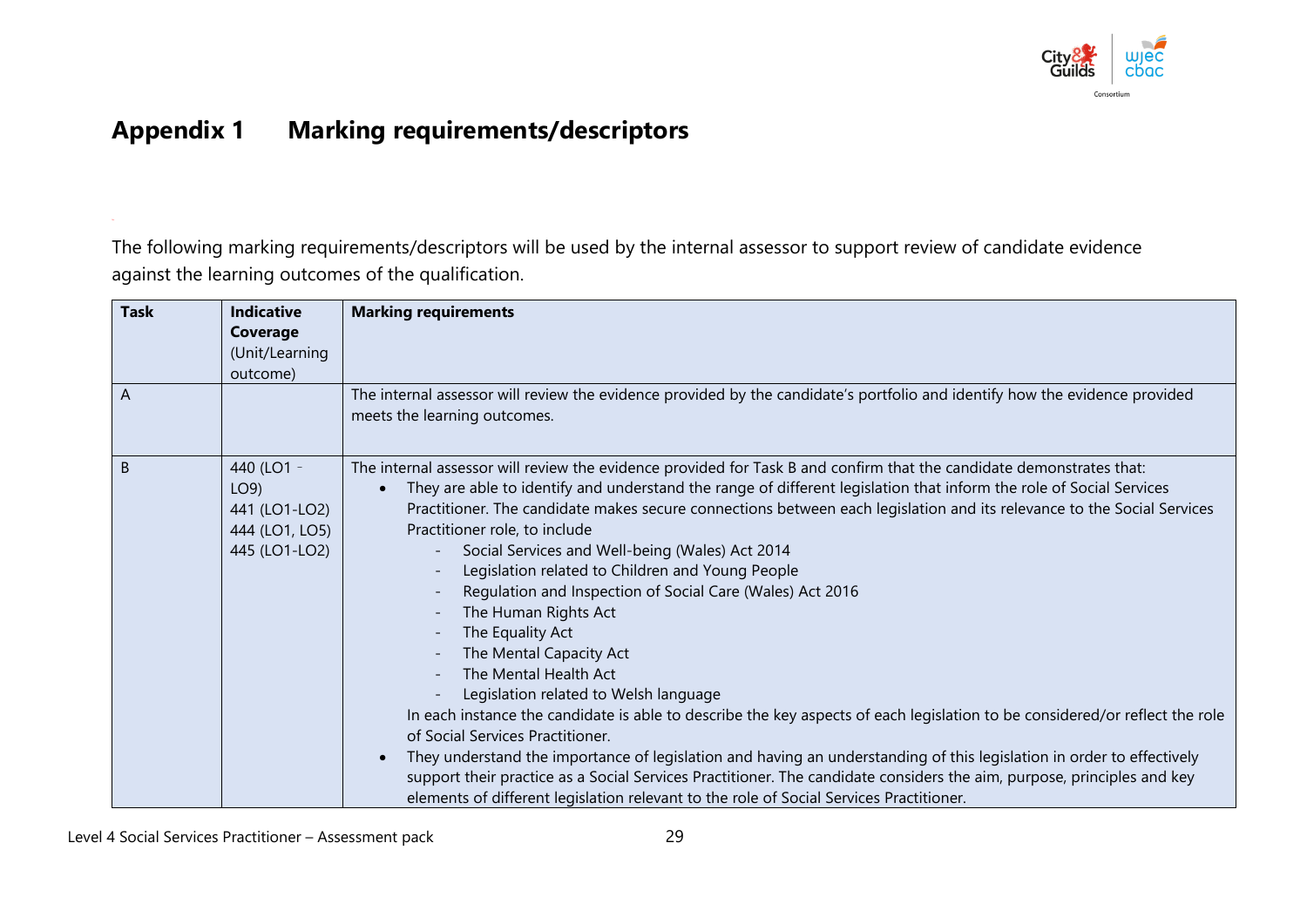

| $\mathsf{C}$<br>D | 440 (LO1-LO9)<br>441 (LO1, LO3)<br>442 (LO1 -<br>$LO4$ )<br>443 (LO1 -<br>LO10<br>445 (LO1-LO2)<br>441 (LO2) | The internal assessor will review the evidence provided for Task C and confirm that the candidate has:<br>Maintained a reflective account of their practice over the assessment period that demonstrates<br>How their practice has been influenced by/or has reflected the use of different models, theories and<br>approaches<br>How their practice has been influenced by/or has reflected the use of different legislation applicable to the role<br>of Social Services Practitioner<br>How their practice has been informed by/or reflected feedback received from supervision with your<br>manager/supervisor, as well as others that you work with.<br>The candidate's account draws out the key aspects of knowledge and understanding that they hold of these different areas that<br>support practice as a Social Services Practitioner. The reflection shows how the candidate has applied this knowledge and<br>understanding through their practice and reflects consideration of how they have reviewed and improved their own practice to<br>support the Social Services Practitioner role.<br>If the candidate's reflection of the assessment period does not provide support for how they have supported any of the groups<br>in the bulleted list below, then an additional account must be provided by the candidate - that demonstrates how they have<br>worked with, or how they would work with each of these groups, taking into account the specific knowledge and understanding<br>they have of the factors and considerations to be accounted for when working with each different group of individuals.<br>children and young people, taking account of their stages of development<br>families and carers<br>Individuals with a disability or physical impairment<br>individuals living with mental ill-health<br>individuals living with dementia<br>individuals with learning disabilities and / or autism<br>individuals with sensory loss<br>individuals with acquired brain injury<br>individuals who use or misuse substances<br>individuals who would benefit from access to advocacy<br>The internal assessor will complete three observations of the candidate in practice and will confirm how the practice meets the |
|-------------------|--------------------------------------------------------------------------------------------------------------|------------------------------------------------------------------------------------------------------------------------------------------------------------------------------------------------------------------------------------------------------------------------------------------------------------------------------------------------------------------------------------------------------------------------------------------------------------------------------------------------------------------------------------------------------------------------------------------------------------------------------------------------------------------------------------------------------------------------------------------------------------------------------------------------------------------------------------------------------------------------------------------------------------------------------------------------------------------------------------------------------------------------------------------------------------------------------------------------------------------------------------------------------------------------------------------------------------------------------------------------------------------------------------------------------------------------------------------------------------------------------------------------------------------------------------------------------------------------------------------------------------------------------------------------------------------------------------------------------------------------------------------------------------------------------------------------------------------------------------------------------------------------------------------------------------------------------------------------------------------------------------------------------------------------------------------------------------------------------------------------------------------------------------------------------------------------------------------------------------------------------------------------------------------------------------------------------------------------------------------------------------|
|                   | 444 (LO1-LO5)<br>445 (LO1-LO3)                                                                               | learning outcomes.                                                                                                                                                                                                                                                                                                                                                                                                                                                                                                                                                                                                                                                                                                                                                                                                                                                                                                                                                                                                                                                                                                                                                                                                                                                                                                                                                                                                                                                                                                                                                                                                                                                                                                                                                                                                                                                                                                                                                                                                                                                                                                                                                                                                                                         |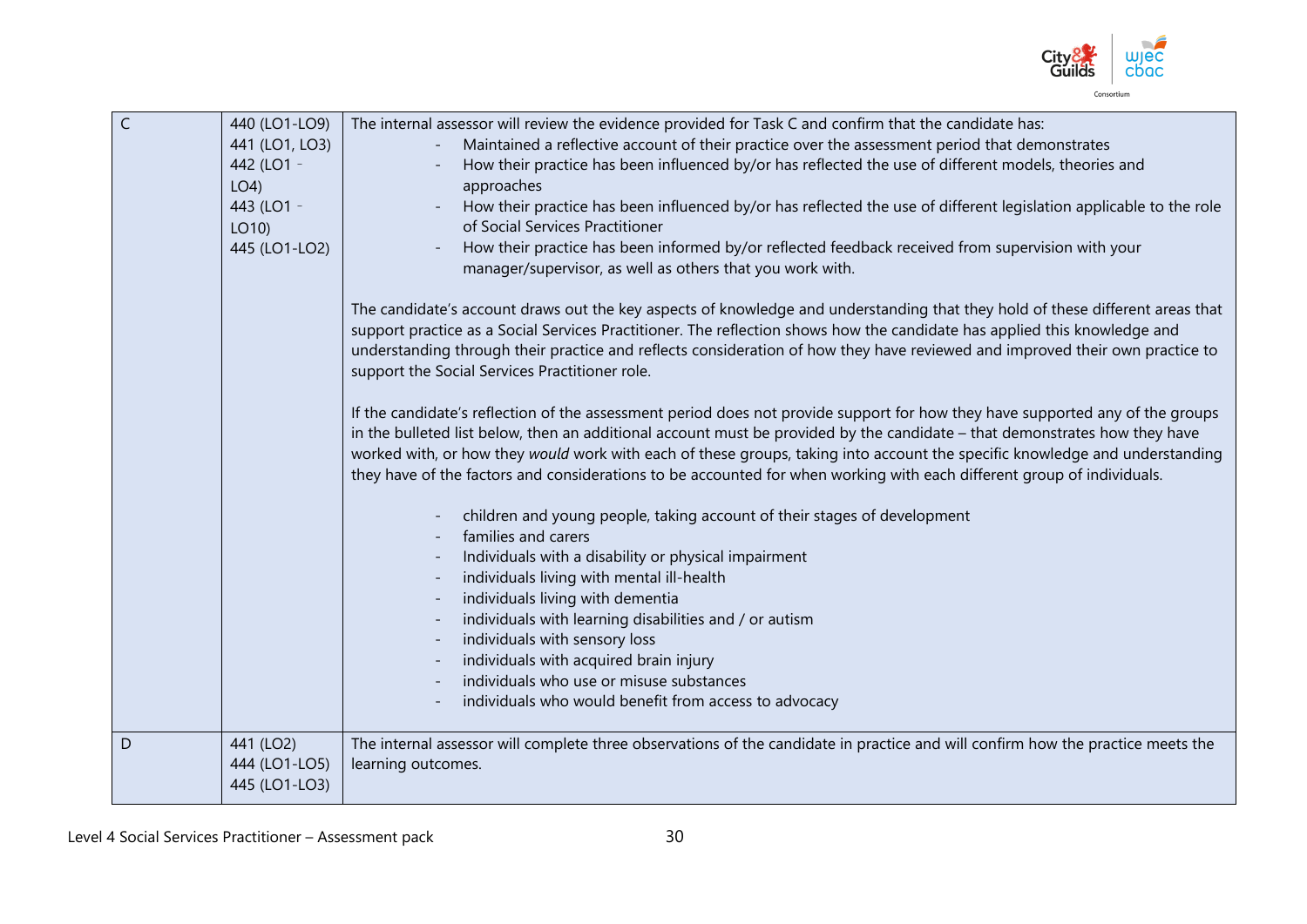

# **Appendix 2 Grading descriptors table**

The following marking requirements/descriptors will be used by the internal assessor to support review of candidate evidence against the learning outcomes of the qualification.

| <b>Task</b>            | <b>Indicative</b> | <b>Marking requirements</b>                                                                                                    |
|------------------------|-------------------|--------------------------------------------------------------------------------------------------------------------------------|
|                        | Coverage          |                                                                                                                                |
|                        | (Unit/Learning    |                                                                                                                                |
|                        | outcome)          |                                                                                                                                |
| <b>Objectives</b>      | Coverage          | Pass descriptor                                                                                                                |
|                        | (Unit/Learning    |                                                                                                                                |
|                        | outcome)          |                                                                                                                                |
| Develop and            | 440 (LO1 - LO9)   | Candidates demonstrate an understanding of the context in which they work as a Social Services Practitioner, including         |
| apply                  | 441 (LO1, LO3)    | understanding of:                                                                                                              |
| knowledge,             | 442 (LO1-LO4)     | legislation and Codes of Conduct and Professional Practice that relate to their role, and how these impact on and<br>$\bullet$ |
| understanding          | 443 (LO1 -        | are applied within their practice                                                                                              |
| and skills that        | LO10)             | the factors that impact on individuals that they support and how these differing factors require different                     |
| support                | 444 (LO1- LO2)    | considerations for supporting a range of care and support needs.                                                               |
| effective              | 445 (LO1 - LO2)   |                                                                                                                                |
| practice and           |                   | Candidates show an understanding of and are able to demonstrate working in co-production to support person/child               |
| professional           |                   | centred and rights based approaches.                                                                                           |
| accountability         |                   |                                                                                                                                |
| in the role of         |                   | Candidates demonstrate an ability to develop effective team and partnership working. Candidates have applied the               |
| <b>Social Services</b> |                   | principles of partnership working within their work with partners, professionals and agencies in a manner that builds trust,   |
| Practitioner           |                   | confidence and effective, collaborative working relationships. Effective partnership working supports individuals to achieve   |
|                        |                   | agreed outcomes.                                                                                                               |
|                        |                   |                                                                                                                                |
| Develop and            | 440 (LO1 - LO9)   | Candidates demonstrate an understanding of the importance of legislation in their role as a Social Services Practitioner.      |
| apply                  | 441 (LO2)         | They articulate how legislation relates to and impacts on their role.                                                          |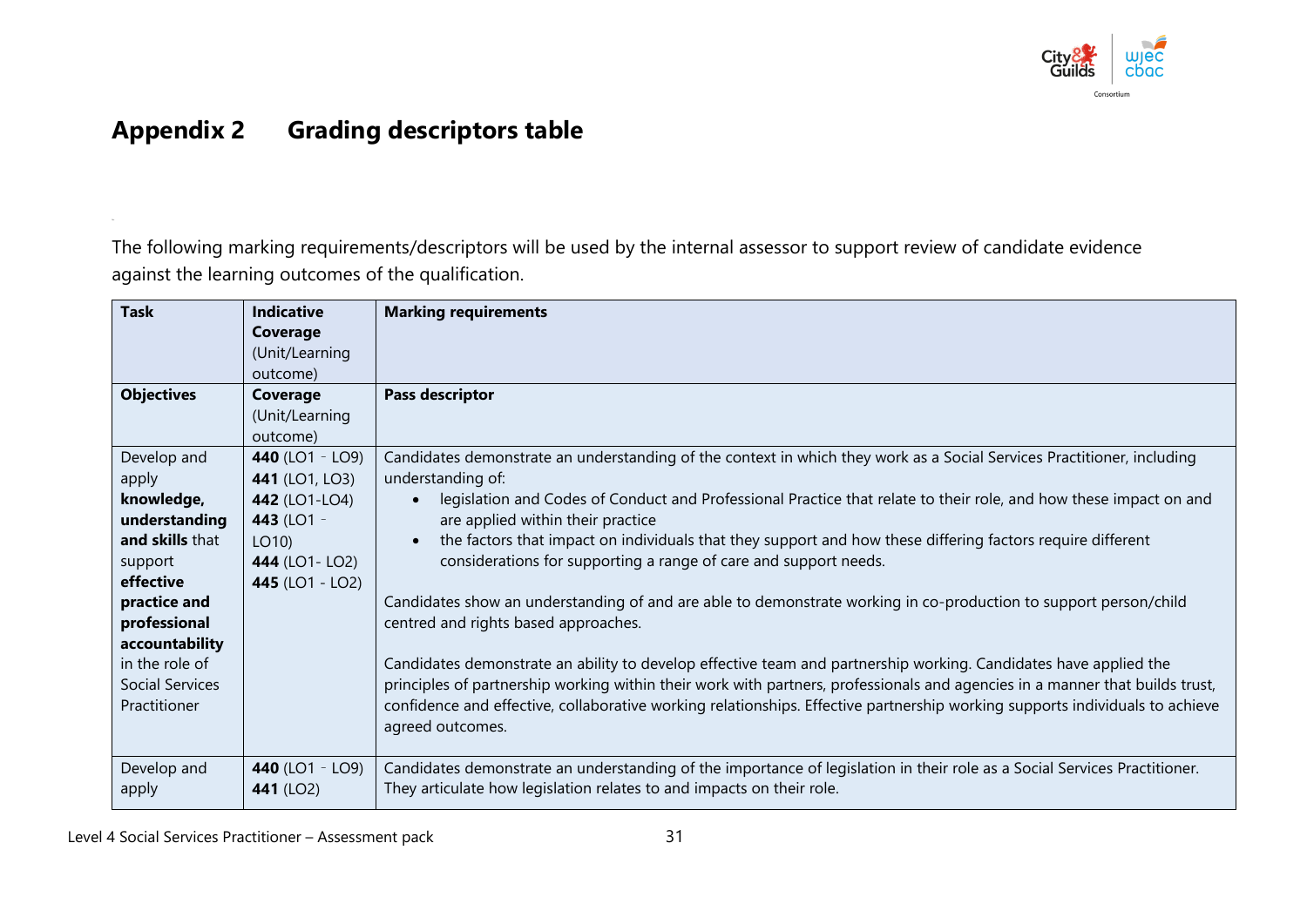

| <b>Task</b>       | <b>Indicative</b> | <b>Marking requirements</b>                                                                                                                                                                                                              |
|-------------------|-------------------|------------------------------------------------------------------------------------------------------------------------------------------------------------------------------------------------------------------------------------------|
|                   | Coverage          |                                                                                                                                                                                                                                          |
|                   | (Unit/Learning    |                                                                                                                                                                                                                                          |
|                   | outcome)          |                                                                                                                                                                                                                                          |
| knowledge and     | 443 (LO1, LO3)    |                                                                                                                                                                                                                                          |
| understanding     | 444 (LO1)         | Candidates demonstrate an understanding of the aim, purpose and principles of the range of different legislation that                                                                                                                    |
| of legislation    | 445 (LO1 - LO2)   | relate to the Social Services Practitioner role. They are able to demonstrate how they use legislation to inform their practice                                                                                                          |
| applicable to the |                   | within their role.                                                                                                                                                                                                                       |
| role of Social    |                   |                                                                                                                                                                                                                                          |
| <b>Services</b>   |                   |                                                                                                                                                                                                                                          |
| Practitioner      |                   |                                                                                                                                                                                                                                          |
| Develop and       | 442 (LO1 - LO4)   | Candidates demonstrate that they can confidently and securely support the assessment and care and support planning                                                                                                                       |
| apply             | 443 (LO1)         | process within the context of their own role and responsibilities as Social Services Practitioner.                                                                                                                                       |
| knowledge,        | 444 (LO1- LO5)    | The candidate                                                                                                                                                                                                                            |
| understanding     | 445 (LO3)         | Demonstrates an understanding of the process and requirements for assessment and care and support planning,<br>$\bullet$                                                                                                                 |
| and skills that   |                   | including considerations of underpinning influences such as legislation, national and local policy.                                                                                                                                      |
| support the       |                   | Uses a co-productive approach to engage individuals and their families/carers within the process, supporting                                                                                                                             |
| engagement        |                   | active participation.                                                                                                                                                                                                                    |
| and               |                   | Uses and adapts communication techniques to engage individuals and their families/carers in discussion about                                                                                                                             |
| participation of  |                   | what matters to them and the outcomes they want to achieve.                                                                                                                                                                              |
| individuals and   |                   | Uses strengths based, person/child centred and rights based approaches                                                                                                                                                                   |
| carers, to        |                   | Fully supports the assessment process within the remit of their role, responsibilities and defined legislation and                                                                                                                       |
| include planning  |                   | Codes of practice.                                                                                                                                                                                                                       |
| for person-       |                   | Develops care and support plans that are person/child-centred and outcomes-focused.                                                                                                                                                      |
| centred           |                   | Undertakes ongoing monitoring and reviews of care and support plans.                                                                                                                                                                     |
| outcomes          |                   |                                                                                                                                                                                                                                          |
|                   |                   | The outcome of these processes is that the candidate effectively develops, monitors and reviews care and support plans                                                                                                                   |
|                   |                   | based on assessment and agreed outcomes. Consideration of agreed outcomes is paramount to plans made, with<br>confirmation obtained and agreed from the individual and their families/carers on the contents of the plans, how they will |
|                   |                   | be implemented and monitored to account for any changing needs.                                                                                                                                                                          |
|                   |                   |                                                                                                                                                                                                                                          |
| Develops and      | 445 (LO1-LO3)     | Candidates demonstrate a secure understanding of safeguarding principles related to both children and young people and                                                                                                                   |
| apply             |                   | adults at risk.                                                                                                                                                                                                                          |
|                   |                   |                                                                                                                                                                                                                                          |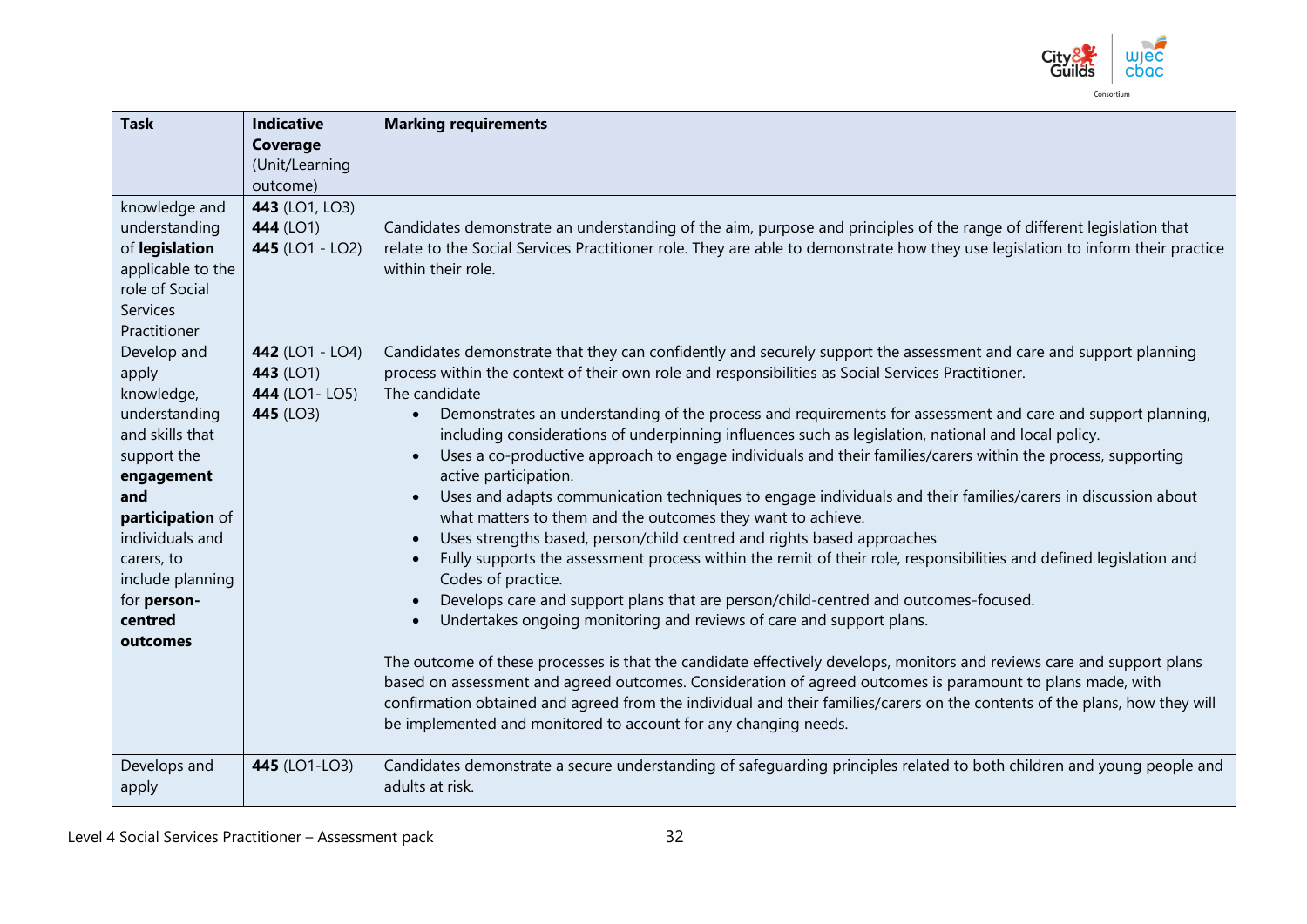

| <b>Task</b>                                                                                                                 | <b>Indicative</b><br>Coverage<br>(Unit/Learning<br>outcome) | <b>Marking requirements</b>                                                                                                                                                                                                                                                                                                                                                                                                                                                                                                                                                                                                                                                                                                                                                      |
|-----------------------------------------------------------------------------------------------------------------------------|-------------------------------------------------------------|----------------------------------------------------------------------------------------------------------------------------------------------------------------------------------------------------------------------------------------------------------------------------------------------------------------------------------------------------------------------------------------------------------------------------------------------------------------------------------------------------------------------------------------------------------------------------------------------------------------------------------------------------------------------------------------------------------------------------------------------------------------------------------|
| knowledge,<br>understanding<br>and skills that<br>promote<br>safeguarding of<br>individuals and<br>carers                   |                                                             | Candidates demonstrate that they actively engage with, promote and embed safeguarding practices within all aspects of<br>their work as Social Services Practitioner. This includes:<br>Applying knowledge, understanding and skills to promote the safeguarding of individuals and carers<br>Use of knowledge and understanding of legislation and national standards for safeguarding to inform practice.                                                                                                                                                                                                                                                                                                                                                                       |
| Apply<br>knowledge and<br>understanding<br>of theories,<br>models and<br>approaches for<br>person/child<br>centred practice | 442 (LO1-LO4)                                               | Candidates demonstrate an understanding of a range of different theories and models and how these relate to their work<br>in relation to supporting person/child centred practices and rights based approaches as a Social Services Practitioner.                                                                                                                                                                                                                                                                                                                                                                                                                                                                                                                                |
| Show critical<br>and reflective<br>thinking in their<br>role as Social<br>Services<br>Practitioner                          | 441 (LO1)                                                   | Candidates evaluate and reflect on their own work and show how their own reflection has been used to support their work<br>as they embed their role as a Social Services Practitioner.<br>The candidate has demonstrated that their practice has been influenced by reflections from their own practice, and<br>through reflection on feedback provided on their observed practice, through either supervision with a manager/supervisor<br>or others.<br>The candidate has demonstrated understanding of how their approach to work has had an active impact upon others,<br>including both within and outside of their workplace/setting, and the impact that their work has had on the individuals<br>they work with and support in the role of Social Services Practitioner. |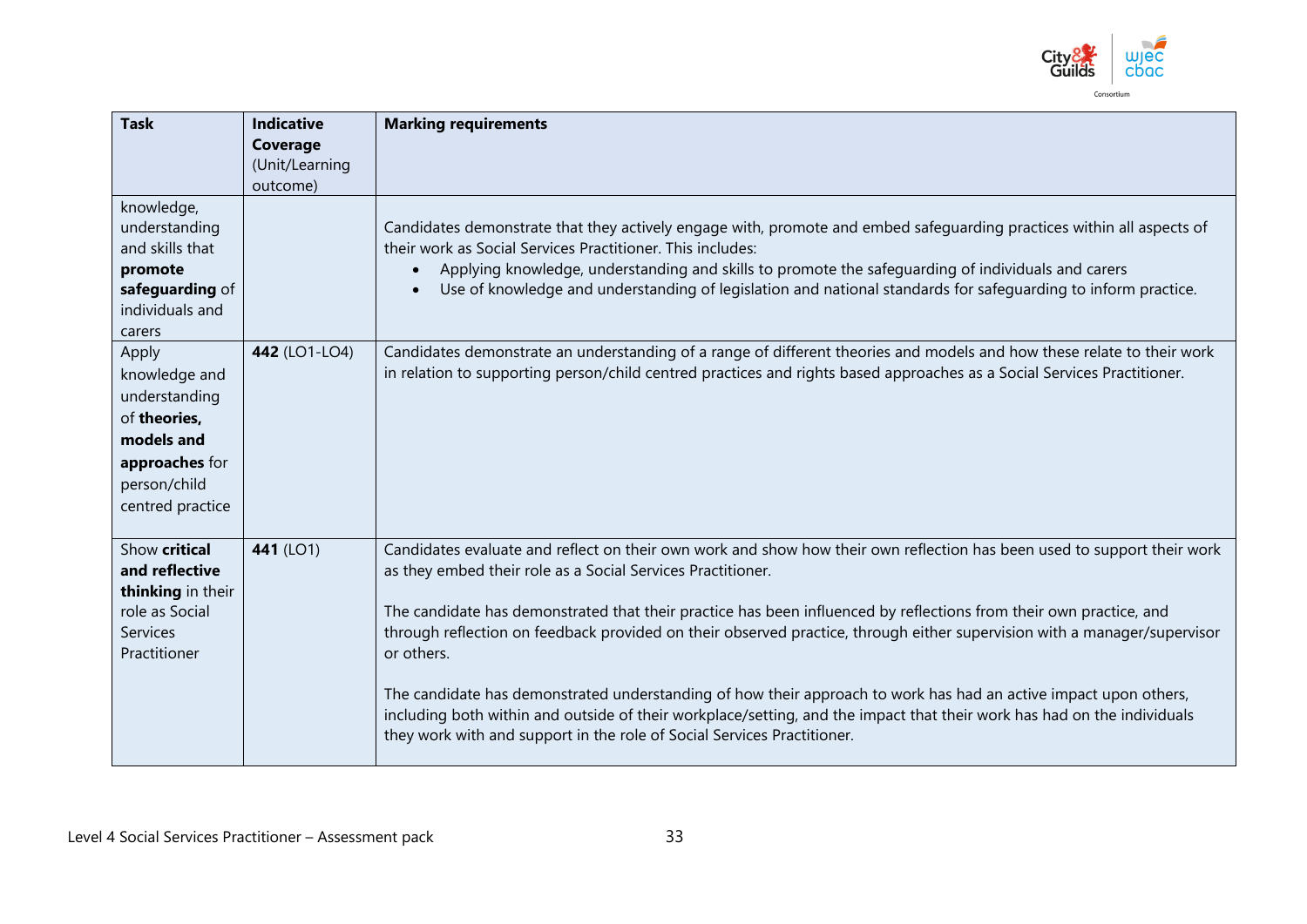

| <b>Task</b>            | <b>Indicative</b><br>Coverage | <b>Marking requirements</b>                                                                                                                                                                                                                                                                                         |
|------------------------|-------------------------------|---------------------------------------------------------------------------------------------------------------------------------------------------------------------------------------------------------------------------------------------------------------------------------------------------------------------|
|                        | (Unit/Learning<br>outcome)    |                                                                                                                                                                                                                                                                                                                     |
|                        |                               | The candidate routinely uses critical analysis to monitor, reflect on and inform their practice. Conclusions drawn are used to<br>make the most informed decision for the situation. Candidates evaluate the effectiveness of the processes used to support<br>individuals through their role.                      |
| Shows self-            | 441 (LO1)                     | The candidate demonstrates that they routinely use critical analysis to reflect on and inform their practice. Conclusions                                                                                                                                                                                           |
| awareness in           |                               | drawn are used to make the most informed decision for the situation. The candidate demonstrates how their own practice                                                                                                                                                                                              |
| order to               |                               | has been adapted based on reflection.                                                                                                                                                                                                                                                                               |
| improve practice       |                               |                                                                                                                                                                                                                                                                                                                     |
| in the role of         |                               | The candidate has continued to professionally develop within the context of their role, to ensure that they meet standards                                                                                                                                                                                          |
| <b>Social Services</b> |                               | and requirements and reflect current best practice in the role of Social Services Practitioner. They demonstrate an ability to                                                                                                                                                                                      |
| Practitioner           |                               | evaluate their own knowledge, understanding and skills against:                                                                                                                                                                                                                                                     |
|                        |                               | relevant legislative requirements                                                                                                                                                                                                                                                                                   |
|                        |                               | relevant standards and frameworks                                                                                                                                                                                                                                                                                   |
|                        |                               | Codes of Conduct and Professional Practice                                                                                                                                                                                                                                                                          |
|                        |                               | Theories, models and frameworks                                                                                                                                                                                                                                                                                     |
|                        |                               | Evidence informed practice                                                                                                                                                                                                                                                                                          |
|                        |                               | The candidate makes secure judgements on the effectiveness of their practice in response to their evaluation against<br>critical requirements and are able to identify where improvements can be applied and approved - and how they personally<br>can support these changes through development of their practice. |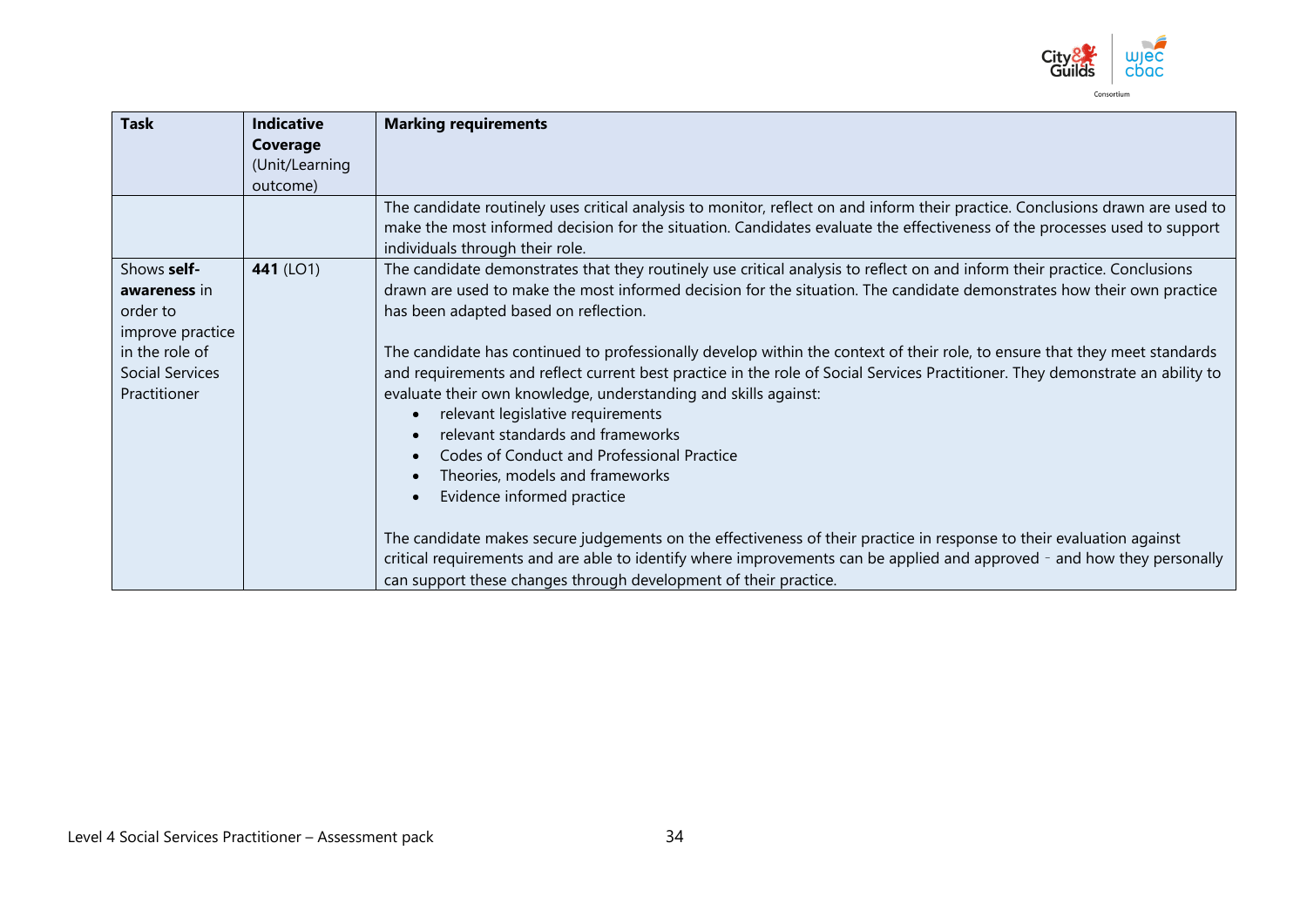

# **Appendix 3 Internal assessor recording form**

| <b>Candidate name</b>            | Title                  | <b>Candidate</b><br>number |          |
|----------------------------------|------------------------|----------------------------|----------|
| <b>Internal Assessor</b><br>name | Internal assessor name | Assessment<br>date         | DD/MM/YY |

**The internal assessor should use this form to capture how each of the assessed tasks meets the marking requirements and outline the learning outcomes satisfied through each task, and how these have been achieved.** 

**Section 1 – Review of submitted evidence (Task A)**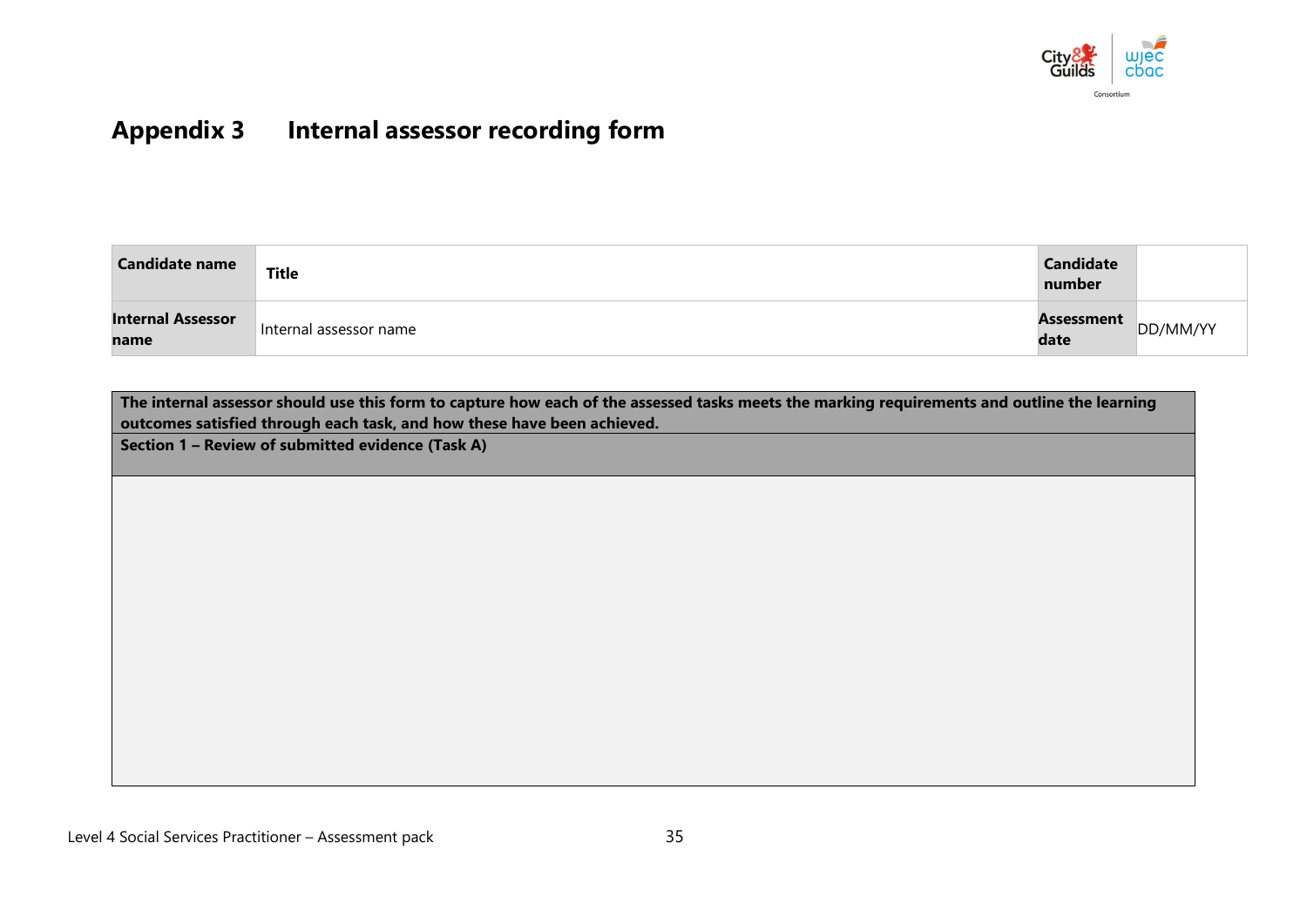

**Section 2 – Review of submitted evidence (Task B)**

**Section 3 – Review of submitted evidence (Task C)**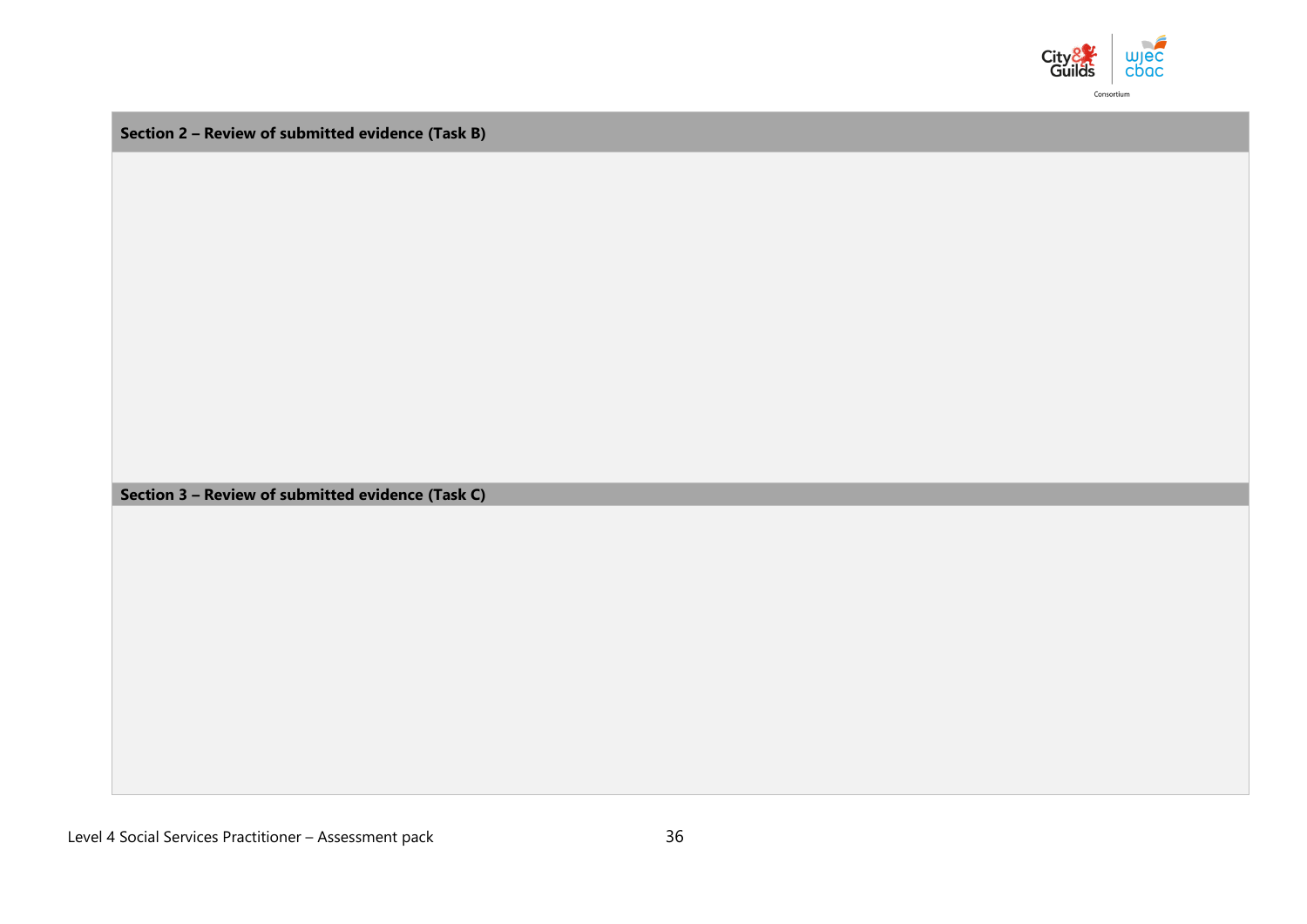

**Section 4 – Review of observations (Task D)**

**I confirm that the evidence presented here is an accurate account of the assessment that took place.**

| Internal assessor signature | Signature | <b>Date</b> | DD/MM/YY |
|-----------------------------|-----------|-------------|----------|
| <b>Candidate signature</b>  | Signature | <b>Date</b> | DD/MM/YY |

Level 4 Social Services Practitioner – Assessment pack 37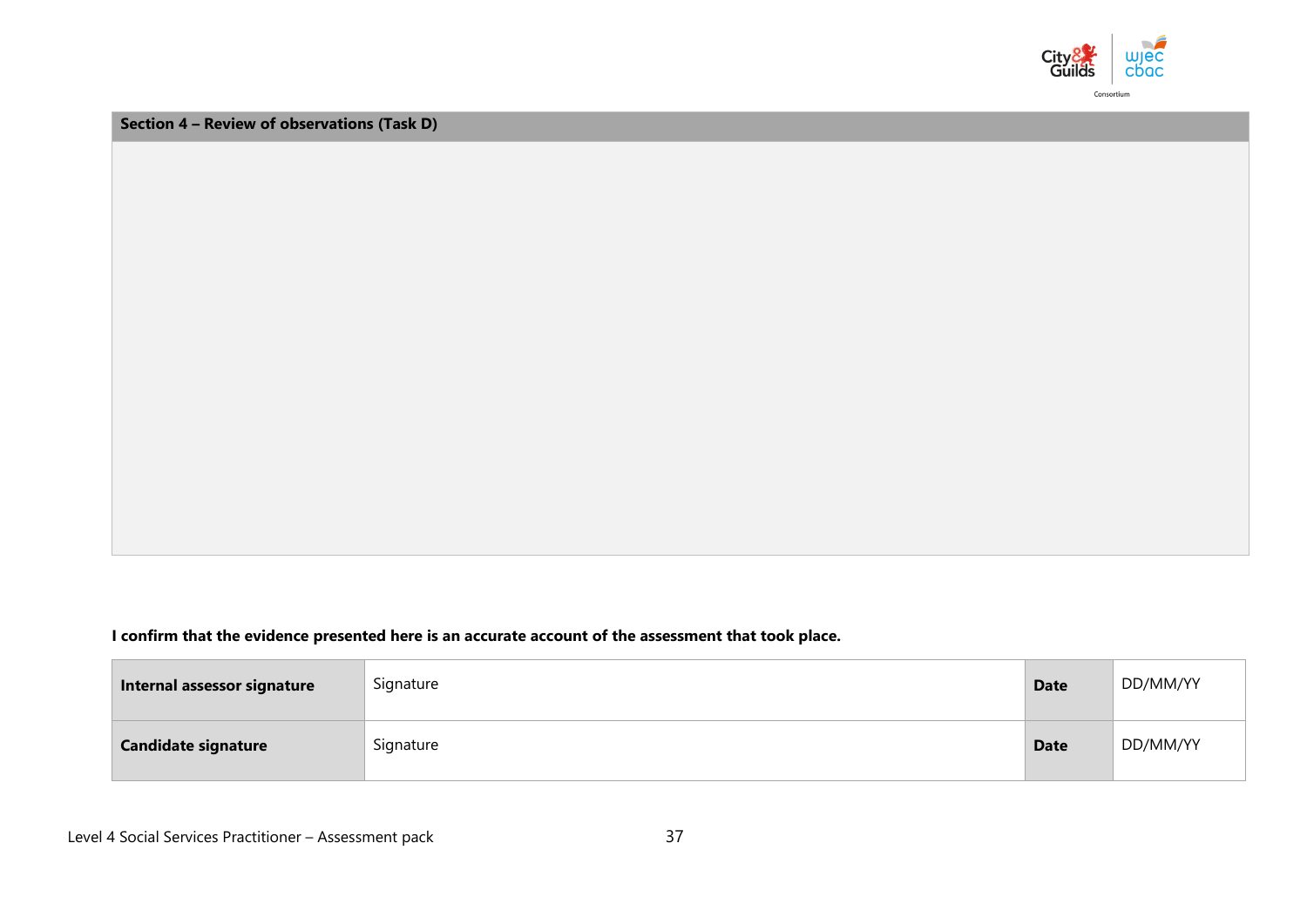

# **Appendix 4 External assessor recording form**

| Candidate name                   |                        | <b>Candidate</b><br>number |          |
|----------------------------------|------------------------|----------------------------|----------|
| <b>External assessor</b><br>name | External assessor name | Assessment<br>date         | DD/MM/YY |

**Section 1 – Review of submitted evidence** 

**Provide details below of how the submitted evidence meets the requirements of the grading descriptors**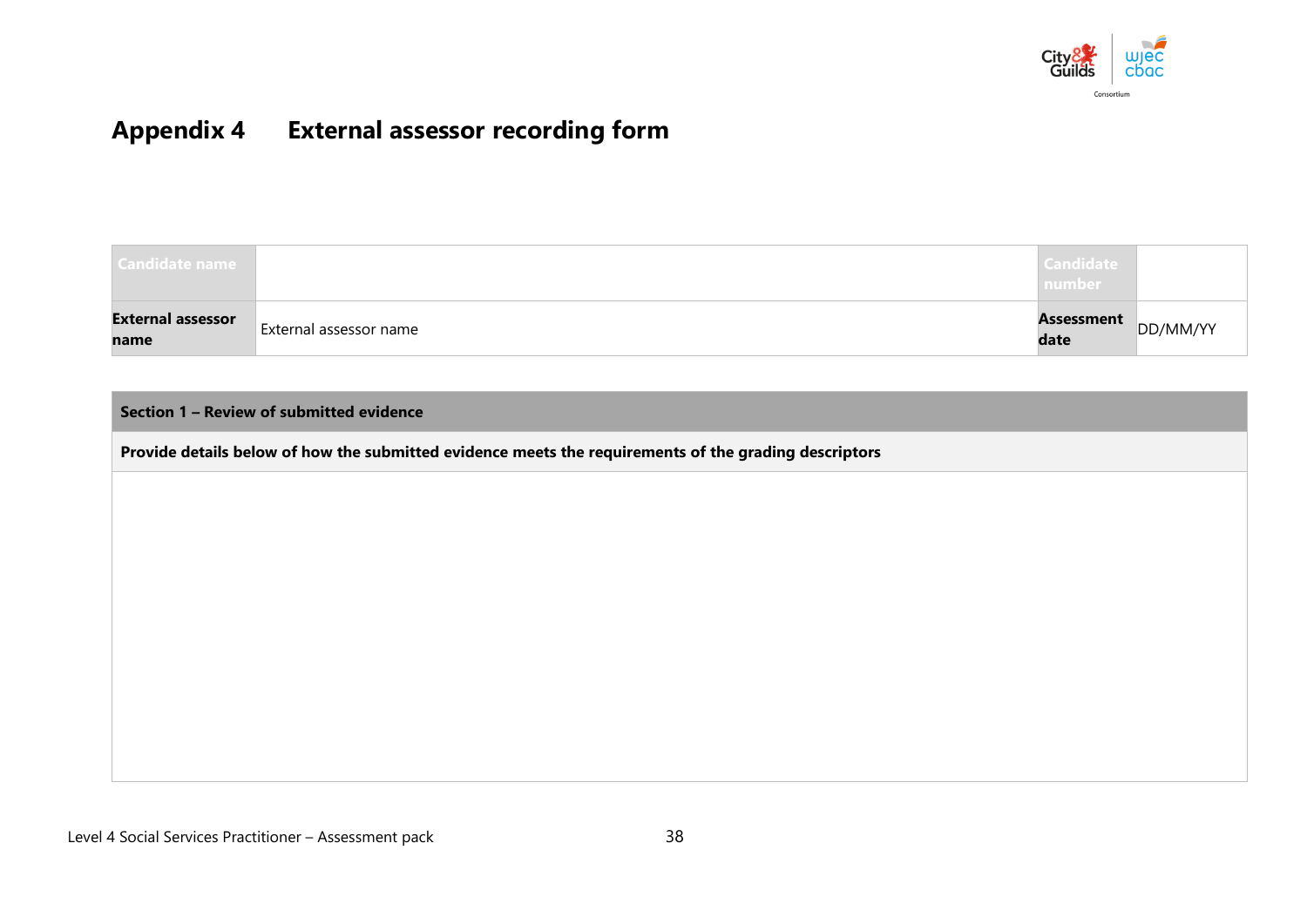

Consortium

| Highlight any key outcome areas where evidence is limited, further clarification or expansion is expected to be observed                                                   |
|----------------------------------------------------------------------------------------------------------------------------------------------------------------------------|
|                                                                                                                                                                            |
|                                                                                                                                                                            |
| <b>Section 2 - Professional Discussion</b>                                                                                                                                 |
| Provide details below that will support the structure of the discussion based on review of the portfolio, reflective log and observations of practice<br>(Section 1), e.g. |
| Key topic/themes to be covered during the discussion<br>$\bullet$                                                                                                          |
| Types of questions to ask that will help evidence the candidate's knowledge/understanding<br>$\bullet$                                                                     |
|                                                                                                                                                                            |
|                                                                                                                                                                            |
|                                                                                                                                                                            |
|                                                                                                                                                                            |
| Use the section below to capture evidence from the discussion with the candidate; this should include any specific questions asked.                                        |
|                                                                                                                                                                            |
|                                                                                                                                                                            |
|                                                                                                                                                                            |
|                                                                                                                                                                            |
|                                                                                                                                                                            |
|                                                                                                                                                                            |
|                                                                                                                                                                            |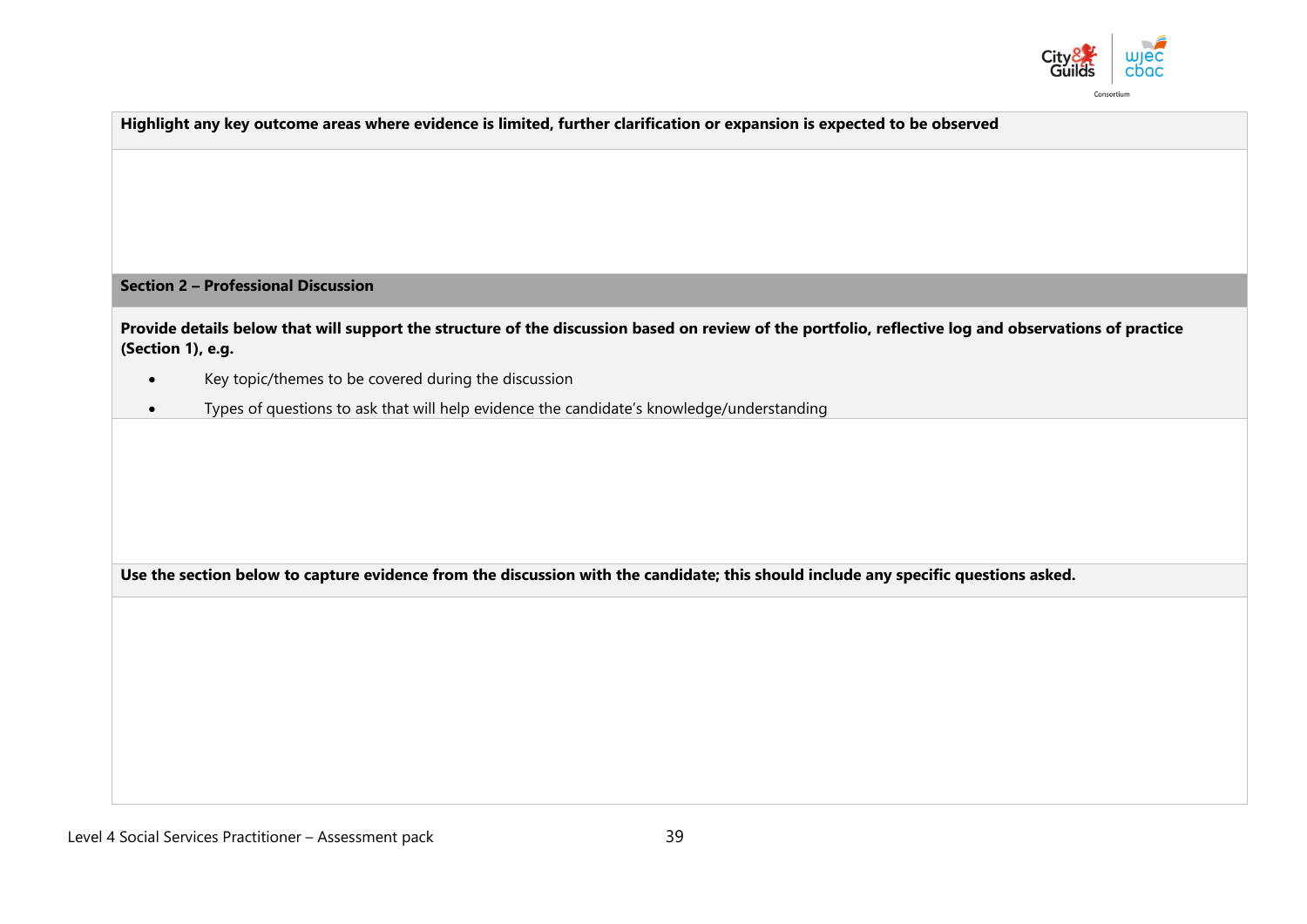

#### **I confirm that the evidence presented here is an accurate account of the assessment that took place.**

| <b>External assessor signature</b> | Signature | <b>Date</b> | DD/MM/YY |
|------------------------------------|-----------|-------------|----------|
| <b>Candidate signature</b>         | Signature | <b>Date</b> | DD/MM/YY |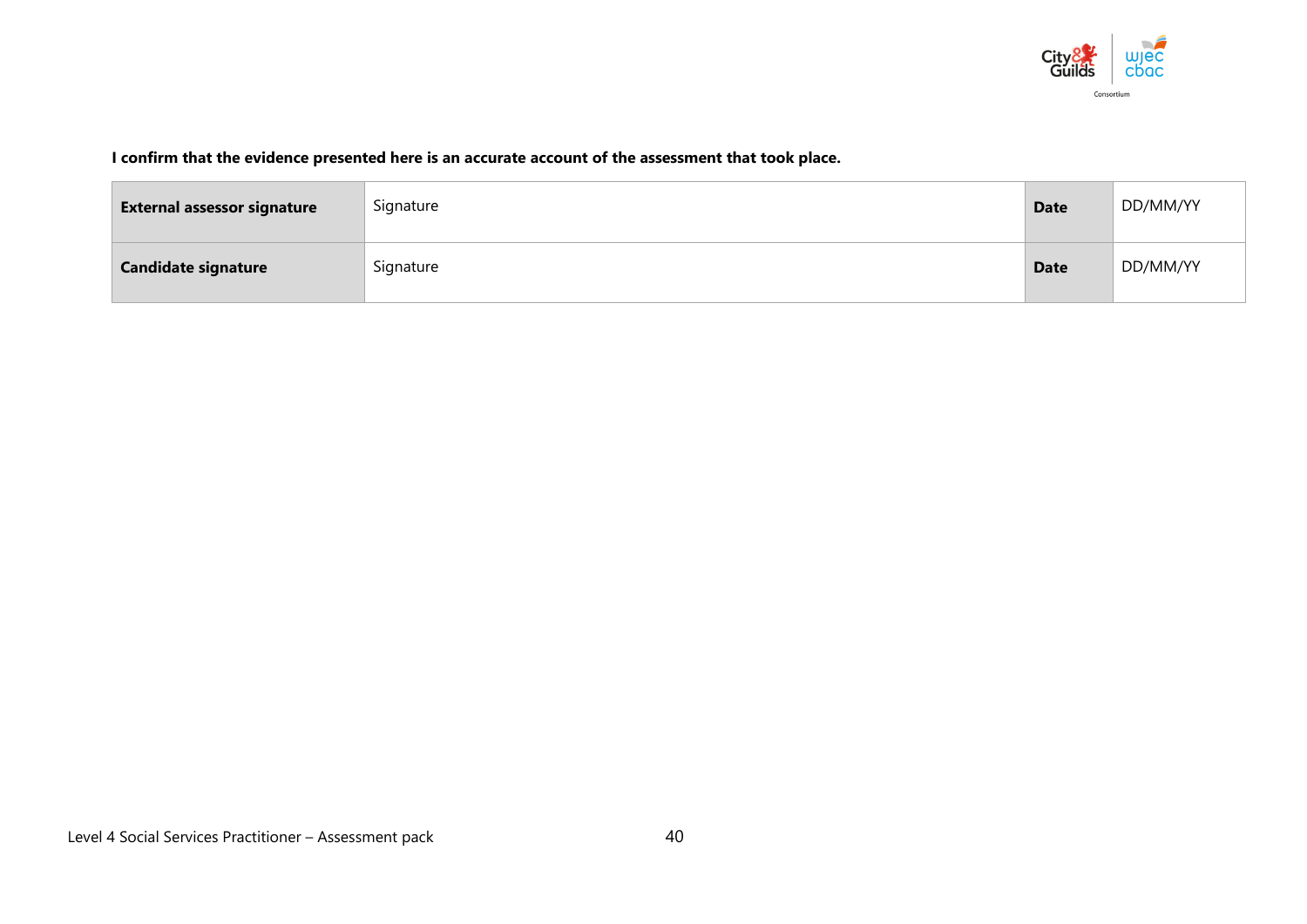

# **Appendix 5 External assessor grading summary form**

| <b>External assessor grading summary form</b>                                                                                                                                                                        |                                  |                                |
|----------------------------------------------------------------------------------------------------------------------------------------------------------------------------------------------------------------------|----------------------------------|--------------------------------|
| <b>Section 1</b>                                                                                                                                                                                                     |                                  |                                |
| <b>Objectives</b>                                                                                                                                                                                                    | <b>External assessor summary</b> | <b>Evidence where observed</b> |
|                                                                                                                                                                                                                      |                                  |                                |
| Develop and applys knowledge,<br>understanding and skills that<br>support effective practice and<br>professional accountability in<br>the role of Social Services<br>Practitioner, to include<br><b>Safeguarding</b> |                                  |                                |
| Develops and apply knowledge<br>and understanding of<br>legislation applicable to the role<br>of Social Services Practitioner                                                                                        |                                  |                                |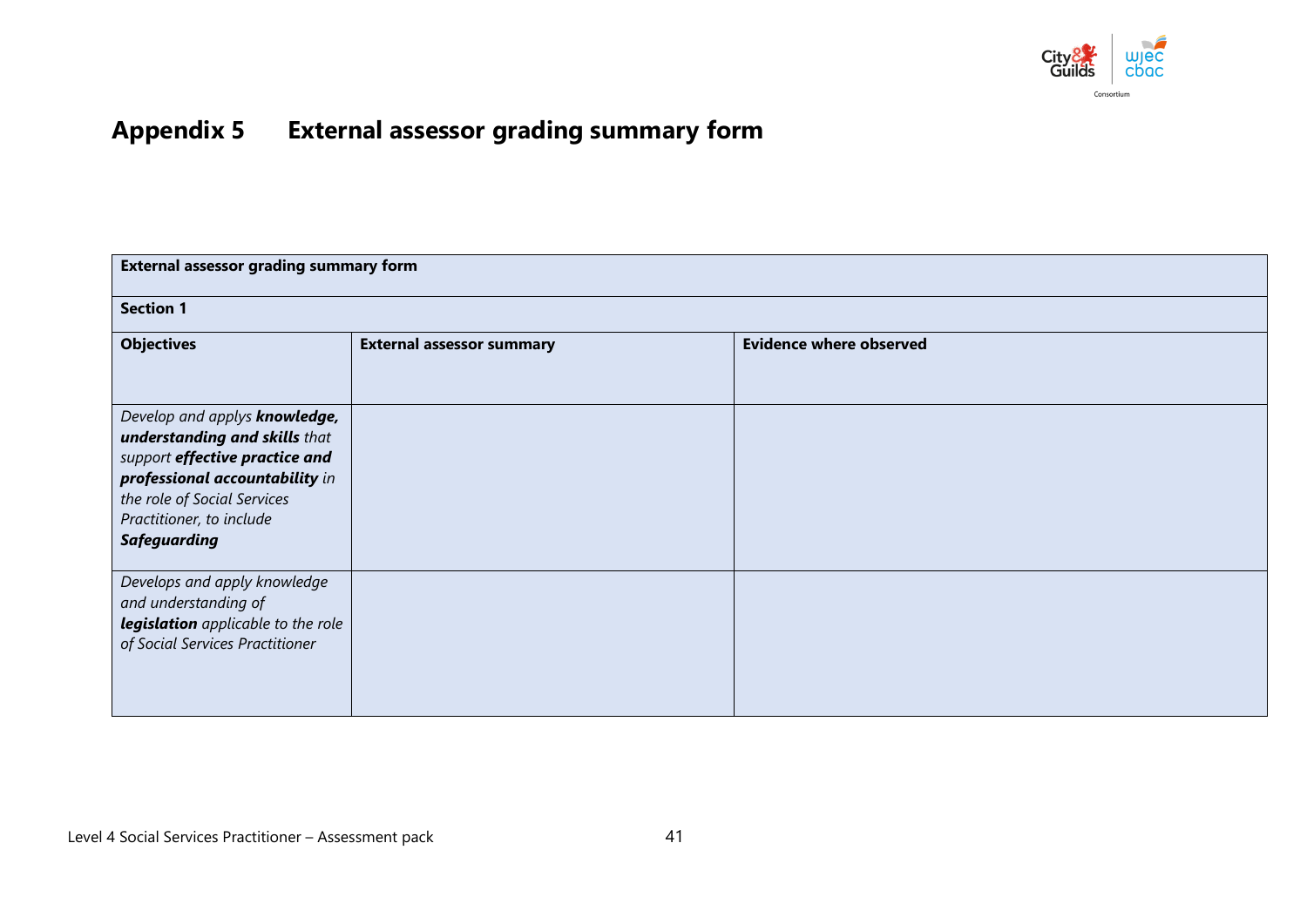

| Develops and apply knowledge,<br>understanding and skills that            |  |  |
|---------------------------------------------------------------------------|--|--|
| support the engagement and                                                |  |  |
| participation of individuals and                                          |  |  |
| carers, to include planning for                                           |  |  |
| person-centred outcomes                                                   |  |  |
|                                                                           |  |  |
| Show critical and reflective                                              |  |  |
| thinking in their role as Social                                          |  |  |
| Services Practitioner                                                     |  |  |
|                                                                           |  |  |
|                                                                           |  |  |
|                                                                           |  |  |
|                                                                           |  |  |
|                                                                           |  |  |
| Shows self-awareness in order                                             |  |  |
| to improve practice in the role of<br><b>Social Services Practitioner</b> |  |  |
|                                                                           |  |  |
|                                                                           |  |  |
|                                                                           |  |  |
|                                                                           |  |  |
|                                                                           |  |  |
|                                                                           |  |  |
|                                                                           |  |  |
|                                                                           |  |  |
| <b>Section 2</b>                                                          |  |  |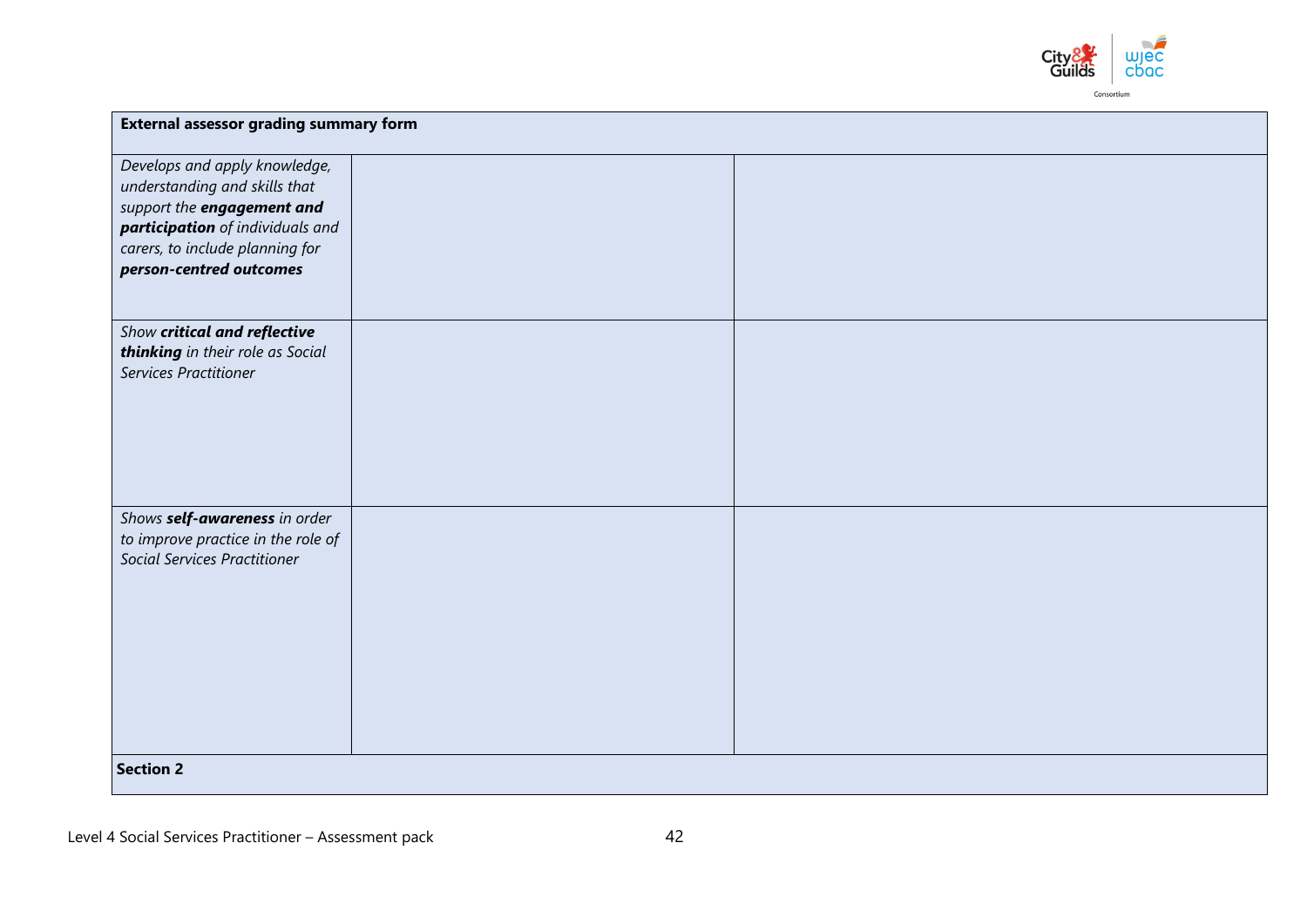

| <b>External assessor grading summary form</b>                                                                                                                                                                                                                                                                                                                                                   |                                                                                                                                                                                                                                                           |      |  |  |
|-------------------------------------------------------------------------------------------------------------------------------------------------------------------------------------------------------------------------------------------------------------------------------------------------------------------------------------------------------------------------------------------------|-----------------------------------------------------------------------------------------------------------------------------------------------------------------------------------------------------------------------------------------------------------|------|--|--|
| <b>Confirmation of overall</b><br>assessment judgement                                                                                                                                                                                                                                                                                                                                          | Candidate has produced sufficient evidence to be awarded a pass for the qualification, based on a holistic<br>review of the grading descriptors across the seven objective areas, and of the additional evidence<br>requirements required to be observed. |      |  |  |
| Candidate has failed to produce sufficient evidence for a pass grade to be awarded, based on the evidence<br>presented and how this evidence meets the requirements of the grading descriptors across the seven<br>objective areas, and/or the additional evidence requirements have not been met.<br>Further detail of the reasons for this, should be outlined in the Feedback section below. |                                                                                                                                                                                                                                                           |      |  |  |
| <b>Feedback</b>                                                                                                                                                                                                                                                                                                                                                                                 |                                                                                                                                                                                                                                                           |      |  |  |
| <b>External assessor signature</b>                                                                                                                                                                                                                                                                                                                                                              |                                                                                                                                                                                                                                                           | Date |  |  |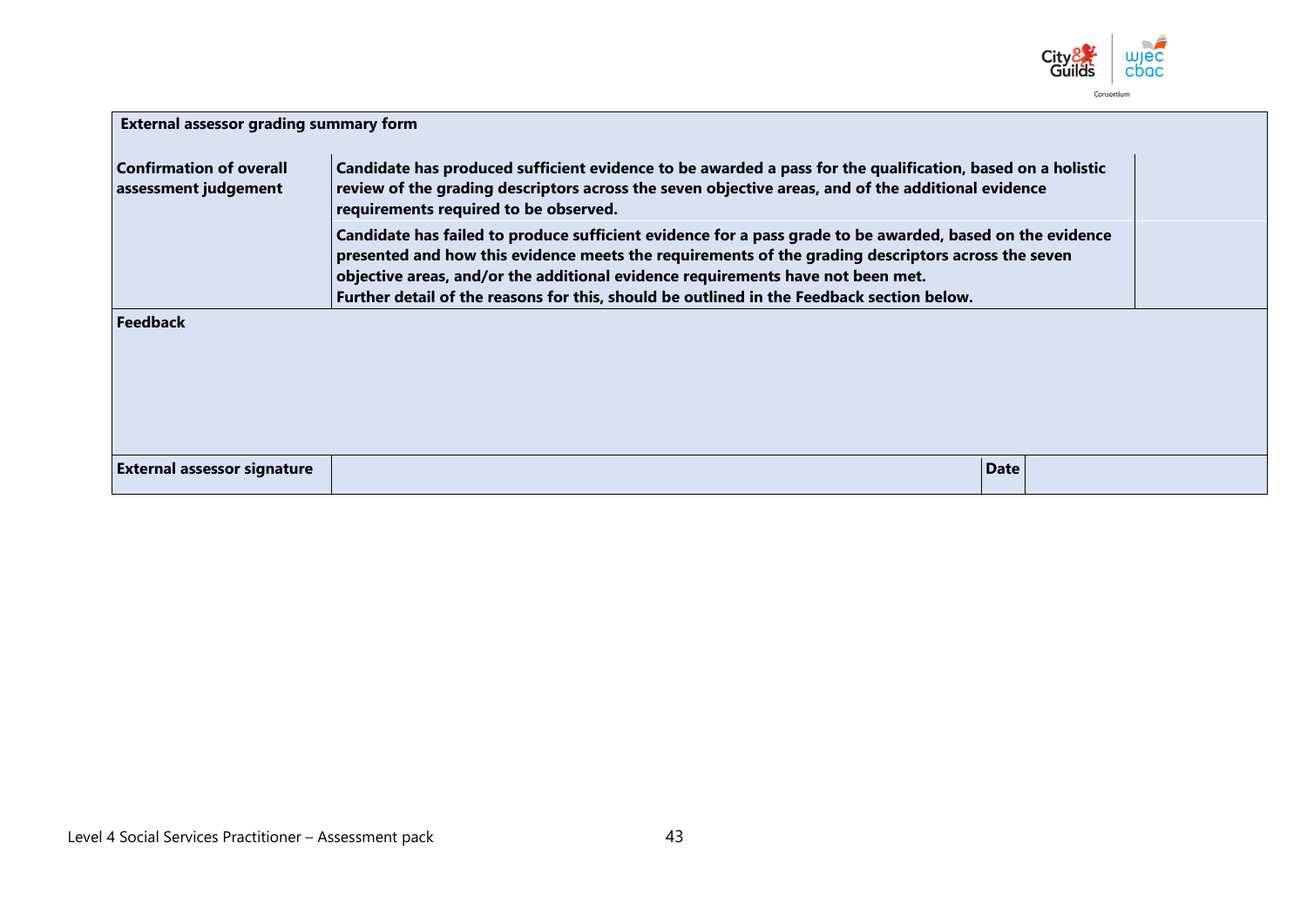

# **Appendix 6 Observation record form (Internal Assessor)**

| <b>Observation record</b>                                          |  |
|--------------------------------------------------------------------|--|
| Candidate name                                                     |  |
| Observation number/date                                            |  |
| Type of activity observed                                          |  |
|                                                                    |  |
| Observations made                                                  |  |
| (Highlight how the observations reflect                            |  |
| each of the key practice outcomes)                                 |  |
|                                                                    |  |
| How has the candidate applied                                      |  |
| knowledge, understanding and skills                                |  |
| relevant to the learning outcomes?                                 |  |
|                                                                    |  |
|                                                                    |  |
|                                                                    |  |
|                                                                    |  |
|                                                                    |  |
|                                                                    |  |
|                                                                    |  |
|                                                                    |  |
|                                                                    |  |
|                                                                    |  |
|                                                                    |  |
|                                                                    |  |
| General observations                                               |  |
|                                                                    |  |
|                                                                    |  |
|                                                                    |  |
| Follow-up questions asked<br>(List the questions that were used to |  |
| further question the candidate; and their                          |  |
| responses)                                                         |  |
| Candidate signature:                                               |  |
|                                                                    |  |
| Date:                                                              |  |
|                                                                    |  |
| Internal assessor signature:                                       |  |
| Date:                                                              |  |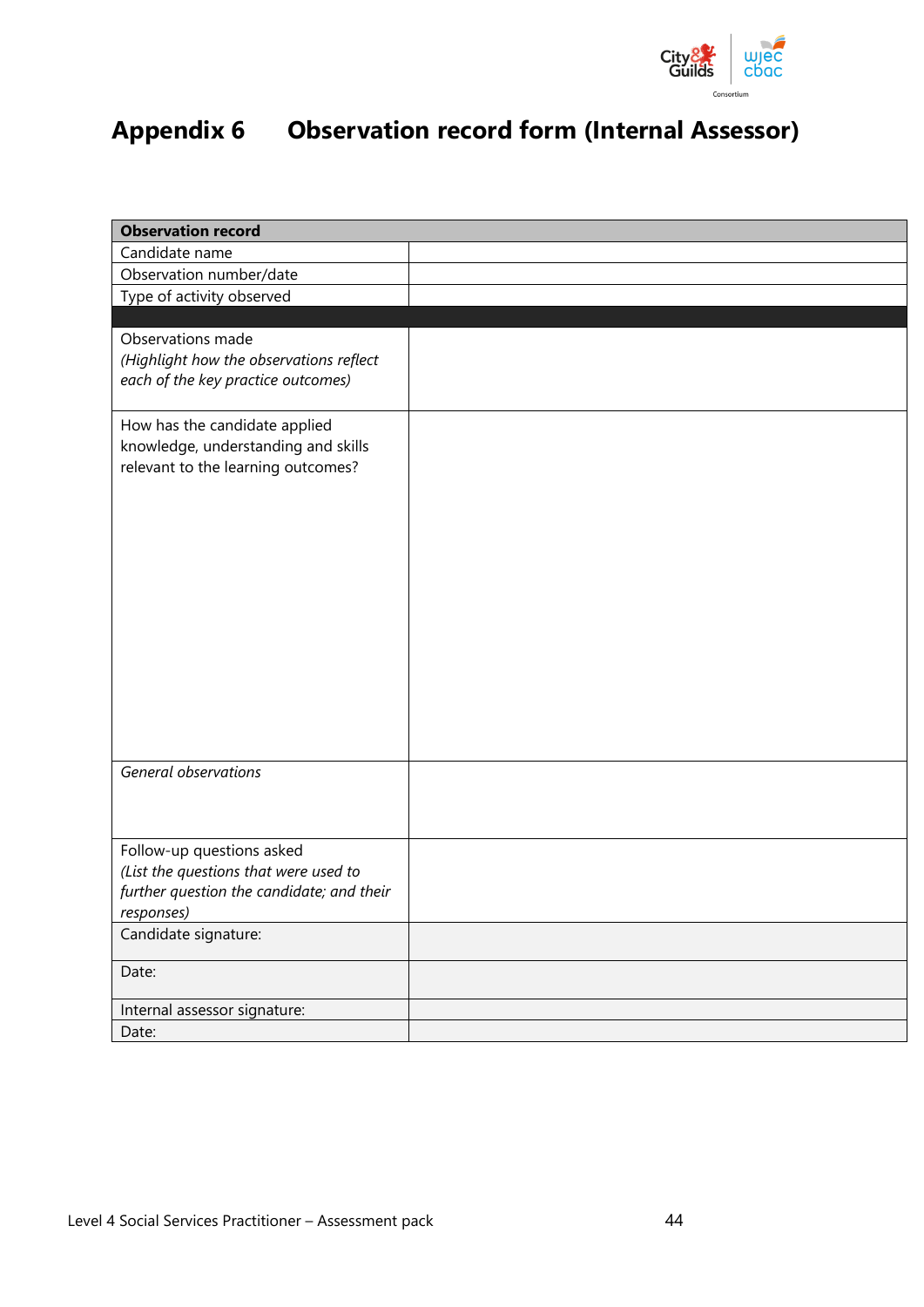

# **Appendix 7 Feedback form**

## **Qualification title:**

| Candidate name | Candidate number   |
|----------------|--------------------|
| Assessor name  | Date of submission |

| Task number/s: |  |  |  |
|----------------|--|--|--|
|                |  |  |  |

| <b>Evidence</b><br><b>Reference</b> | <b>Feedback</b> | <b>Target date</b><br>and action<br>plan for<br>resubmission |
|-------------------------------------|-----------------|--------------------------------------------------------------|
|                                     |                 |                                                              |
|                                     |                 |                                                              |
|                                     |                 |                                                              |

I confirm that this assessment has been completed to the required standard and meets the requirements for validity, currency, authenticity and sufficiency.

Assessor signature and date: